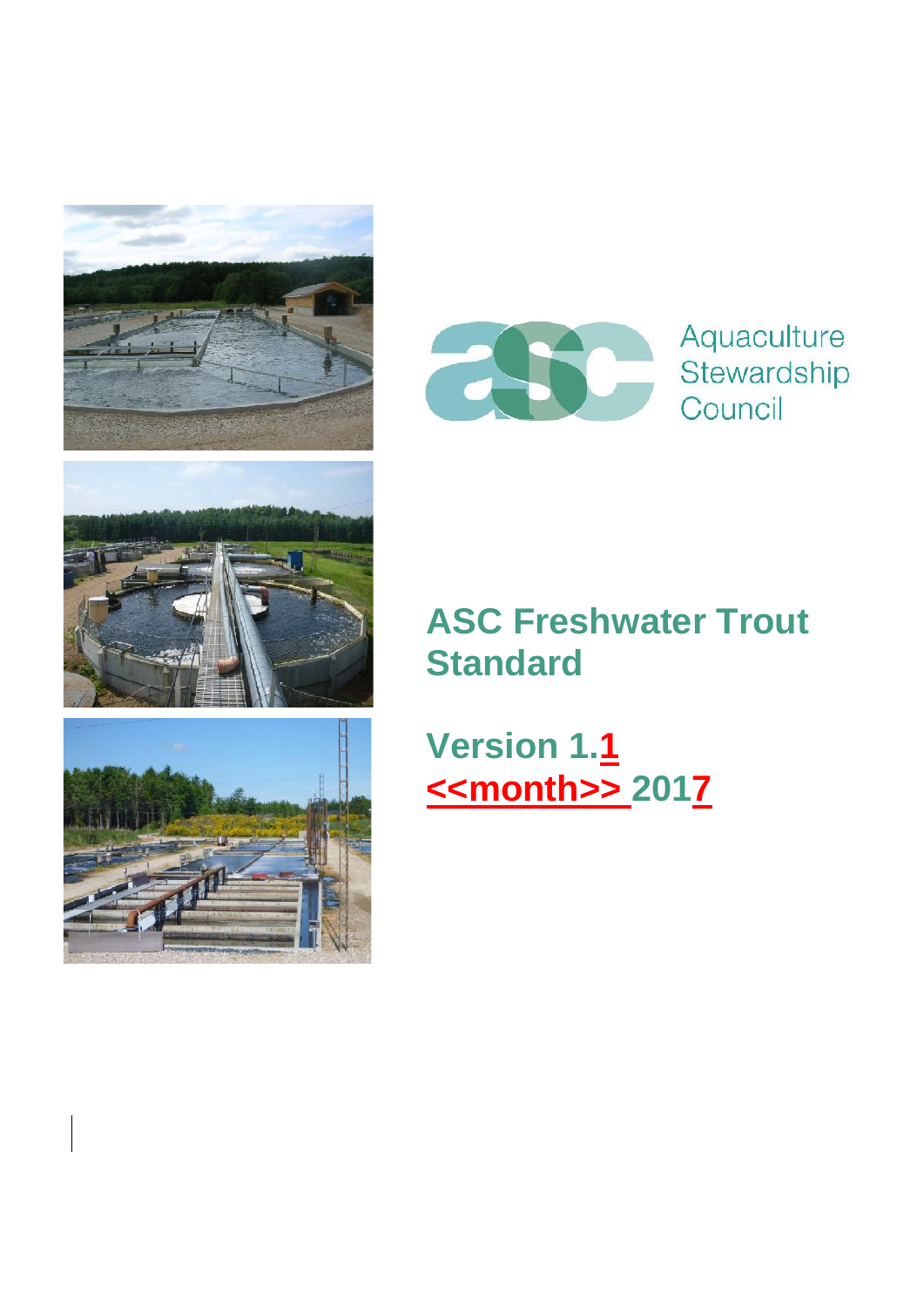*ASC Freshwater Trout Standard v1.1 – <<month>> 2017 2*

 $\overline{\phantom{a}}$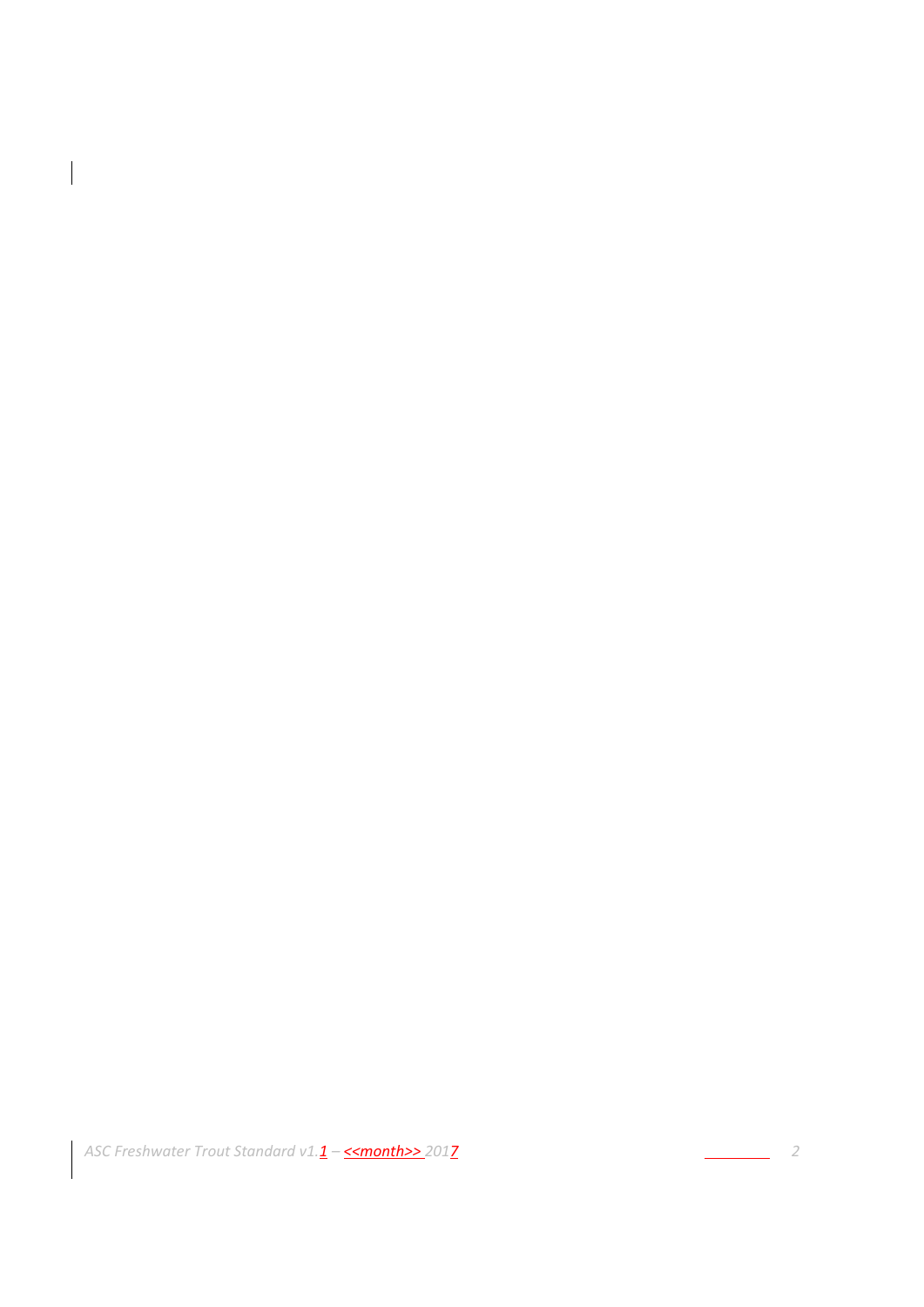## **Copyright Notice**



ASC Freshwater Trout Standard by Aquaculture Stewardship Council is licensed under a Creative Commons Attribution-NoDerivs 3.0 Unported License.

Permissions beyond the scope of this license may be requested at: www.ascworldwide.org

### **Postal address:**

Aquaculture Stewardship Council P.O. Box 19107 3501 DC Utrecht The Netherlands

### **Office address:**

Aquaculture Stewardship Council Nieuwekade 9 3511 RV Utrecht The Netherlands

**Trade register** number 34389683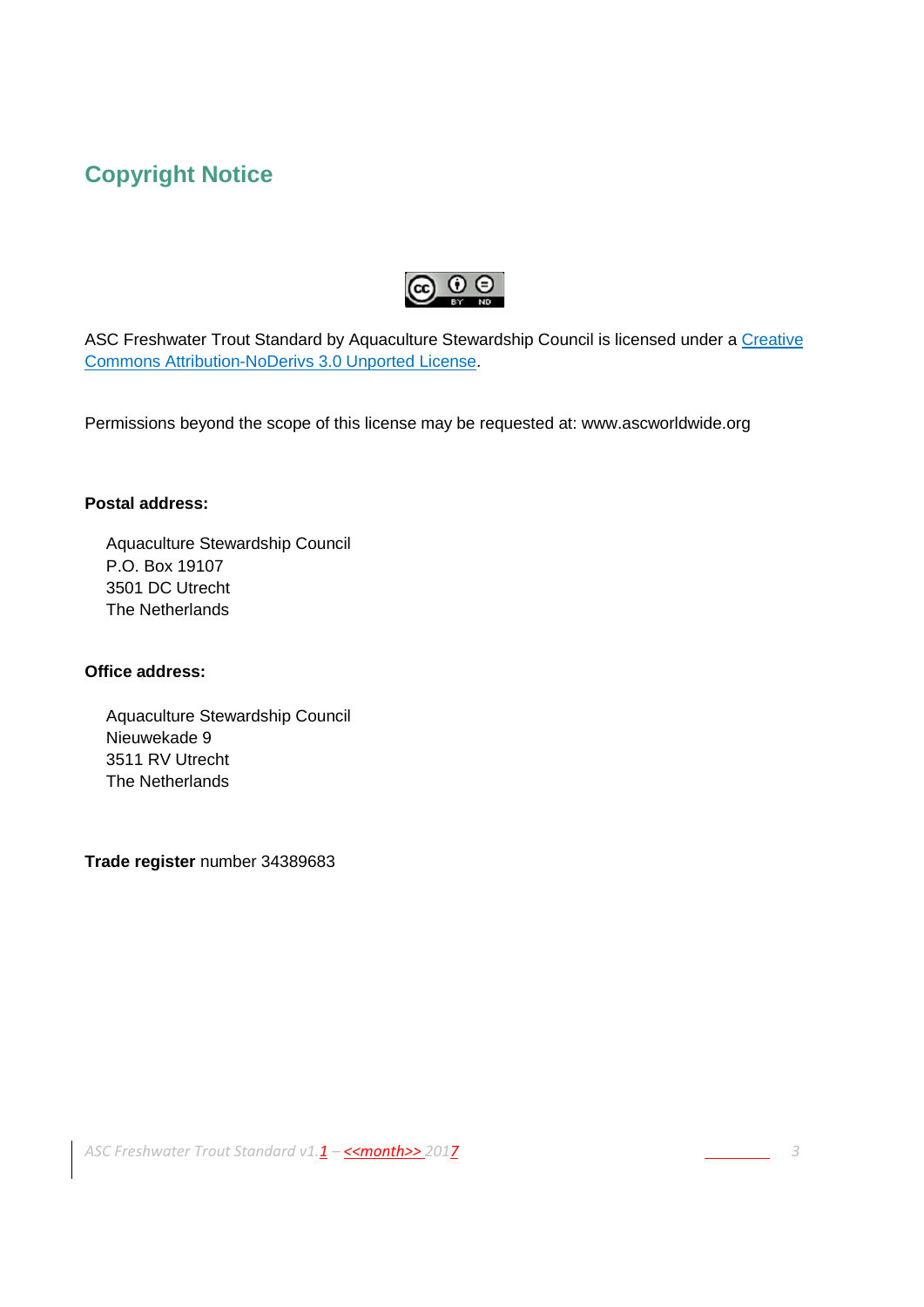## **Responsibility for this Standard**

The Technical Advisory Group of the Aquaculture Stewardship Council is responsible for this document.

### **Versions Issued**

| <b>Version No.</b> | <b>Date</b>   | <b>Description Of Amendment</b>                                                                                                                                                                                                                                  |
|--------------------|---------------|------------------------------------------------------------------------------------------------------------------------------------------------------------------------------------------------------------------------------------------------------------------|
| 0.1                | January 2013  | Original version developed and approved by the<br>Fresh Water Trout Aquaculture Dialogue<br>Steering Committee under the original title "Final<br>draft standards for environmentally and socially<br>responsible trout farming"                                 |
| 0.1                | January 2013  | Handover of the Standard by the Freshwater<br><b>Trout Aquaculture Dialogue Steering Committee</b><br>to the Aquaculture Stewardship Council                                                                                                                     |
| 1.0                | February 2013 | Update of the Standard to meet ASC style<br>requirements (e.g. inclusion of introduction<br>chapters 'about the ASC' and 'overview of the<br>ASC system', formatting and wording). The<br>content of the actual Standard remained<br>unchanged from version 0.1. |
| 1.0                | March 2014    | Update of the Standard to further meet lay-out<br>requirements. No content adjustments made.                                                                                                                                                                     |
|                    |               |                                                                                                                                                                                                                                                                  |
|                    |               |                                                                                                                                                                                                                                                                  |
|                    |               |                                                                                                                                                                                                                                                                  |
|                    |               |                                                                                                                                                                                                                                                                  |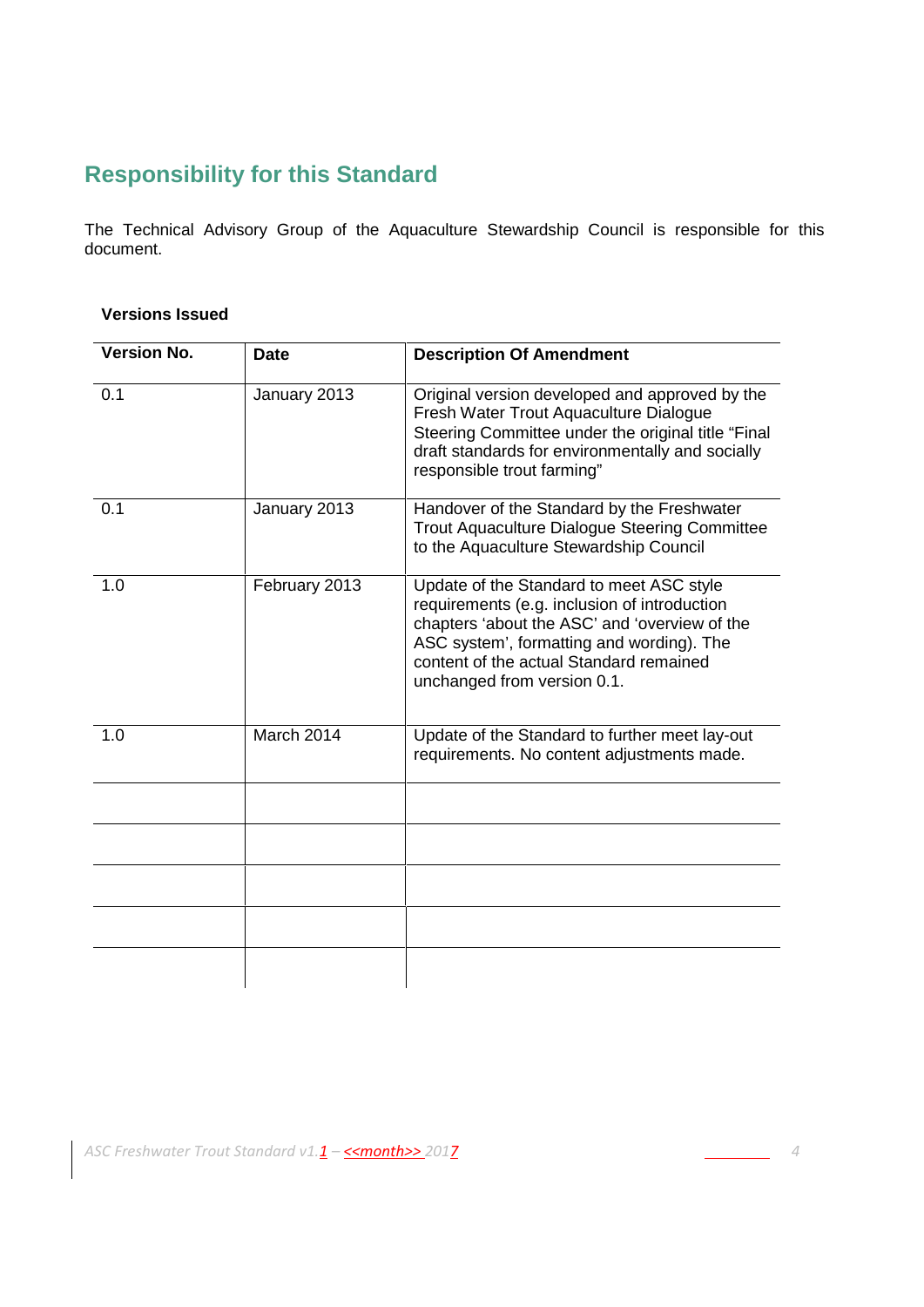## **About the ASC**

ASC is the acronym for Aquaculture Stewardship Council, an independent not for profit organisation. The ASC was founded in 2009 by the WWF (World Wildlife Fund) and IDH (The Sustainable Trade Initiative) to manage the global Standard for responsible aquaculture. ASC's Standard were first developed by the Aquaculture Dialogues, a series of roundtables initiated and coordinated by the WWF.

### **What the ASC is**

The ASC's aquaculture certification programme and label recognise and reward responsible aquaculture. The ASC is a global organisation working internationally with aquaculture producers, seafood processors, retail and foodservice companies, scientists, conservation groups, social NGOs and the public to promote the best environmental and social choice practices in aquaculture.

### **What the ASC does**

Working with partners, the ASC runs a programme to transform the world's aquaculture markets by promoting the best environmental and social aquaculture performance. The ASC seeks to increase the availability of aquaculture products certified as sustainable and responsibly produced. The ASC's credible consumer label provides third party assurance of conformity with production and chain of custody Standard and makes it easy for everyone to choose ASC certified products.

### **What the ASC will achieve**

The ASC is transforming aquaculture practices globally through:

- **Credibility:** Standards developed according to ISEAL guidelines, multi-stakeholder, open and transparent, science-based performance metrics.
- **Effectiveness**: Minimising the environmental and social footprint of commercial aquaculture by addressing key impacts.
- **Added value**: Connecting the farm to the marketplace by promoting responsible practices through a consumer label.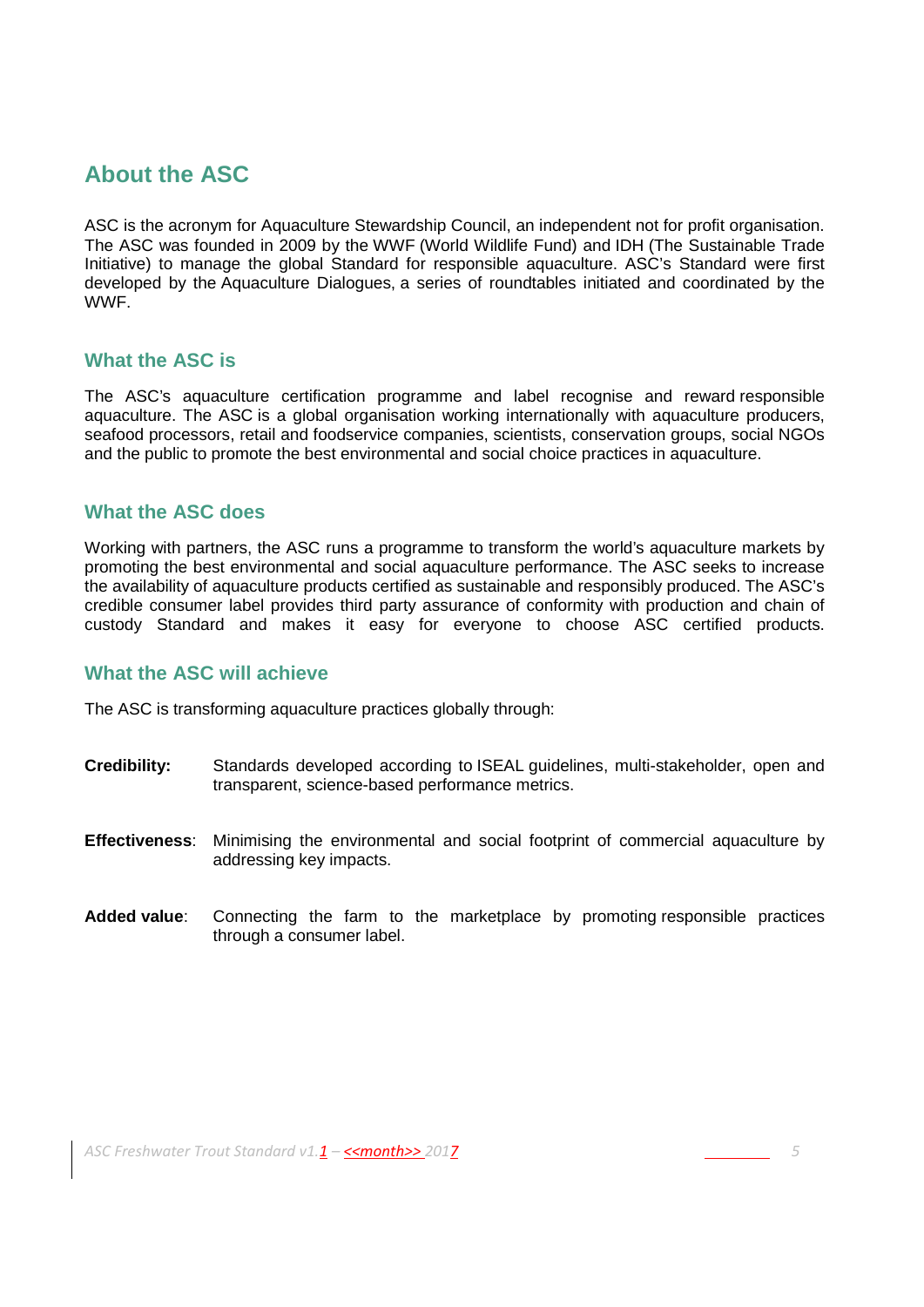## **Overview of the ASC System**

The ASC system is made up of 3 components:

### **1. Aquaculture Farm Standard**

The ASC works with independent third-party certification organizations that provide certification services for aquaculture operations that grow one or more of the species for which the requirements have been, or are being, developed by the Aquaculture Dialogues.

The species groups were chosen because of their potential impact on the environment and society, their market value and the extent to which they are traded internationally or their potential for such trade. The species covered include: abalone, bivalves (clams, oysters, mussels and scallops), cobia, freshwater trout, pangasius, salmon, seriola, shrimp, and tilapia.

Through the Aquaculture Dialogues more than 2,200 people have participated in the development of the ASC Standard including fish farmers, seafood processors, retailers, foodservice operators, NGOs, government agencies and research institutes. Universal, open and transparent, the Aquaculture Dialogues focused on minimising the key environmental and social impacts of aquaculture. Each Dialogue produced requirements for one or a range of major aquaculture species groups. The Standard creation process followed guidelines of the ISEAL Alliance the *ISEAL Code of Good Practices for Setting Social and Environmental Standard*. This code of good practice complies with the ISO/IEC Guide 59 *Code of good practice for standardization*, and the WTO Technical Barriers to Trade (TBT) Agreement Annex 3 *Code of good practice for the preparation, adoption and application of standards*. The requirements are science-based, performance-based and metrics based and will apply globally to aquaculture production systems, covering many types, locations and scales of aquaculture operations.

### **2. Independent 3rd Party Audits Conducted by accredited Conformity Assessment Bodies (CAB)**

Farms that seek ASC certification hire a CAB (conformity assessment body) that has been accredited by Accreditation Services International GmbH. (ASI). Only farms that are certified by a CAB accredited by ASI are eligible to sell certified product into a recognized chain of custody and have that product eligible to carry the ASC logo.

Accreditation is the process by which CABs are evaluated to determine their competency to provide certification to the ASC Standard. The accreditation process includes annual evaluations of each accredited CAB and the ASC audits they perform. ASC has exclusively appointed ASI to provide accreditation services for ASC. ASI is fully independent of ASC. ASI is based in Bonn, Germany and also provides accreditation services to Forest Stewardship Council (FSC) and Marine Stewardship Council (MSC). Despite similar sounding names, all of these organizations are independent of ASC.

ASI is responsible for evaluations of CABs against the requirements in this document. All accreditation decisions are taken independently by ASI. The independence of ASC, ASI and the CAB ensures that high quality, objective audits and certification decisions are performed without bias for all clients around the world.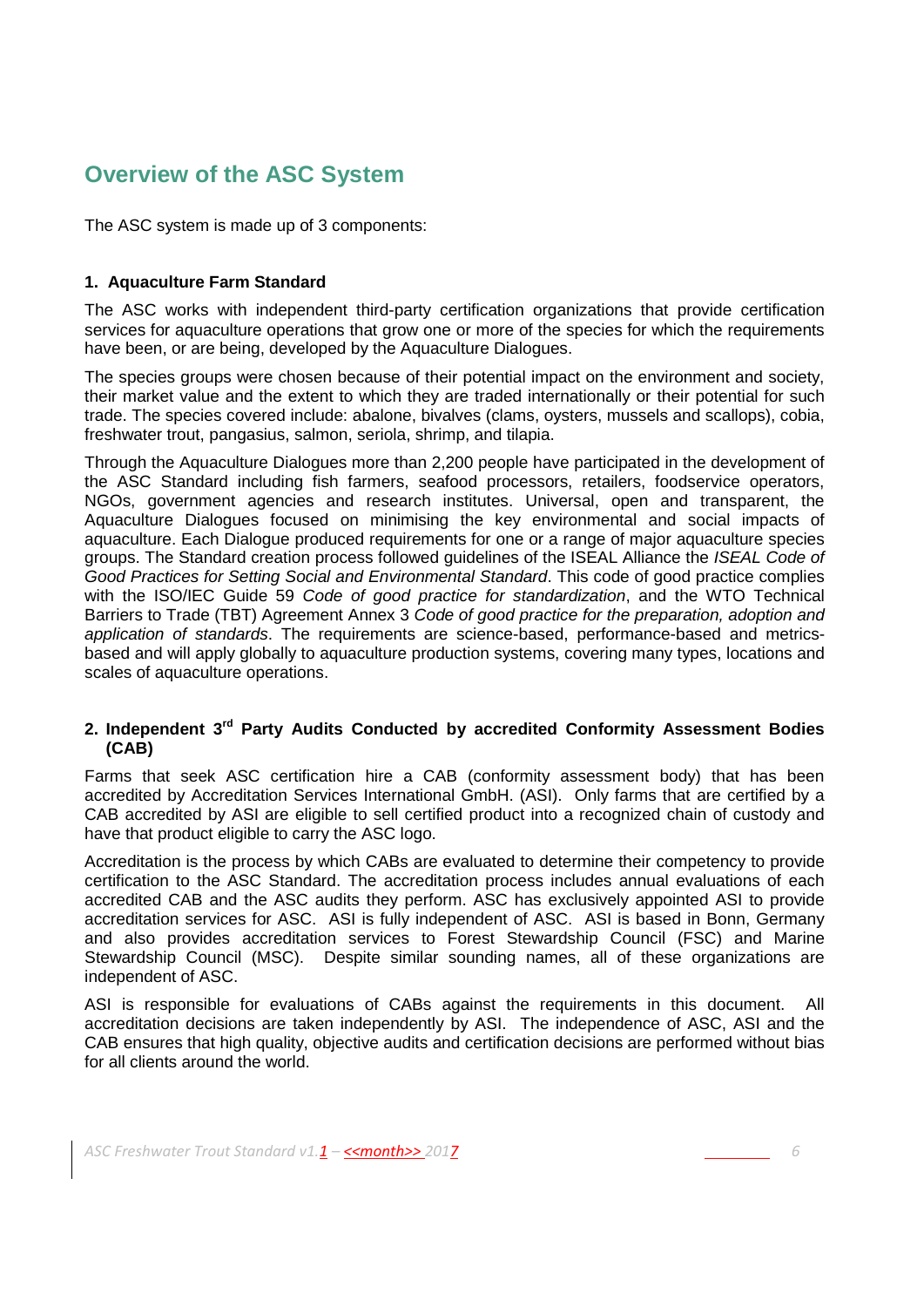### **3. MSC Chain of Custody Certification and the ASC Logo**

The ASC logo has been developed for use by certified and licensed farms, processors and distributors so that all parts of the value chain and especially consumers can easily identify ASC certified product(s). The use of the ASC logo can be applied only to products that are sold through a consecutive, certified chain of custody that ensures traceability of certified products from production to final point of sale. For ASC, chain of custody is certified through application of the MSC chain of custody system, to which ASC CoC requirements have been added as a scope, to ASC certified aquaculture products. Only products that originate in ASC certified farms and are sold through an MSC certified chain of custody (with ASC CoC scope) are eligible to carry the ASC logo.

Just as with the ASC Standard, the ASC logo is owned by ASC which regulates all aspects of its use.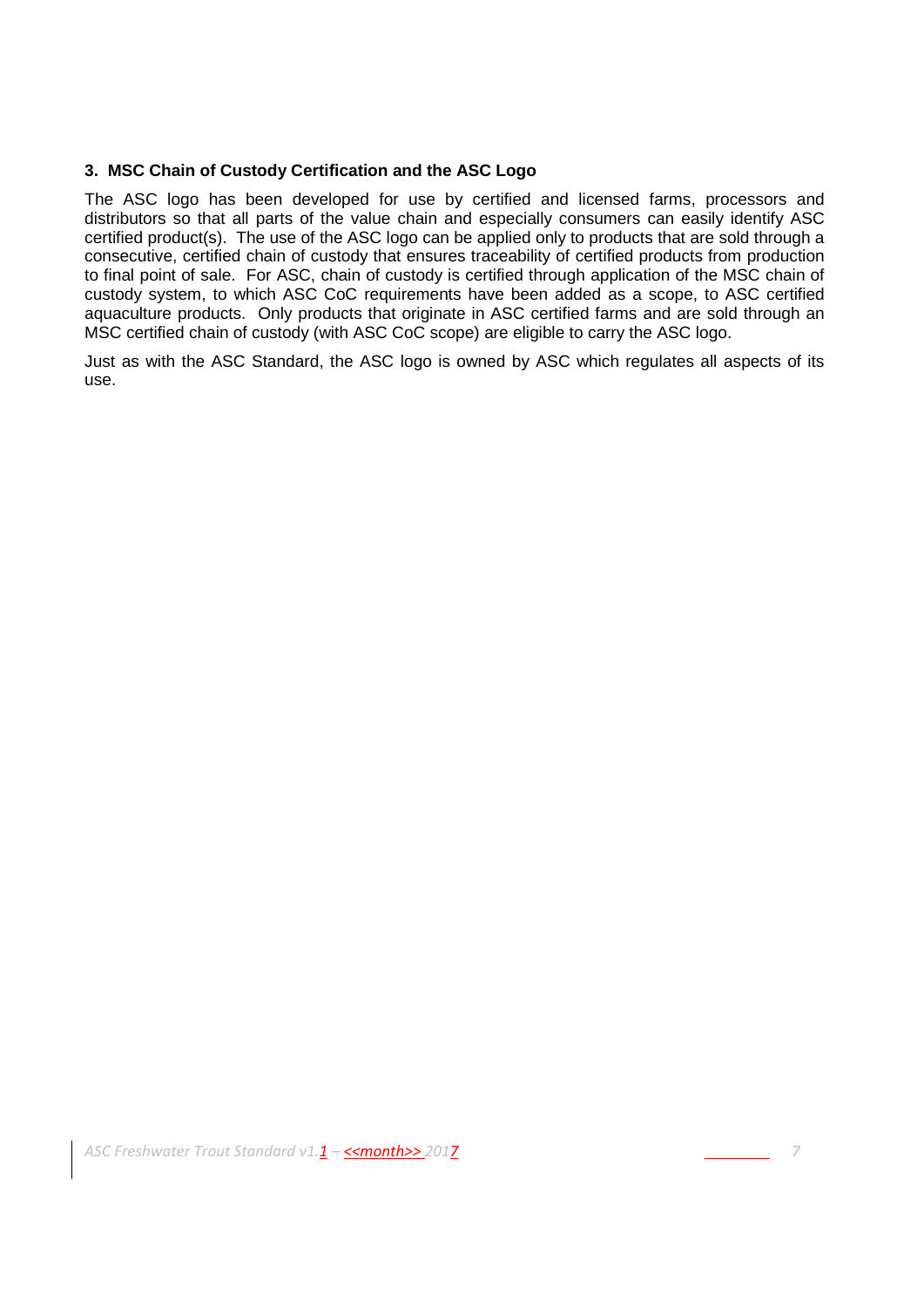## **TABLE OF CONTENTS**

| 1. PRINCIPLE: COMPLY WITH ALL NATIONAL AND LOCAL LAWS AND REGULATIONS  16          |  |  |
|------------------------------------------------------------------------------------|--|--|
| Criteria: Operate within the legal framework of national and local  16<br>1.1      |  |  |
|                                                                                    |  |  |
|                                                                                    |  |  |
| 2.1                                                                                |  |  |
| 2.2                                                                                |  |  |
| 2.3                                                                                |  |  |
| 2.4                                                                                |  |  |
| 2.5                                                                                |  |  |
| 2.6                                                                                |  |  |
| 3.                                                                                 |  |  |
| 3.1                                                                                |  |  |
| 3.2                                                                                |  |  |
| 3.3                                                                                |  |  |
| <b>4. PRINCIPLE: PROACTIVELY MAINTAIN THE HEALTH OF CULTURED FISH AND MINIMIZE</b> |  |  |
|                                                                                    |  |  |
| 4.1                                                                                |  |  |
| 4.2                                                                                |  |  |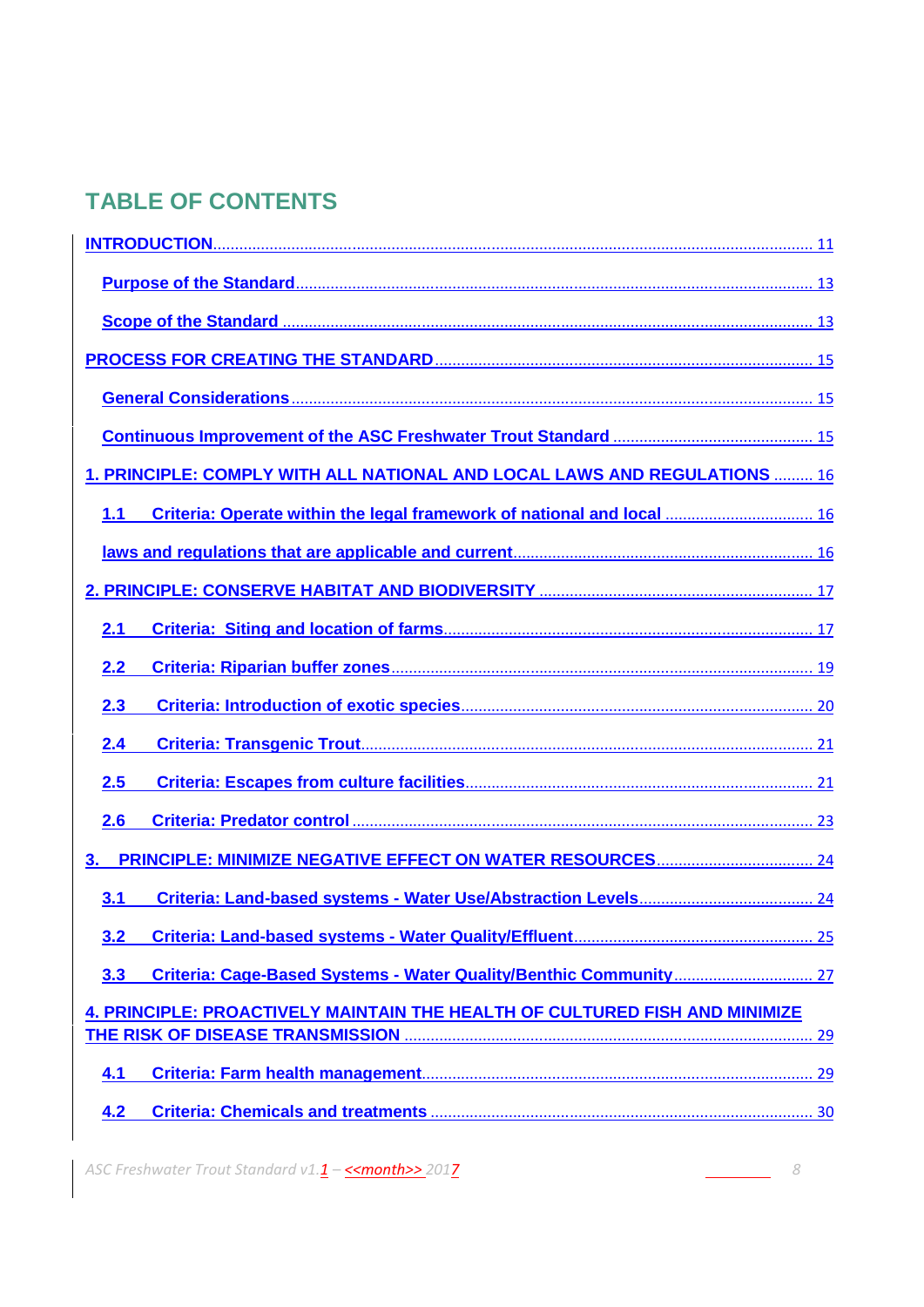|     | 5. PRINCIPLE: USE RESOURCES IN AN ENVIRONMENTALLY EFFICIENT AND RESPONSIBLE               |  |
|-----|-------------------------------------------------------------------------------------------|--|
|     |                                                                                           |  |
| 5.1 |                                                                                           |  |
| 5.2 |                                                                                           |  |
| 5.3 |                                                                                           |  |
| 5.4 |                                                                                           |  |
| 5.5 | Criteria: Energy consumption and greenhouse gas emissions (on farm)  36                   |  |
| 5.6 |                                                                                           |  |
|     |                                                                                           |  |
| 6.1 |                                                                                           |  |
| 6.2 |                                                                                           |  |
| 6.3 |                                                                                           |  |
| 6.4 |                                                                                           |  |
| 6.5 |                                                                                           |  |
| 6.6 | Criteria: Access to freedom of association and the right to collective bargaining 41      |  |
| 6.7 |                                                                                           |  |
| 6.8 |                                                                                           |  |
| 6.9 |                                                                                           |  |
|     |                                                                                           |  |
|     | Appendix I: Assessment data needed to comply with ASC Freshwater Trout Standard  48       |  |
|     |                                                                                           |  |
|     | Appendix II-A: Methodology—total phosphorus discharged per ton of production  49          |  |
|     | Appendix II-B: Water quality sampling methodology and data sharing for land-based         |  |
|     |                                                                                           |  |
|     | Appendix II-C: Sampling methodology for Benthic macro invertebrate surveys 52             |  |
|     | Appendix II-D: Sludge BMPs for land-based systems (RAS/recirculation and flow-through) 54 |  |
|     |                                                                                           |  |
|     | ASC Freshwater Trout Standard v1.1 - << month>> 2017                                      |  |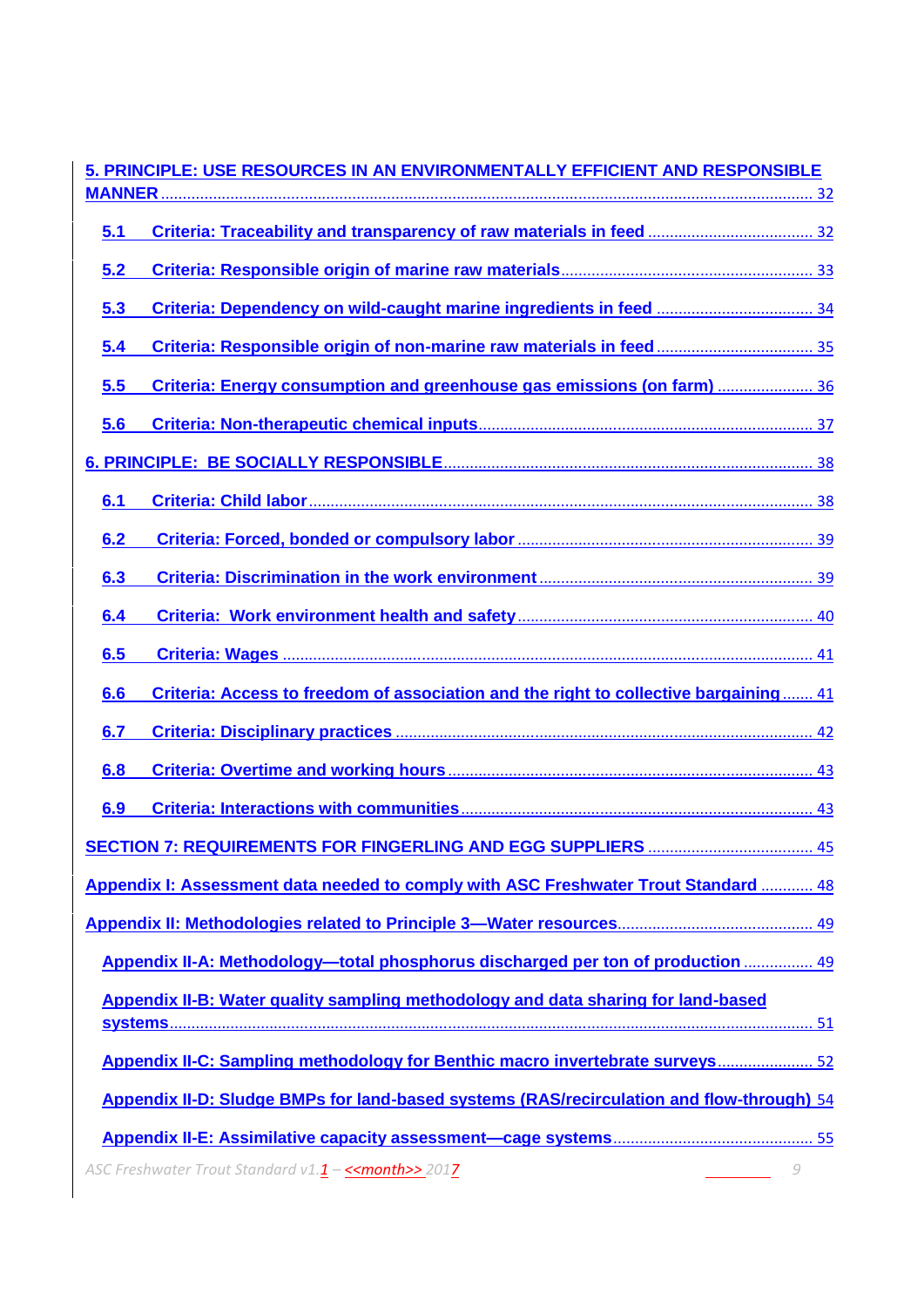| Appendix II-H: Trophic status classification and determining baseline trophic status  58 |  |
|------------------------------------------------------------------------------------------|--|
|                                                                                          |  |
|                                                                                          |  |
|                                                                                          |  |
|                                                                                          |  |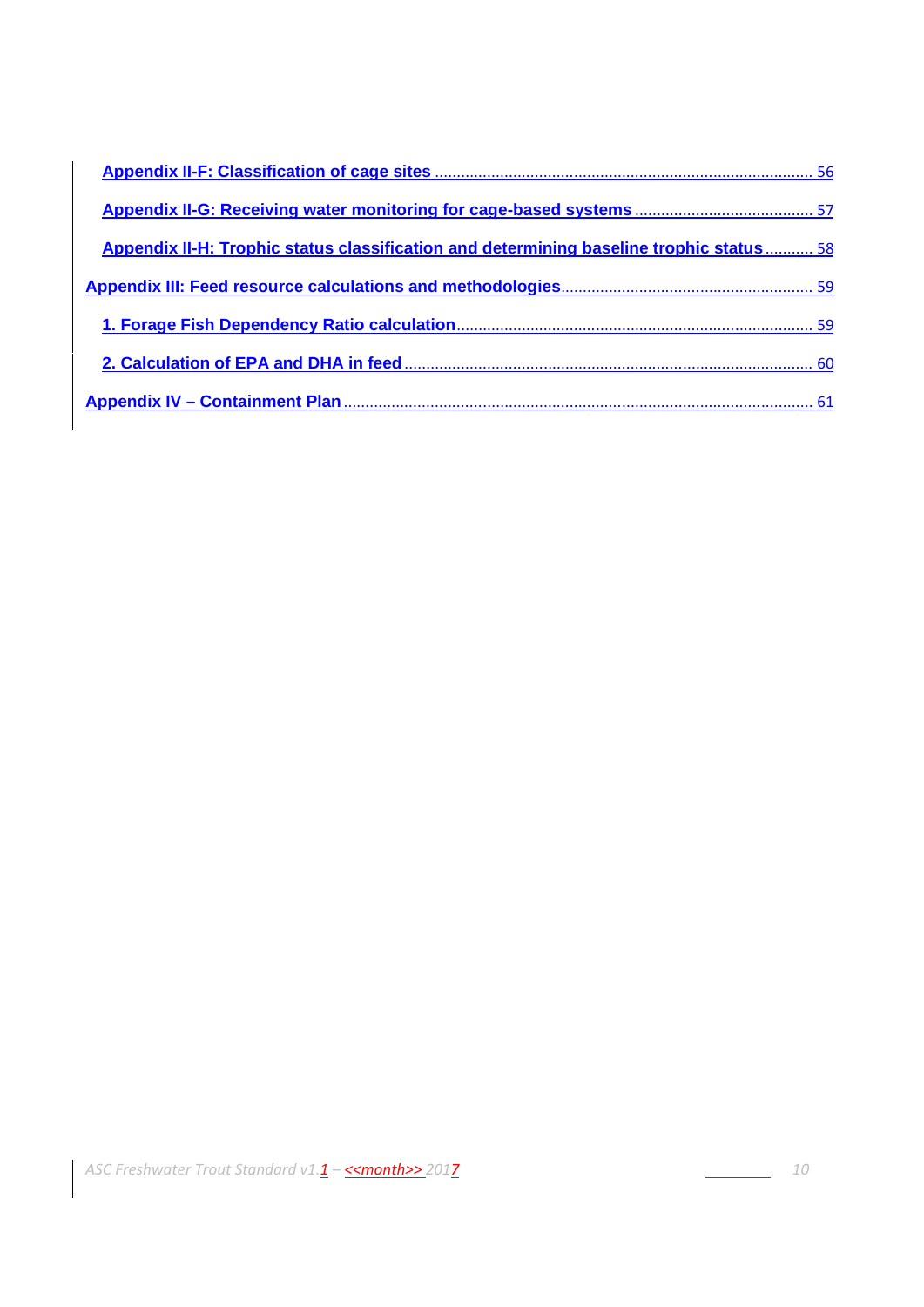## **INTRODUCTION**

Seafood is one of the most popular sources of protein worldwide. By volume, approximately half of the seafood we eat is wild caught. But the other half is from aquaculture—the fastest-growing food production system in the world—and aquaculture's share of global seafood is expected to continue to rise.

As with many rapidly growing industries, the growth in aquaculture production has raised concerns about negative social and environmental impacts related to farming, such as water pollution, the spread of diseases and unfair labor practices at farms. Although some producers are addressing these issues well, others are not doing so at all or are doing so poorly.

One tool to help encourage more responsible aquaculture is a global Standard—including requirements (performance levels) that must be reached to help minimize or reduce a set of impacts. Requirements can be used to benchmark other requirements, incorporated into existing certification programs, adopted for government programs and be the foundation for buyer and investment screens. They also can be the basis for an independent, auditable certification program.

The Freshwater Trout Aquaculture Dialogue (FTAD) roundtable has created a global, performance based Standard v1.0 for freshwater trout farming. The vast majority of freshwater trout consumed today is farmed. The FTAD requirements are intended to be rigorous to eliminate or minimize any potential adverse environmental and social impacts. It is also expected to be achievable by today's top performers, in order to create a noticeable presence in the marketplace and a catalyst for improved performance across the global industry.

Each requirement developed by the FTAD will be based on an impact, principle, criteria and indicator, as defined below:

Impact: The problem to be addressed

Principle: The high-level goal for addressing the impact

Criteria: The area to focus on to address the impact

Indicator: What to measure to determine the extent of the impact

Initiated in 2008 by World Wildlife Fund (WWF), the FTAD has involved more than 200 producers, environmental and social non-governmental organizations (NGOs), development organizations, retailers, wholesalers, aquaculture associations, academics, researchers, government representatives and independent consultants.

The FTAD's eight-person Steering Committee (SC) has been responsible for managing the FTAD process and making all final decisions related to the freshwater trout Standard v1.0 document. This group of volunteers included representatives from freshwater trout producers, feed manufacturers, environmental NGOs and researchers. Steering Committee members have generously donated their time to this initiative. A philanthropic foundation provided funding to cover travel expenses for SC members from NGOs and academia to attend in-person SC meetings. Other SC members covered their own expenses, including travel and accommodations.

The FTAD process and full suite of requirements (including principles, criteria and indicators) are described in this document. An audit manual is under development and will explain the methods to be used by auditors to determine if the requirements are being met.

The FTAD will assist in the implementation of the Standard through the Technical Advisory Group of the ASC. Two members of the FTAD Steering Committee will participate in the initial Technical Advisory Group, which will help ASC to use the Standard in the way the dialogue intended, quide processes to harmonize requirements across different species and periodically revise requirements.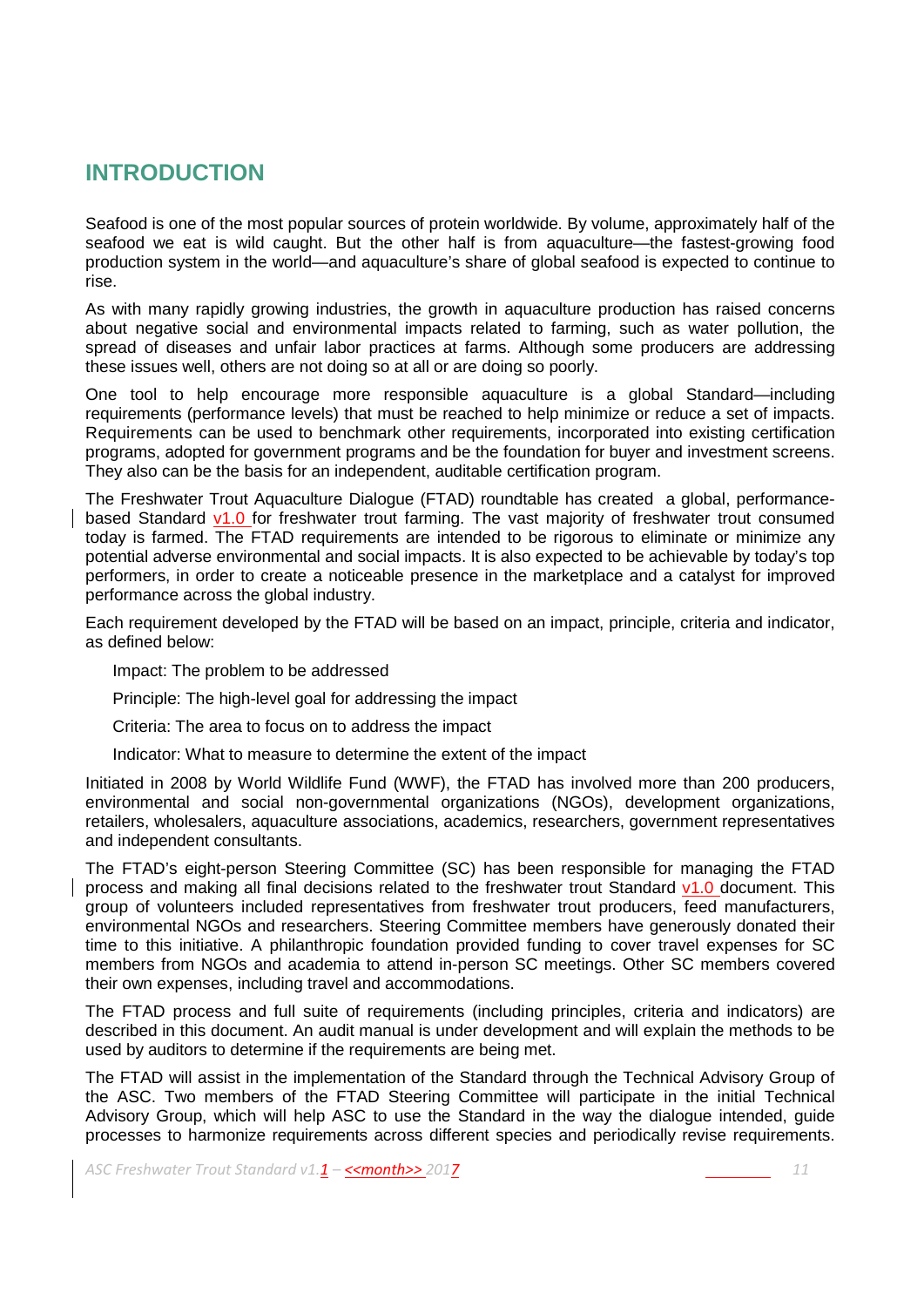ASC, rather than the FTAD Steering Committee, will be responsible for implementation of the Standard.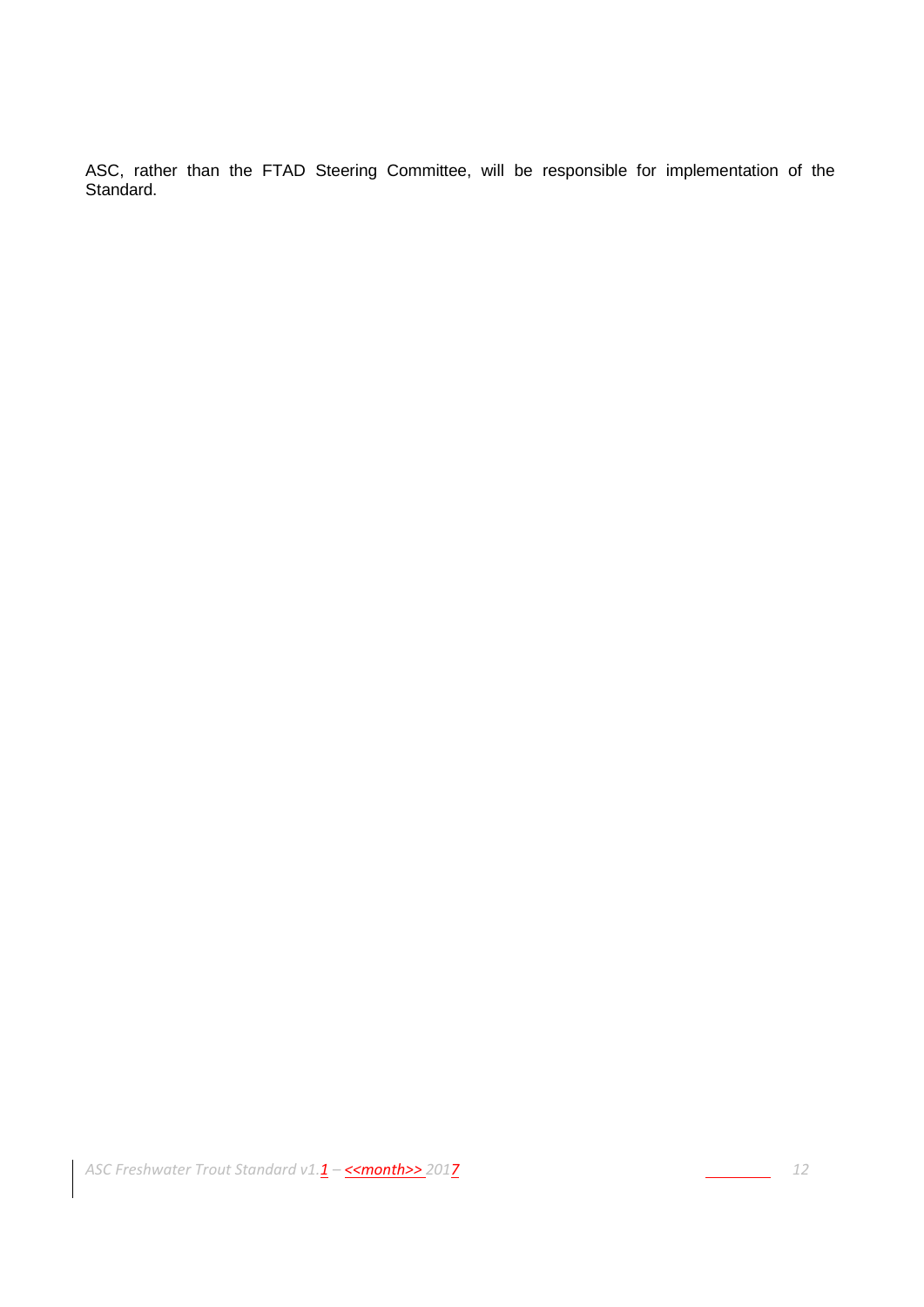## **PURPOSE AND SCOPE OF THE ASC FRESHWATER TROUT STANDARD**

### **Purpose of the Standard**

The purpose of the ASC Freshwater Trout Standard is to provide a means to measurably reduce or eliminate any negative impacts freshwater trout farming can have on the environment and society (i.e., farm workers and people who live in communities near freshwater trout farms). The standard is designed to describe best performance today on environmental and social issues. The requirements must meet the dual goal of being environmentally and socially rigorous, while attracting sufficient producer interest to create noticeable change over time.

The ASC Freshwater Trout Standard is designed so that a farm must achieve 100 percent compliance on each and every requirement in order for certification to be awarded.

The Standard focus on the environmental and social impacts of trout farming. Food safety, sentient fish welfare and the nutritional value of farmed trout are not addressed directly in the Standard. However, they are dealt with indirectly through fish health, feed composition and other requirements. The FTAD encourages the ASC to partner with other certification schemes that focus specifically on fish welfare issues, food safety and product quality.

## **Scope of the Standard**

### *Range of activities within aquaculture to which the Standard applies*

Aquaculture is the production of aquatic organisms. It involves the planning, development and operation of facilities, which in turn affect the inputs, production, processing and chain of custody components.

The ASC Freshwater Trout Standard applies to the planning, development and operation of freshwater trout aquaculture production systems. Planning includes farm siting; resource use or extraction; and assessment of environmental, social and cumulative impacts. Development includes construction, habitat alteration and access to public areas by other resource users. Operation includes effluent discharge, working conditions and use of antibiotics and other chemicals, as well as feed composition and use.

### *Geographic scope to which the Standard applies*

The ASC Freshwater Trout Standard applies to all locations and scales of freshwater trout farm-based aquaculture production systems in the world.

### *Species to which the Standard applies*

The ASC Freshwater Trout Standard was developed considering farming systems for rainbow trout (*Oncorhynchus mykiss*). However, the ASC Freshwater Trout Standard is applicable on any salmonid grown in fresh water. A future review of the Standard will consider whether specific requirements should be adapted for different species. Products marketed as freshwater trout should use this Standard, while products marketed as salmon should use the ASC Salmon Standard. Trout raised in salt water is not covered under the ASC Freshwater Trout Standard, but under the ASC Salmon Standard.

Farms producing salmon smolts produced in cage-culture operating in freshwater water bodies need to be certified to the ASC Freshwater Trout Standard in order to meet the requirements for cage cultured salmon smolts in freshwater water bodies under the ASC Salmon Standard.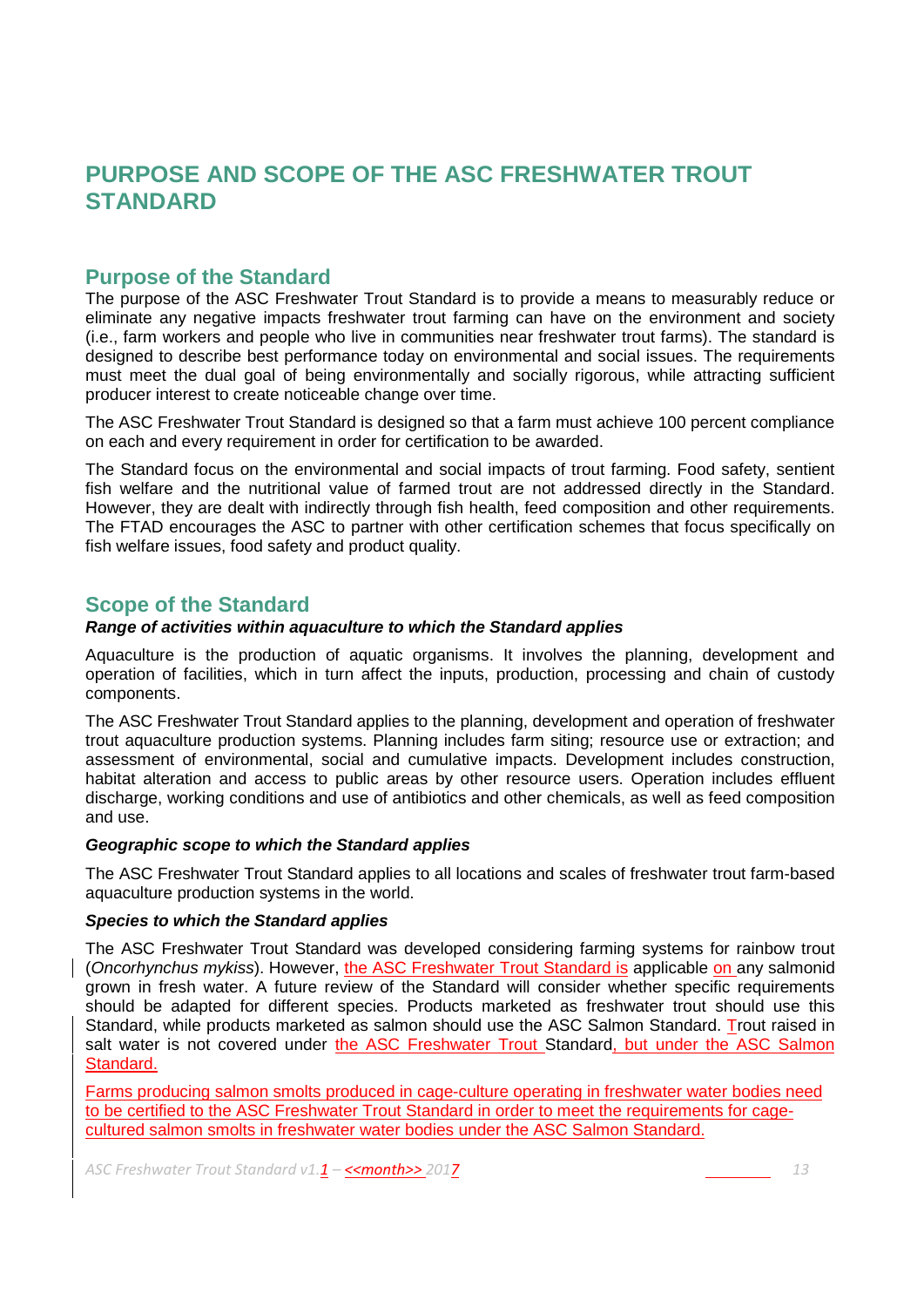### *Systems to which the Standard applies*

The ASC Freshwater Trout Standard applies to all types of production systems, such as flow-through systems, recirculating systems and cages in freshwater water bodies. The Standard seeks to set equivalent environmental performance regardless of the production systems. In some cases, the requirements use different metrics to determine the environmental performance of different systems. For instance, the effluent requirements are divided between land-based systems and cage systems. Production systems that typically have greater environmental or social impacts will have more rigorous requirements in order to achieve full compliance.

### *Unit of Certification (UoC) to which the Standard applies*

The Unit of Certification will be determined in accordance with the UoC-requirements in the ASC Certification and Accreditation Requirements

The ASC Freshwater Trout Standard will be audited at the "grow-out" phase of trout farming, defined as production facilities for fish weighing more than 10 grams<sup>1</sup>. The Standard also includes a set of requirements around the fingerling, egg suppliers and feed inputs.

 $1$  The Forage Fish Depending Ratio requirement in Principle 5 is calculated for fish sizes of 30 grams or higher.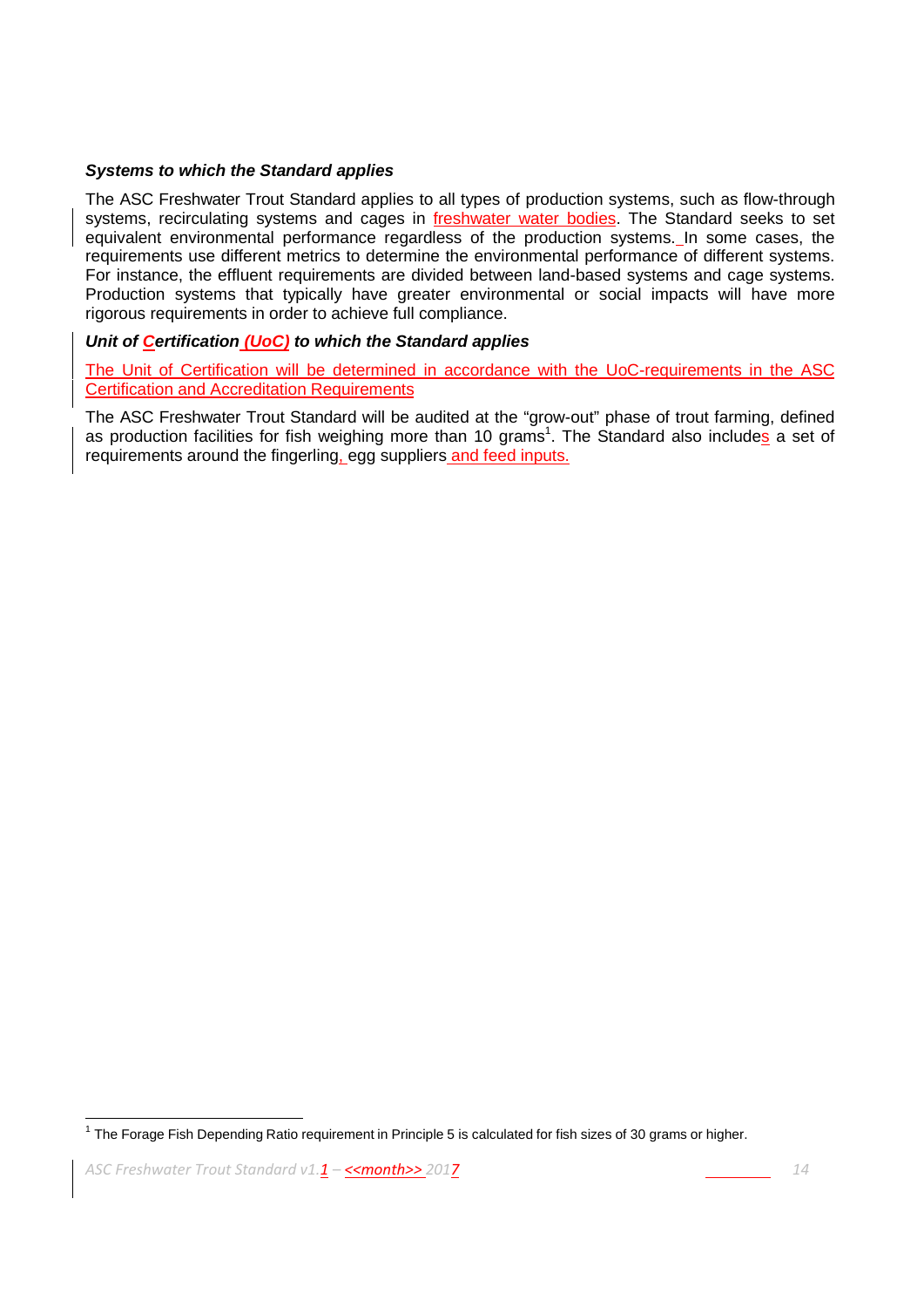## **PROCESS FOR CREATING THE STANDARD**

### **General Considerations**

The process of setting a Standard is critical, as it largely determines the credibility, viability, practicality and acceptance of the Standard. The process of creating the ASC Freshwater Trout Standard has been—and will continue to be—multi-stakeholder, open and transparent. This is in line with the International Social and Environmental Accreditation and Labeling (ISEAL) Alliance's "Code of Good Practice for Setting Social and Environmental Standards." A goal of the ASC is to follow the ISEAL code.

The first version of the ASC Freshwater Trout Standard (v1.0) was produced by the Freshwater Trout Dialogue as outlined under the Introduction section (page 12). Revisions and versions published after this, are managed and under supervision by the Aquaculture Stewardship Council (ASC).

## **Continuous Improvement of the ASC Freshwater Trout Standard**

As stated in the ISEAL "Code of Good Practices for Setting Social and Environmental Standards," "…standards shall be reviewed on a periodic basis for continued relevance and effectiveness in meeting their stated objectives and, if necessary, revised in a timely manner." It is implicit in the development of the ASC Freshwater Trout Standard that the performance levels will be adjusted over time to reflect new data, improved practices and new technology that permits a further reduction in impacts. The Standard will be revised approximately every three to five years.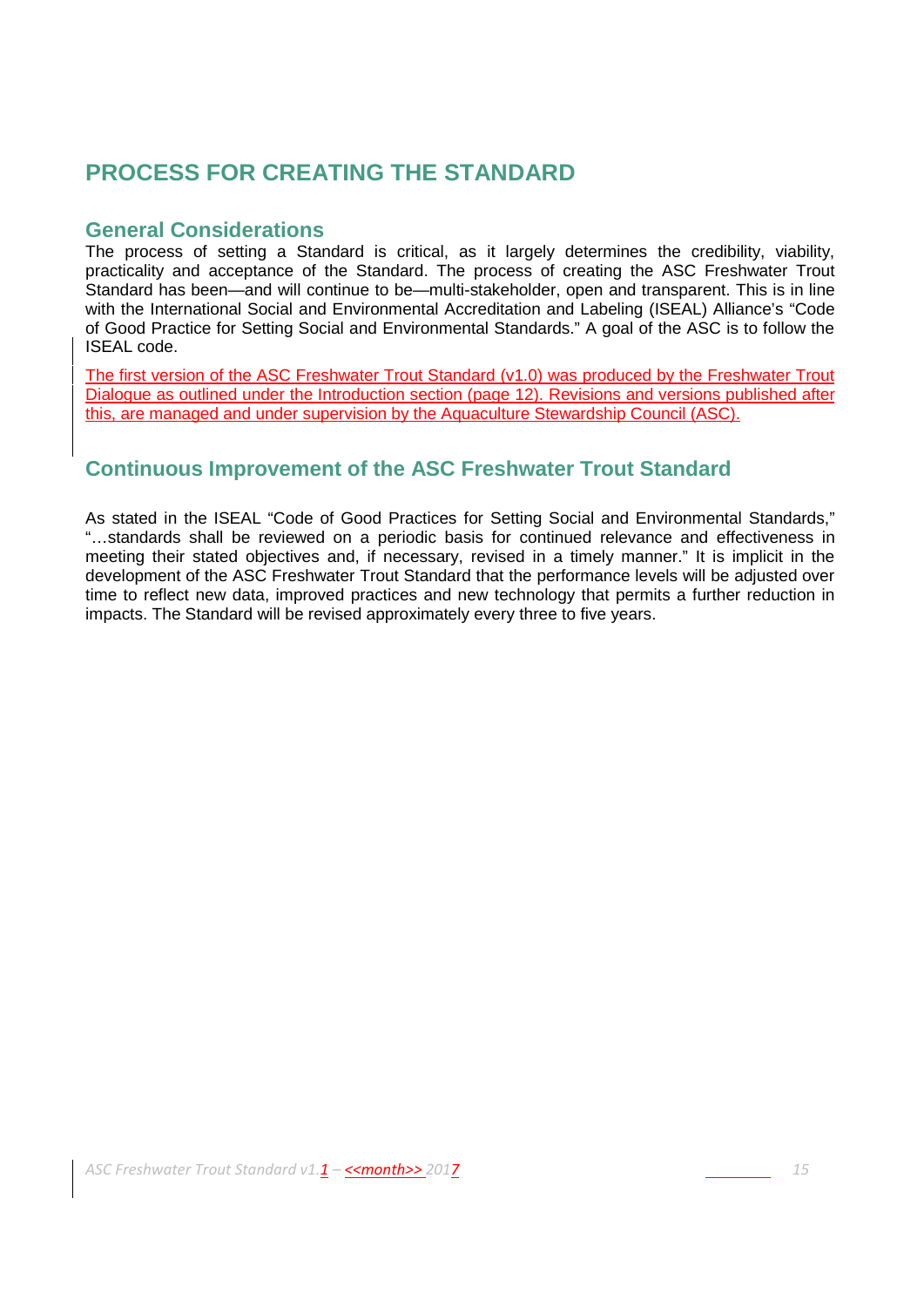## **1. PRINCIPLE: COMPLY WITH ALL NATIONAL AND LOCAL LAWS AND REGULATIONS**

*Impact: Principle 1 is intended to ensure that all farms aiming to be certified to the ASC Freshwater Trout Standard meet their legal obligations. Adherence to the law and regulations of the land ensures farms have met basic environmental and social requirements of their country and have legitimate land tenure.*

### **1.1 Criteria: Operate within the legal framework of national and local laws and regulations that are applicable and current**

| <b>INDICATOR</b> |                                                                                                                                                | <b>REQUIREMENT</b> |
|------------------|------------------------------------------------------------------------------------------------------------------------------------------------|--------------------|
| 1.1.1            | Presence of documents issued by pertinent<br>authorities indicating compliance with local and<br>national authorities on land and water use    | Yes                |
| 1.1.2            | Presence of documents indicating compliance with<br>tax laws                                                                                   | Yes                |
|                  | 1.1.3 Presence of documents indicating compliance with<br>all labor laws and regulations                                                       | Yes                |
| 1.1.4            | Presence of documents indicating compliance with<br>regulations or permits concerning water quality<br>impacts, effluent and water abstraction | Yes                |

**Rationale** - To assure trout farms are operating legitimately within their region and country, the ASC Freshwater Trout Standard requires confirmation in these focused areas: use rights, tax laws, labor laws and water quality regulations. While indicating compliance with documentation in these four areas does not ensure compliance with all laws and regulations, it is an indicator that a certified farm is aware of and fulfilling its legal responsibilities.

These requirements do not attempt to monitor or enforce local laws and regulations. Some countries have hundreds of relevant laws and regulations. It would not be possible or effective to audit against or enforce national laws and regulations. This principle aims to ensure that certified farms are engaged with and respecting local and national laws and regulations. The areas specifically addressed above were considered to be the key areas within local and national regulations frameworks and legislation.

The overall objective of the ASC Freshwater Trout Standard is to define performance requirements that will be internationally relevant and shift global production toward better practices. The ASC Freshwater Trout Standard also recognizes that different countries have different levels of regulation and so, in some cases, adhering to national and local legislation is only the initial foundation for compliance with the ASC Freshwater Trout Standard.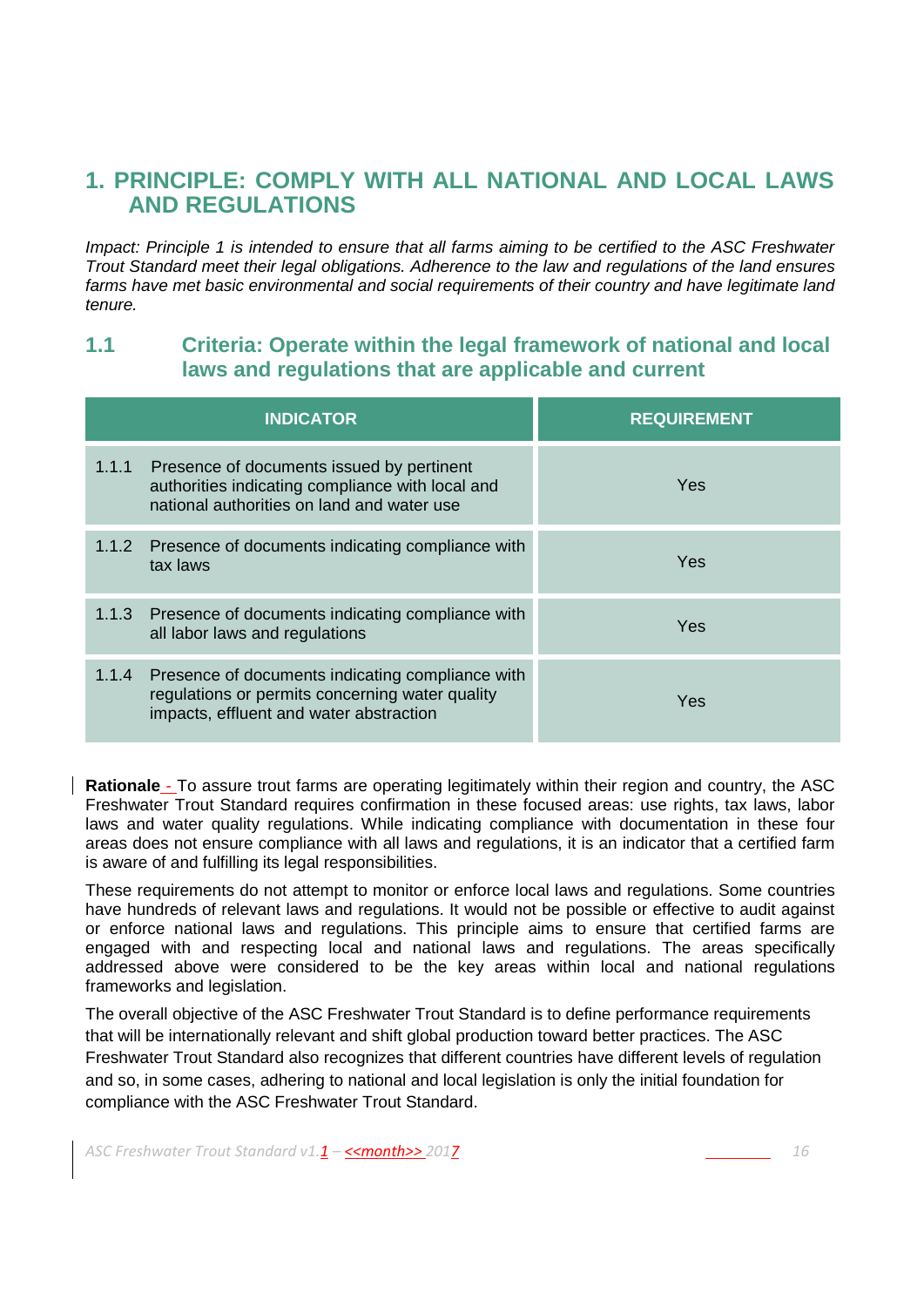## **2. PRINCIPLE: CONSERVE HABITAT AND BIODIVERSITY**

*Impact: This principle encompasses biodiversity-related impacts resulting from farm siting and operation, such as conversion of eco-sensitive habitats, introduction and cultivation of exotic and transgenic species, and threats to wild populations from escapees and predator control.*

The requirements under Principle 2 draw on international conventions that encourage environmental and economic sustainability simultaneously, such as the Convention on Biological Diversity that was adopted at the 1992 Earth Summit. The requirements place heavy emphasis on conserving biodiversity at the ecosystem, habitat and species levels; conserving ecosystem functions; and attempting to reward proper planning, siting and operation of trout farms based on an integrated ecosystem approach to aquaculture.

## **2.1 Criteria: Siting and location of farms**<sup>2</sup>

| <b>INDICATOR</b>                                                    | <b>REQUIREMENT</b> |
|---------------------------------------------------------------------|--------------------|
| 2.1.1 Allowance for siting in National Protected Areas <sup>3</sup> | None $4.5$         |
| 2.1.2 Conversion of wetlands <sup>6</sup> after 1999                | None'              |

 $2$  To determine its compliance with the requirements in 2.1, a producer will need documentation that analyzes the farm's siting and surrounding habitats and ecosystems. Documentation can be based on an Environmental Impact Assessment (EIA) or any other credible process of environmental assessment.

 $3$  A protected area is "a clearly defined geographical space, recognized, dedicated and managed through legal or other effective means, to achieve the long-term conservation of nature with associated ecosystem services and cultural values." Source: Dudley, N. (Editor) (2008), Guidelines for Applying Protected Area Management Categories, Gland, Switzerland: IUCN.  $x + 86$ pp.

 $4$  An exception is made for protected areas that are classified by the International Union for Conservation of Nature (IUCN) as Category V or VI. These are areas preserved primarily for their landscapes, or areas that include sustainable resource management. Details can be found here: https://www.iucn.org/theme/protected-areas/about/protected-areas-categories .

<sup>&</sup>lt;sup>5</sup> An exception is also made for farms located in protected areas that are designated as such after the farm already was established in that location. In these situations, the farm must demonstrate that its operation is compatible with the objectives of the protected area, and that it is in compliance with any relevant conditions placed on the farm by authorities as a result of the protected designation.

<sup>6</sup> Wetland**:** Generally, wetlands are lands where saturation with water is the dominant factor determining the nature of soil development and the types of plant and animal communities living in the soil and on its surface. Wetlands generally include swamps, marshes, bogs and fens (U.S. Environmental Protection Agency).

<sup>7</sup> Exception**:** Conversion of wetlands for access to water (e.g., canals for inlets and outlets): Converted surface area must be offset by restoration of 100% of the equivalent area of functional wetlands with the same habitat characteristics.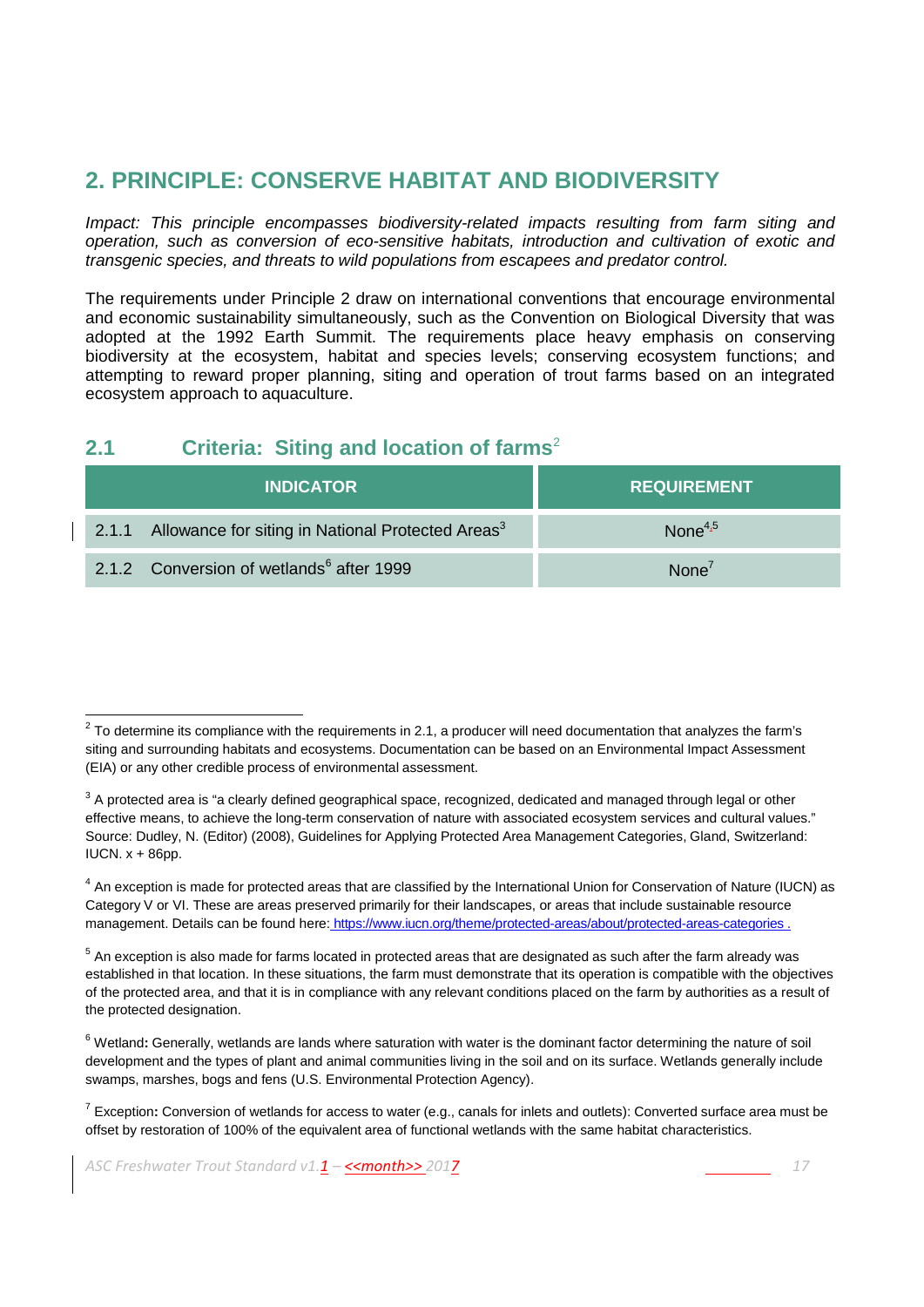|  | 2.1.3 An assessment of the presence on the farm of<br>species listed on the International Union for<br>Conservation of Nature (IUCN) "Red List of<br>Threatened Species" as vulnerable, near<br>threatened, endangered or critically endangered;<br>an evaluation of the farm's impact on any such<br>species present; and clearly defined mitigation<br>measures to reduce any negative impacts and<br>allow existence of such species |  | Yes |
|--|-----------------------------------------------------------------------------------------------------------------------------------------------------------------------------------------------------------------------------------------------------------------------------------------------------------------------------------------------------------------------------------------------------------------------------------------|--|-----|
|--|-----------------------------------------------------------------------------------------------------------------------------------------------------------------------------------------------------------------------------------------------------------------------------------------------------------------------------------------------------------------------------------------------------------------------------------------|--|-----|

**Rationale** - Trout farm siting can influence surrounding ecosystems. Farm siting decisions also should take into consideration Protected Areas, habitat for threatened species and natural wetlands.

National Protected Areas are recognized as a tool in conserving species and ecosystems. They also provide a range of goods and services essential to the sustainable use of natural resources.

The IUCN's "Red List of Threatened Species" is a global inventory of the conservation status of plant and animal species. A series of "Regional Red Lists," which are produced by countries or organizations, assess the risk of extinction of species within a given political jurisdiction. The Red Lists use criteria that evaluate extinction risk. The ASC Freshwater Trout Standard focuses on the four categories that confer the greatest risk: near threatened, vulnerable, endangered and critically endangered.

Wetlands provide fundamental ecological services and are sources of biodiversity at species, genetic and ecosystem level. Wetlands constitute a resource of great economic, scientific, cultural and recreational value for communities. Wetlands play a vital role in climate change adaptation and mitigation. Wetlands should be restored and rehabilitated, whenever possible, and conserved by ensuring wise use.

Within the ASC Freshwater Trout Standard, 1999 is the benchmark for the definition and scope of "wetland conservation." This is the year that the "Convention on Wetlands of International Importance" (also known as the Ramsar Convention) was approved. The convention provides the framework for national action and international cooperation for the conservation and wise use of wetlands and their resources.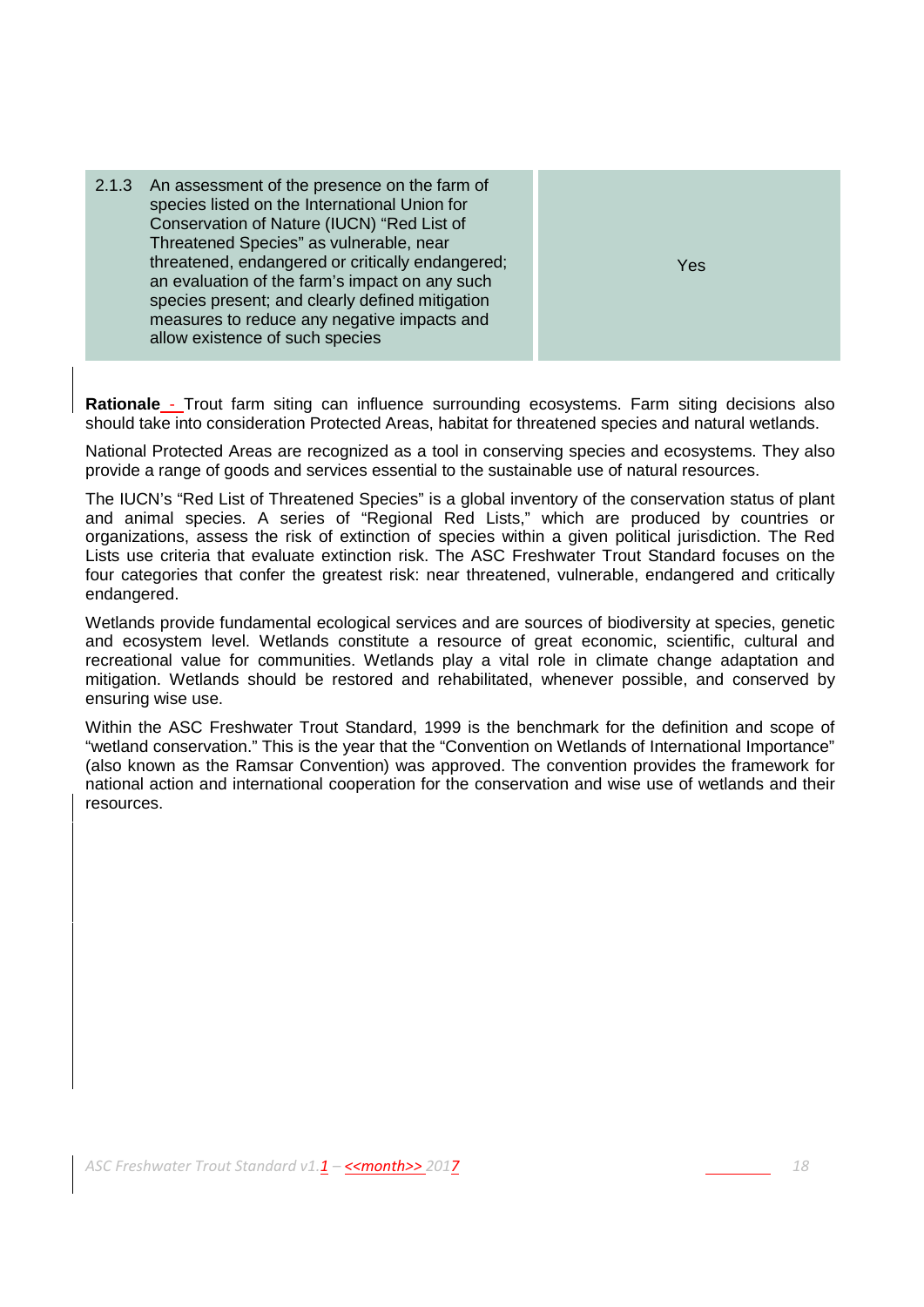## **2.2 Criteria: Riparian buffer zones<sup>8</sup>**

| <b>INDICATOR</b>                                                                                                                                                                                                                                                                                              | <b>REQUIREMENT</b>                              |
|---------------------------------------------------------------------------------------------------------------------------------------------------------------------------------------------------------------------------------------------------------------------------------------------------------------|-------------------------------------------------|
| For new farms installed on land after February<br>2.2.1<br>2013 (or for significant expansions), minimum<br>buffer zone between the farm and an adjacent<br>water body in which there is no farm infrastructure<br>that might impede wildlife's access to the water,<br>except for inflow and outflow systems | 15 meters from the water's<br>edge <sup>9</sup> |

**Rationale** - The zones between water bodies and the adjacent terrestrial ecosystems (i.e., riparian buffers) often serve as habitat for vulnerable or endangered species and, in the case of heavily used landscapes, are the only remaining habitats for many such species. Buffer zones with natural vegetation are also helpful to minimize erosion and run-off, improve water quality of the adjacent water body and help stabilize the ecosystem around the water source.

The ASC Freshwater Trout Standard requires that all new farms be constructed with the minimum natural buffer zone between the farm and a natural watercourse adjacent to a trout farm. The minimum width of a riparian buffer zone is perceived to be 15 meter $10,11,12$ ր<br>1966 - Մարտա

<sup>8</sup> Riparian buffer zone: a vegetated area (a "buffer strip") near a stream, usually forested, which helps shade and partially protect a stream from the impact of adjacent land uses. https://en.wikipedia.org/wiki/Riparian\_buffer#cite\_note-2

<sup>9</sup> An exception is made if the farm can demonstrate through a *public* third-party scientific analysis that the farm's structures do not impede animal habitats and corridors and do not present erosion risks.

<sup>10</sup> http://www4.ncsu.edu/~acpierc3/world\_forestry/

<sup>11</sup> Riparian Buffer Width, Vegetative Cover, and Nitrogen Removal Effectiveness: A Review of Current Science and Regulations. United States Environmental Protection Agency, 2005.

http://ccrm.vims.edu/education/seminarpresentations/fall2006/Workshop CD/Other References/Riparian Buffers & Nitrogen Removal.pdf

<sup>12</sup> Review of Riparian Buffer Zone Effectiveness . MAF Technical Paper No: 2004/05, 2004. http://www.biol.canterbury.ac.nz/ferg/The%20Mackenzie%20Project/Mackenzie/Information/Riparian\_buffer\_zone.pdf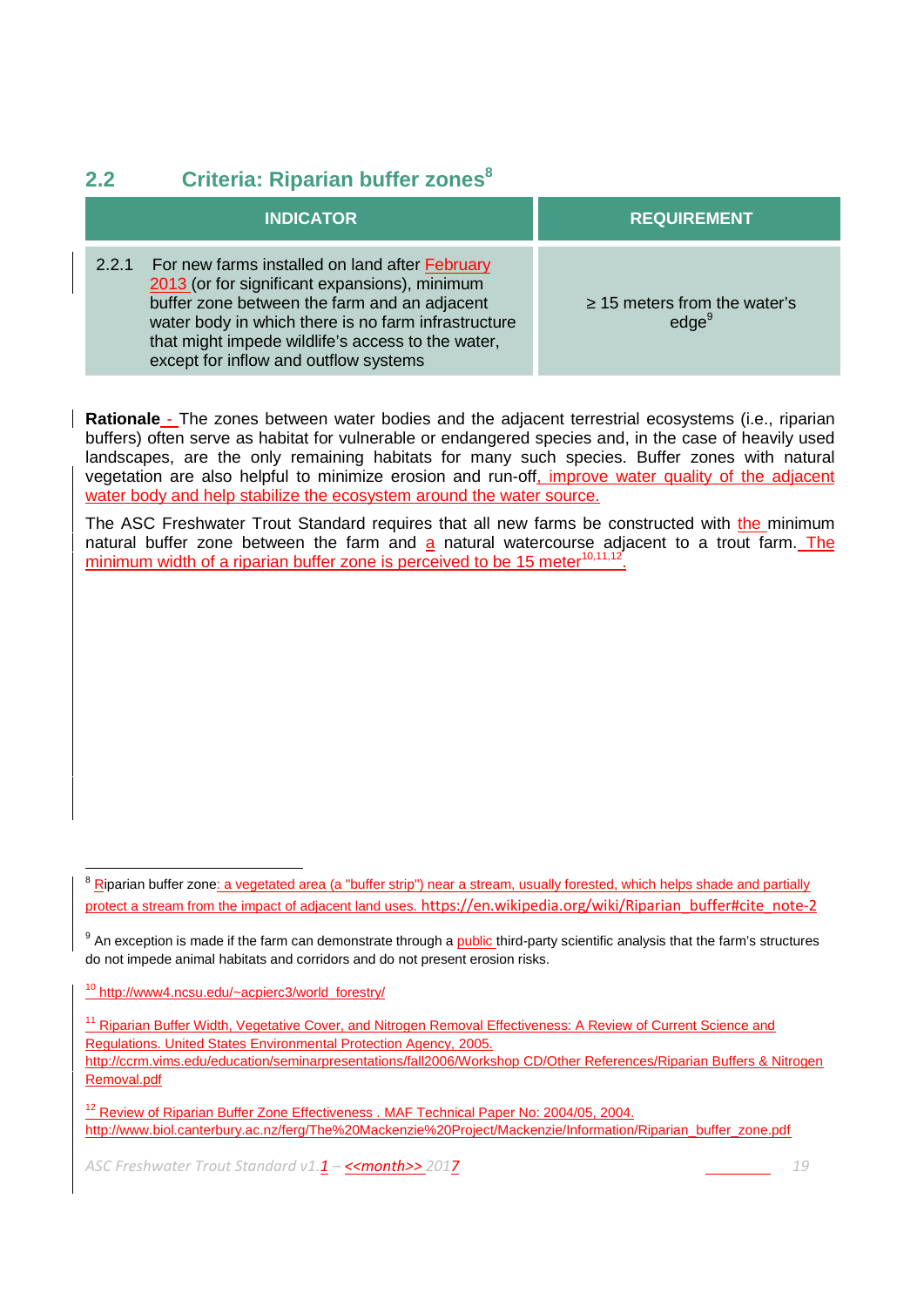## **2.3 Criteria: Introduction of exotic species<sup>13</sup>**

| <b>INDICATOR</b>                                                                                                             | <b>REQUIREMENT</b> |
|------------------------------------------------------------------------------------------------------------------------------|--------------------|
| New introductions of exotic trout after <b>February</b><br>2.3.1<br>2013, unless in a closed production system <sup>14</sup> | <b>None</b>        |

**Rationale** - Accidental or intentional introductions of non-native species can cause significant global environmental problems with potentially far-reaching social and economic impacts as well<sup>15</sup>.

Aquaculture is considered one of the major pathways for introducing non-native animals that could become invasive and result in biodiversity loss<sup>161718</sup>. Rainbow trout, in particular, is one of the most widely introduced fish species in the world, leading it to be included on a list of the 100 species of greatest concern in the Global Invasive Species Database<sup>19</sup>. Therefore, the ASC Freshwater Trout Standard seeks to discourage the introduction of trout into waterways where these species are not native or previously established.

<sup>16</sup> Invasive species: organisms that successfully establish themselves in and then overcome otherwise intact, pre-existing native ecosystems (http://www.issg.org/about\_is.htm)

<sup>17</sup> Weigle, S.M., Smith, L.D., Carlton, J.T. & Pederson, J. 2005. Assessing the risk of introducing exotic species via the live marine species trade. Cons. Biol., 19: 213-223.. https://seagrant.mit.edu/publications/MITSG\_05-01J.pdf

<sup>18</sup> Casal, C.M.V. 2006. Global documentation of fish introductions: the growing crisis and recommendations for action. Biol. Invasions, 8: 3-11. https://eurekamag.com/pdf.php?pdf=004435485

<sup>19</sup> Global Invasive Species Database (www.issg.org).

 $13$  Exotic species: non-native animals living in areas outside their native boundaries.

<sup>&</sup>lt;sup>14</sup> A closed production system is defined as a facility with recirculating  $(i.e. 10\%$  of total water volume is exchanged per day) water that is separated from the wild aquatic medium by effective physical barriers that are in place and well maintained to ensure no escapes of reared specimens or biological material that might survive outside the culture system and subsequently reproduce.

<sup>&</sup>lt;sup>15</sup> Leung, K.M.Y. and Dudgeon, D. 2008. Ecological risk assessment and management of exotic organisms associated with aquaculture activities. In: M.G. Bondad-Reantaso, J.R. Arthur and R.P. Subasinghe (eds). Understanding and applying risk analysis in aquaculture. FAO Fisheries and Aquaculture Technical Paper. No. 519. Rome, FAO. pp. 67–100. http://www.fao.org/3/a-i0490e/i0490e01e.pdf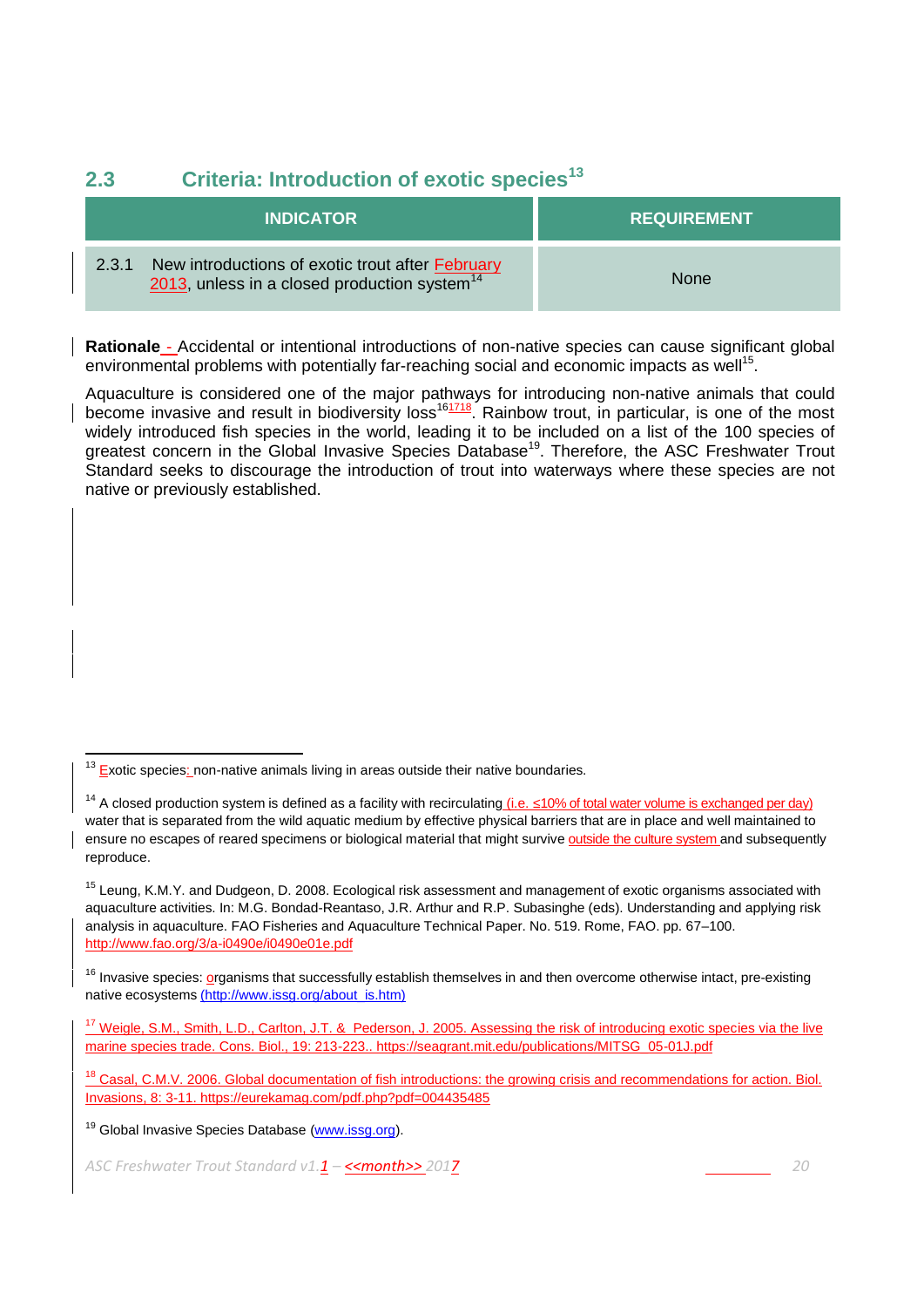## **2.4 Criteria: Transgenic<sup>20</sup> Trout**

| <b>INDICATOR</b>                                                                                                      | <b>REQUIREMENT</b> |
|-----------------------------------------------------------------------------------------------------------------------|--------------------|
| Allowance for the culture of transgenic trout,<br>2.4.1<br>including the offspring of genetically engineered<br>trout | <b>None</b>        |

**Rationale** - The culture of transgenic trout is prohibited under the ASC Freshwater Trout Standard. Invoking the precautionary principle, the ASC Freshwater Trout Standard cannot allow these species to be cultured until there is more conclusive evidence that demonstrates that they pose an acceptable level of risk to adjacent ecosystems.

The culture of genetically enhanced<sup>21</sup> trout is acceptable under the ASC Freshwater Trout Standard. This allows for further progress in feed conversion, disease resistance and environment adaptation (domestication), which should increase the efficient use of local resources. Also allowed under the ASC Freshwater Trout Standard is the cultivation of triploid and sex-reversed trout.

## **2.5 Criteria: Escapes from culture facilities**

| <b>INDICATOR</b>                                                                                                                                                                                                                           | <b>REQUIREMENT</b> |
|--------------------------------------------------------------------------------------------------------------------------------------------------------------------------------------------------------------------------------------------|--------------------|
| 2.5.1<br>Evidence of a well-designed, maintained and<br>managed culture system, infrastructure and farm<br>management to prevent escapes during grow-out<br>and at harvest, as demonstrated through the<br>requirements in Appendix IV     | Yes                |
| 2.5.2 Presence of standard operating procedures (SOP)<br>that incorporate an escape risk assessment <sup>22</sup> as<br>demonstrated through the requirements in<br>Appendix IV.                                                           | <b>Yes</b>         |
| Evidence of farm staff capacities and capabilities,<br>2.5.3<br>including training of staff prior to starting work and<br>regular training during employment to understand<br>and address risks from escapes and follow the<br>defined SOP | Yes                |

<sup>&</sup>lt;sup>20</sup> Transgenic trout: A subset of genetically modified organisms, which are organisms that have inserted DNA that originated in a different species. Some GMOs contain no DNA from other species and, therefore, are not transgenic but cisgenic.

<sup>&</sup>lt;sup>21</sup> Genetic enhancement: The process of genetic improvement via selective breeding that can result in better growth performance and domestication but does not involve the insertion of any foreign genes into the genome of the animal.

<sup>&</sup>lt;sup>22</sup> SOP must clearly define the correct procedures for each aspect of farm operation, identify the risks involved and define mitigation procedures for prevention of escapes.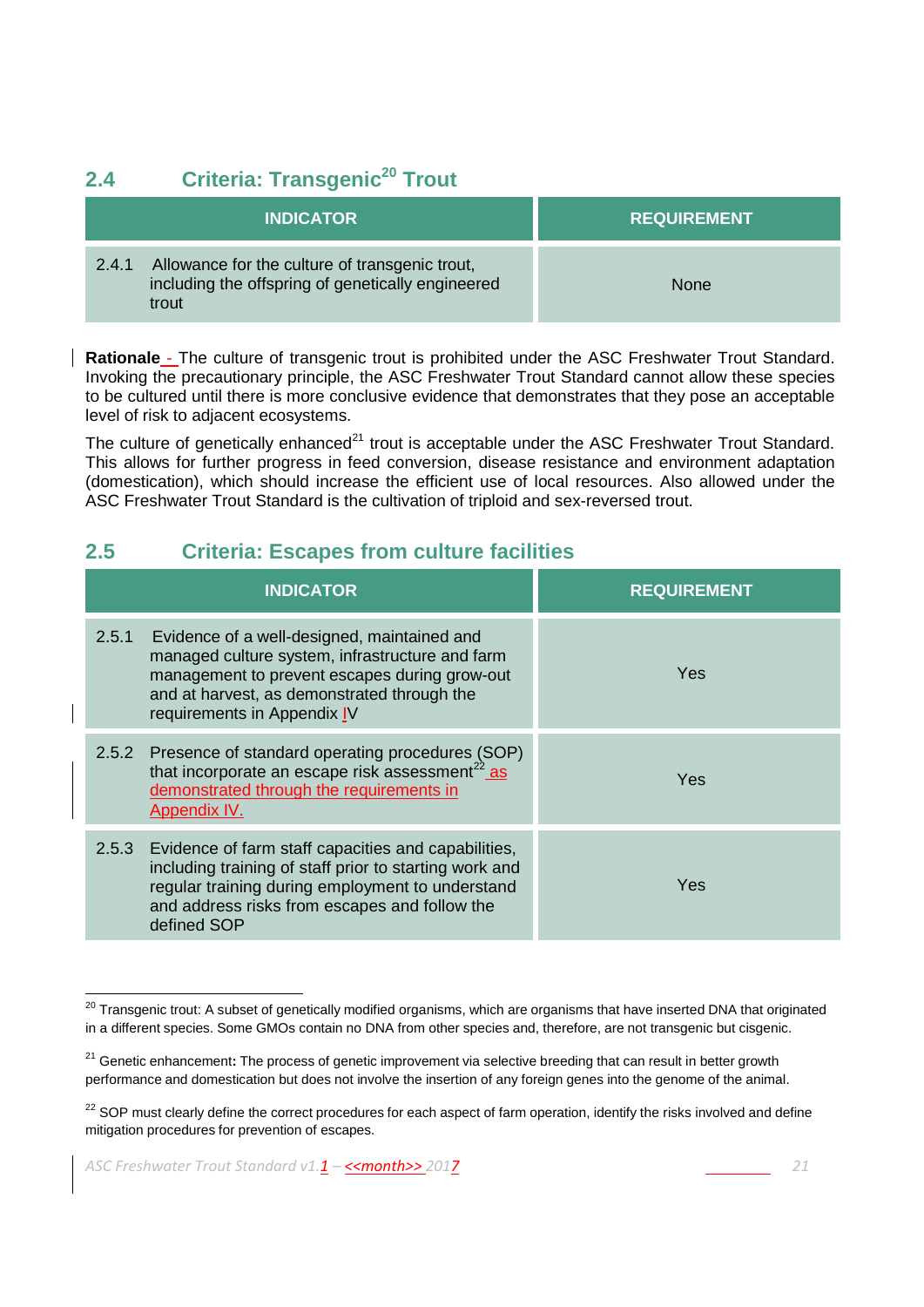| 2.5.4 Estimated unexplained loss <sup>23</sup> of farmed fish is<br>made publicly available                                     | Yes |
|---------------------------------------------------------------------------------------------------------------------------------|-----|
| 2.5.5 All fish are counted during each grading                                                                                  | Yes |
| 2.5.6 Maximum number of total escapees <sup>24,25</sup> in the most<br>recent production cycle                                  |     |
| 2.5.7 Accuracy <sup>27</sup> of the counting technology or counting<br>method used for calculating stocking and harvest numbers | 98% |

**Rationale** - The management practices in this criterion seek to minimize the risk of farmed fish escaping into the wild. Escaped fish are a potential pathway for disease from the farm into the wild, and also can lead to competition for habitat and genetic impacts on wild stocks where native wild stocks of the same species are present.

Escapes can occur in large events that are immediately noticeable at a farm, smaller events that are still noticeable, and through slower, lower levels of losses of fish that might go unnoticed. These requirements place a cap on the total amount of escapees. The cap effectively prevents a farm that has had a significant escape event from being certified, except under extremely unusual circumstances in which the farm can demonstrate there was no reasonable way to predict the cause.

The requirements require transparency about unexplained loss of trout to help the farm and the public understand trends related to the cumulative numbers of losses of fish that go unnoticed during production. The accuracy of these numbers is limited by the margin of error of fish counting machines and other counting techniques. The requirements seek to encourage farmers to use counting devices that are as accurate as possible, requiring a minimum 98 percent accuracy of the counting method.

<sup>&</sup>lt;sup>23</sup> Calculated as: Unexplained loss =  $s$ tocking count - harvest count - mortalities - other known escapes.

<sup>&</sup>lt;sup>24</sup> Exceptions shall be made for production systems that use 100 percent sterile fish or systems that demonstrate separation from the wild by effective physical barriers that are in place and well-maintained to ensure no escapes of reared specimens or biological material that might survive outside the culture system and subsequently reproduce.

 $25$  Calculated as: Total escapes = stocking count – harvested count. Farms shall report total escapes; the total aggregate number of escapees per production cycle must be less than 300 fish. Data on date of escape episode(s), number of fish escaped and cause of escape episode shall be reported to ASC.

<sup>&</sup>lt;sup>26</sup> A rare exception to this standard may be made for an escape event that is clearly documented as being outside the farm's control. Only one such exceptional episode is allowed in a 10-year period for the purposes of this standard. The 10-year period starts at the date of the initial certificate. The farmer must demonstrate that there was no reasonable way to predict the events that caused the episode.

<sup>&</sup>lt;sup>27</sup> Accuracy shall be determined by the spec sheet for counting machines and through common estimates of error for any hand-counts.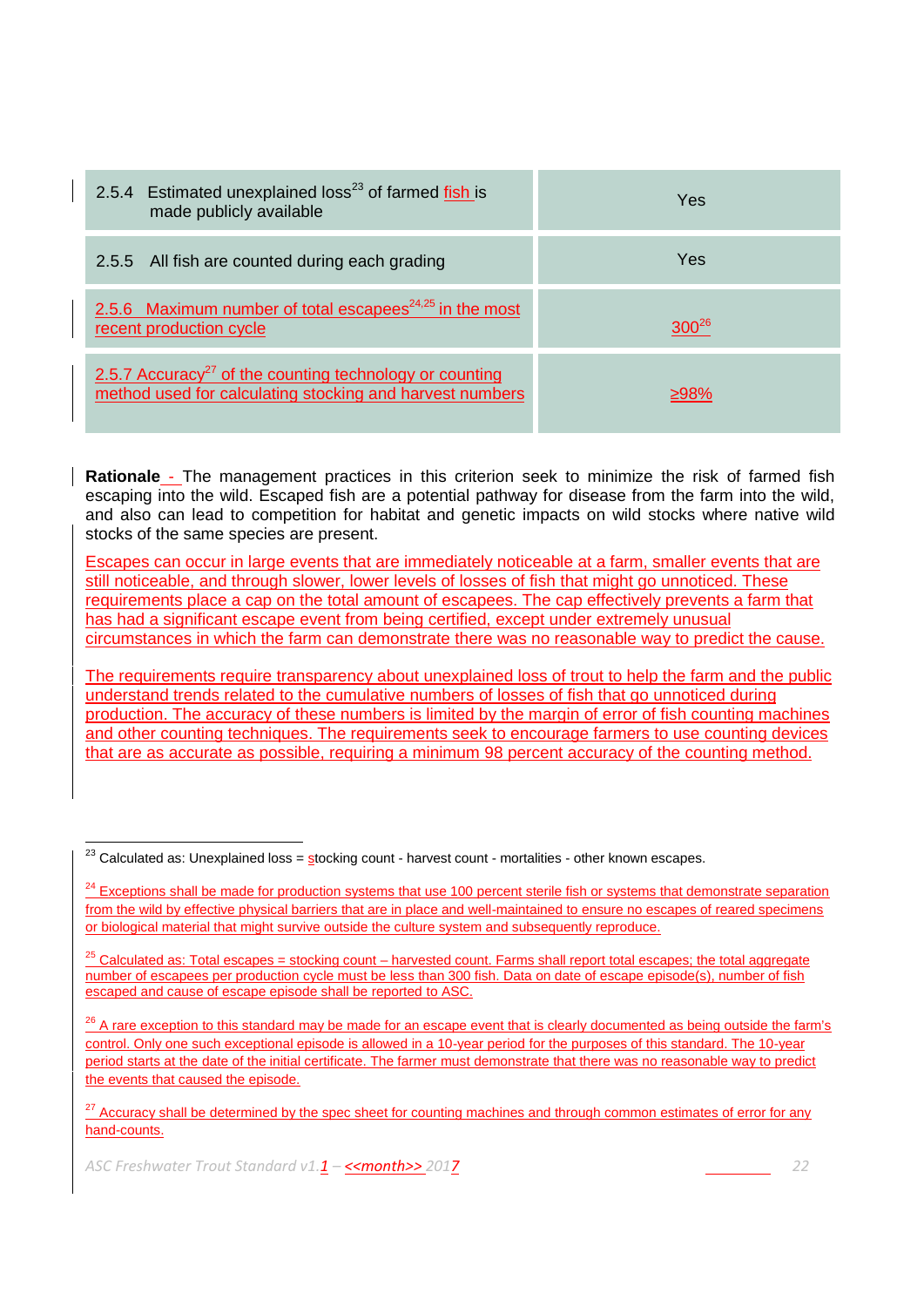## **2.6 Criteria: Predator control<sup>28</sup>**

| <b>INDICATOR</b>                                    | <b>REQUIREMENT</b> |
|-----------------------------------------------------|--------------------|
| Intentional use of lethal predator control<br>2.6.1 | None $^{29}$       |

**Rationale** - In some cases, farmers employ lethal controls to deter or remove predators from their farms. The killing of predators can negatively impact predator populations and affect local biodiversity, especially when local predators (e.g., herons and egrets) become dependent on the reliable food source that trout farms provide. Although a consistent food supply is likely to enhance population numbers, it also is likely to change behavior and local dispersal patterns of the predatory species that may ultimately affect the health of those populations.

The intentional killing of animals that prey on cultured trout is inappropriate for farms certified under these requirements, and therefore is not allowed.

The ASC recognizes that, on rare occasions, a farm may encounter exceptional circumstances that might merit lethal action against a predator. The requirements, therefore, permit an exception to the prohibition on lethal action in situations where the farm can provide public scientific evidence of an assessment that demonstrates lethal action against a particular predator is appropriate, necessary and presents no risks to wild populations or ecosystems.

This exception cannot be applied to species that are threatened, endangered or critically endangered.

Vermin are classed as distinct from predators for the purposes of this requirement.

<sup>&</sup>lt;sup>28</sup> Excluding "vermin" as defined in the local jurisdiction.

<sup>&</sup>lt;sup>29</sup> The standard permits an exception to the prohibition on lethal action in situations where the farm can provide public scientific evidence of an assessment that demonstrates lethal action against a particular predator is appropriate, necessary and presents no risks to wild populations or ecosystems. This exception cannot be applied to species that are threatened, endangered or critically endangered. The assessment must come from an EIA or any other credible process of environmental analysis.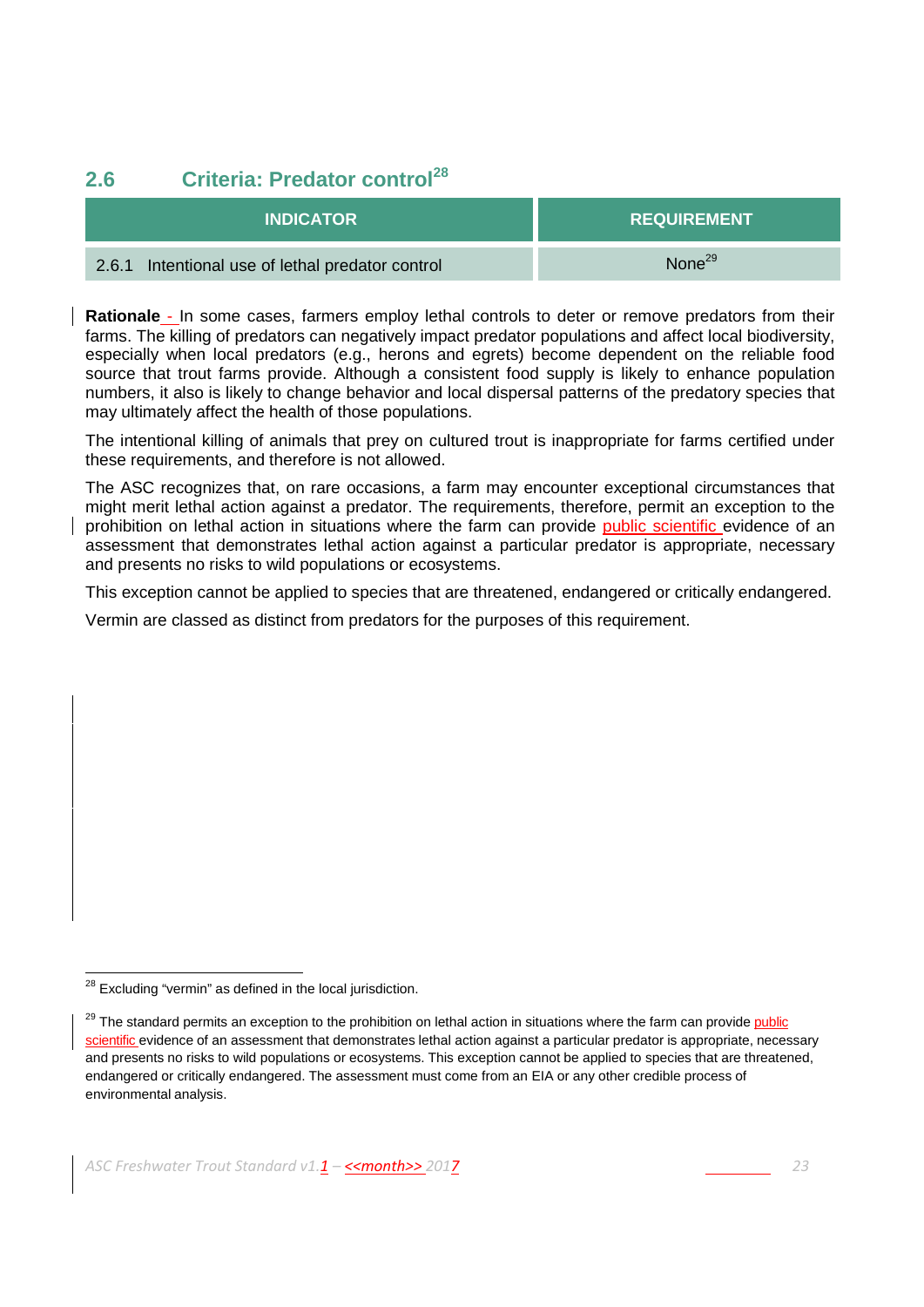## **3. PRINCIPLE: MINIMIZE NEGATIVE EFFECT ON WATER RESOURCES**

*Impact: Principle 3 is intended to address potential impacts on water quantity and quality related to the establishment and operation of freshwater trout farms. Impacts can be associated with the requirement for a fresh water supply, either surface or ground water or a combination of both, and the quality of water discharged from the farm into the natural environment.*

## **3.1 Criteria: Land-based systems - Water Use/Abstraction Levels**

| <b>INDICATOR</b>                                                                                                            | <b>REQUIREMENT</b>                                                               |
|-----------------------------------------------------------------------------------------------------------------------------|----------------------------------------------------------------------------------|
| Requirements 3.1.1 and 3.1.2 apply to farms utilizing surface water (such as water from a river):                           |                                                                                  |
| 3.1.1<br>Maximum amount of water that a farm can divert<br>from a natural flowing water body (such as a river<br>or stream) | 50% of the natural water body's<br>flow immediately above the farm <sup>30</sup> |
| 3.1.2 Demonstration that 90% diverted water is<br>returned to the natural water body                                        | <b>Yes</b>                                                                       |
| Requirements 3.1.3 and 3.1.4 apply to farms utilizing groundwater (such as water from a well):                              |                                                                                  |
| All use of underground pumped water has been<br>3.1.3<br>permitted by regulatory authorities                                | <b>Yes</b>                                                                       |
| Well depths are tested at least annually, and<br>3.1.4<br>results made publicly available <sup>31</sup>                     | Yes                                                                              |

**Rationale** - Trout aquaculture facilities utilizing flowing water (including recirculating systems) require a constant supply of fresh water. Farms removing or diverting freshwater resources require appropriate and effective management to oversee water allocations and ensure efficient utilization. Trout farms typically make use of groundwater (wells) or surface waters (rivers or streams) as their water source.

Farms that divert water from a river or stream cause a reduction in the water body's flow for the distance between the farm's inlet and outlet. It is difficult to set a global requirement that ensures that the remaining flow is sufficient to support the natural flora and fauna. Some jurisdictions are currently setting minimum flow requirements for a river or stream that farms need to respect. This is an

 $30$  Farms will be exempted from this standard if they can demonstrate that they are in a jurisdiction that regulates the farm's water abstraction based on a minimum vital water flow for the natural water body, and the farm's water use respects that minimum vital flow. Farms would also be exempt if they can demonstrate abstraction amounts respect limits determined by a scientific study that estimates minimum vital flow.

a scientific study that estimates minimum vital flow.<br><sup>31</sup> Well depths must be tested at similar times of the year, with results submitted to ASC. More detailed methodology will be provided in the Auditing Guidance document.

*ASC Freshwater Trout Standard v1.1 – <<month>> 2017 24*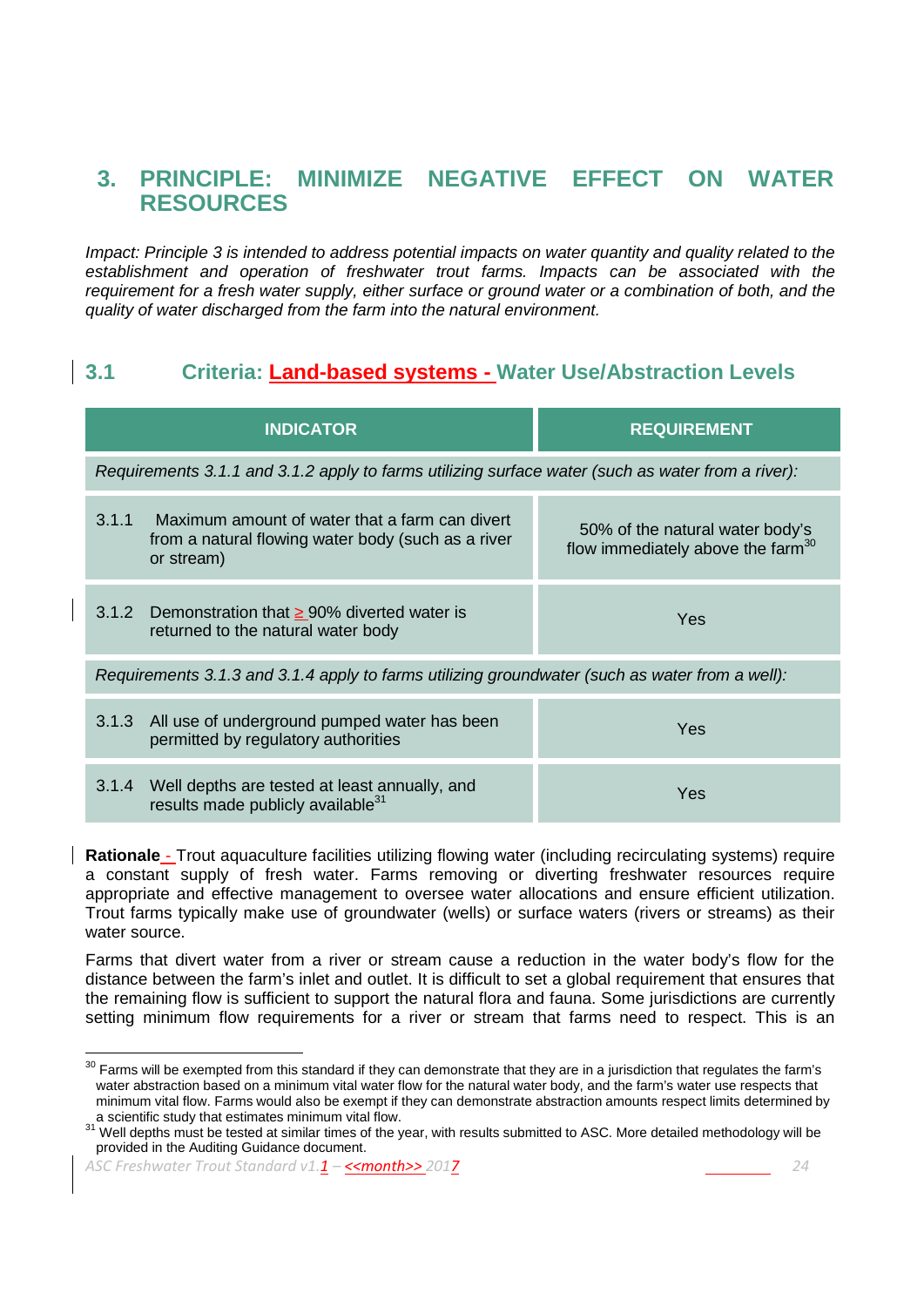appropriate local approach. In the absence of such regulation, or an equivalent scientific study, the ASC Freshwater Trout Standard requires farms to always leave at least half of the natural flow in the water body.

Groundwater requires attention because it represents the abstraction and displacement of typically higher-quality water. Well or aquifer recharge is the process of water being replenished in the ground. When abstraction increases beyond the rate of recharge, the result is a net reduction in the water table.

Groundwater levels vary naturally from year to year, making a rigid global requirement impractical. These requirements instead require a farm to keep track of water tables over time and to make that information public. In addition, all use of underground water must be explicitly permitted to avoid situations in which water use by a farm would be undisclosed to regulators.

It should be noted that a plentiful and sustainable water supply is of critical importance for trout producers; thus, protection of these resources is paramount to the farm's viability.

## **3.2 Criteria: Land-based systems - Water Quality/Effluent**

| <b>INDICATOR</b>                                                                                                                                                                                                                  | <b>REQUIREMENT</b>      |
|-----------------------------------------------------------------------------------------------------------------------------------------------------------------------------------------------------------------------------------|-------------------------|
| 3.2.1<br>Maximum total amount of phosphorus released<br>into the environment per tonne (t) of fish produced<br>over the previous 12-month period (see<br>methodology in Appendix II-A)                                            | 4 kg/t of fish produced |
| 3.2.2<br>Minimum oxygen saturation in the outflow,<br>measured monthly (see methodology in Appendix<br>$II-B)$                                                                                                                    | $60\%^{32}$             |
| 3.2.3<br>Macro invertebrate surveys downstream from the<br>farm's effluent discharge demonstrate benthic<br>health that is similar to or better than surveys<br>upstream from the discharge (see methodology in<br>Appendix II-C) | Yes                     |
| Evidence of implementation of biosolids (sludge);<br>3.2.4<br>Best Management Practices (BMPs) (see Appendix<br>$II-D)$                                                                                                           | Yes                     |
| Water-quality monitoring matrix completed and<br>3.2.5<br>submitted to ASC (see Appendix II-B)                                                                                                                                    | Yes                     |

<sup>&</sup>lt;sup>32</sup> If a single oxygen reading is below 60 percent, the farm would need to demonstrate daily continuous monitoring with an electronic probe and recorder for at least a week with a minimum 60 percent saturation at all times.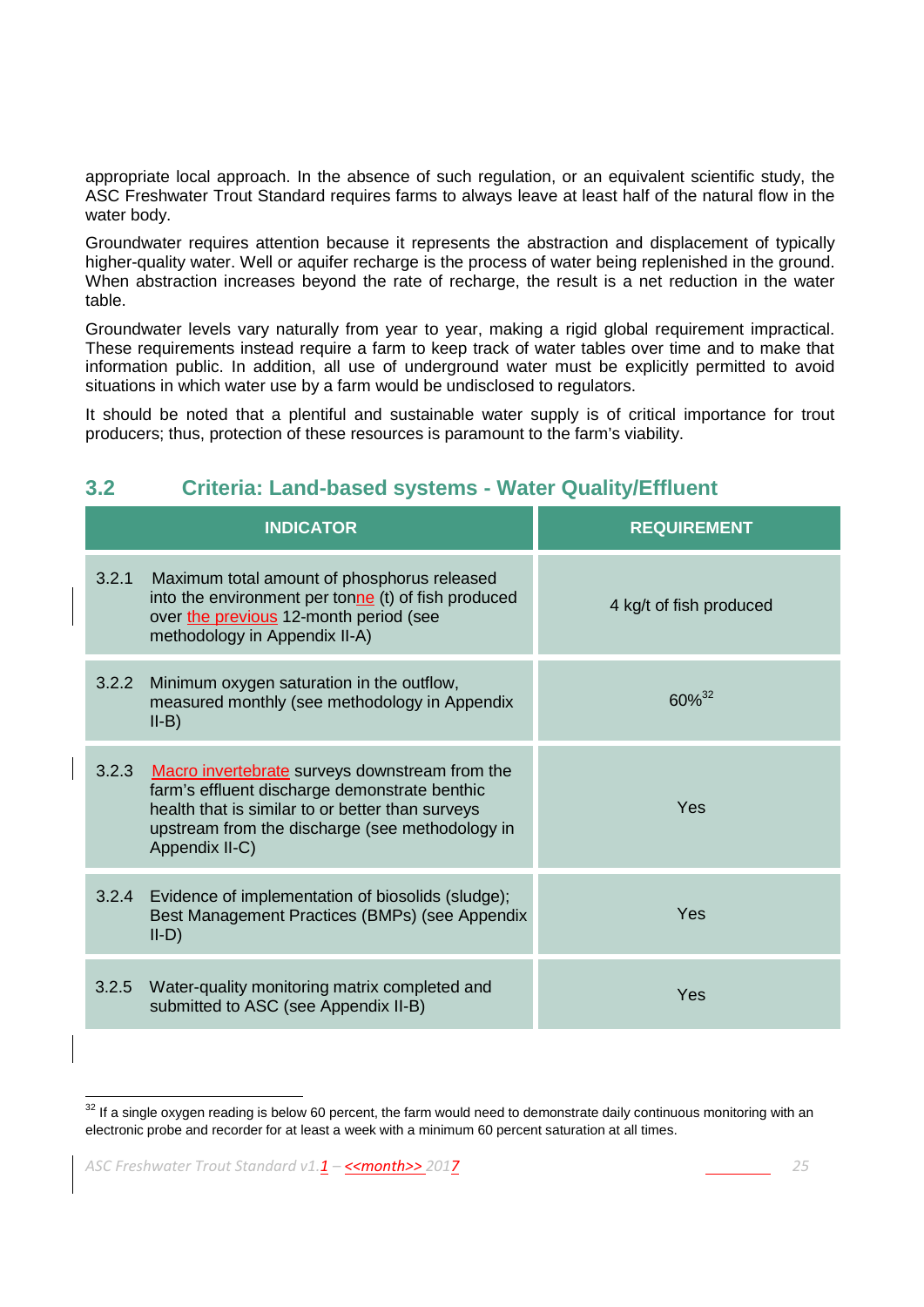**Rationale** - Effluent from trout farms can have an environmental effect on rivers, streams and other bodies of water that receive the discharge. Phosphorus is the key limiting nutrient in most temperate and cool freshwater systems. It is a stable nutrient in that it does not volatilize like nitrogen compounds. It is also added to feeds in proportions that can allow estimations of other waste constituents (organic matter and nitrogen). Thus, phosphorus is an ideal variable to set load limits for freshwater trout aquaculture.

The ASC developed the phosphorus load requirement based on a unit of production, making it an indicator of how well a farm is minimizing nutrient discharges per ton of fish produced. From an environmental standpoint, farms should aim for as low an annual load of phosphorus per ton of fish as possible. Farms can lower their phosphorus load on the environment by using a better feeding strategy (ratio and feed distribution), improving feed conversion efficiency through the improvement of the environmental conditions in the farm, utilizing feed that is more digestible and has lower phosphorus content, and by applying cleaning technologies such as settling ponds and filters. Production facilities are encouraged to develop methodologies to reduce their phosphorus burdens over time, while ensuring farmed fish are getting the appropriate nutrients to protect the nutritional content and health of the trout.

In an attempt to limit the oxygen burden on natural water bodies from the release of nutrients, these requirements include a minimum saturation level of dissolved oxygen at discharge.

Benthic biodiversity is often a measure of aquatic ecosystem health. These requirements use faunal surveys as a reference for a farm's actual impact on the environment. By comparing surveys downstream and upstream from the farm's effluent discharge, the requirement aims to isolate the impact of the production facility, and ensure that no significant impact is occurring.

Biosolids are a mixture of organic waste and sediment produced or accumulated through the farming activity. Biosolids discharged into natural water bodies are of concern because solids can restrict light penetration in water bodies, accumulate downstream, cover plants and habitat and cause general shallowing of water bodies. Additionally, the organic component of biosolids will exert an oxygen demand as the organic matter decays. The simplest and best way to minimize these impacts is to remove sediments from the water column and allow organic matter to decay prior to discharge. Functionally, this infers the use of a settling basin to let solids settle out of the water column, and for bacterial decomposition and oxygen depletion to occur at the same time prior to disposal of biosolids. To provide assurance of appropriate disposal of biosolids, these requirements include a small number of BMPs.

These requirements do not require a specific effluent monitoring regime beyond the dissolve oxygen requirements and benthic analyses. However, the requirements do require farms to submit to the ASC the results of the effluent monitoring they conduct as part of their regulatory requirements. In particular, the requirement requires data on any sampling of phosphorus, nitrogen, total suspended solids (TSS) and biological oxygen demand (BOD). This data will help to distinguish the performance of farms certified by this requirement over time and assist in revisions to the requirement.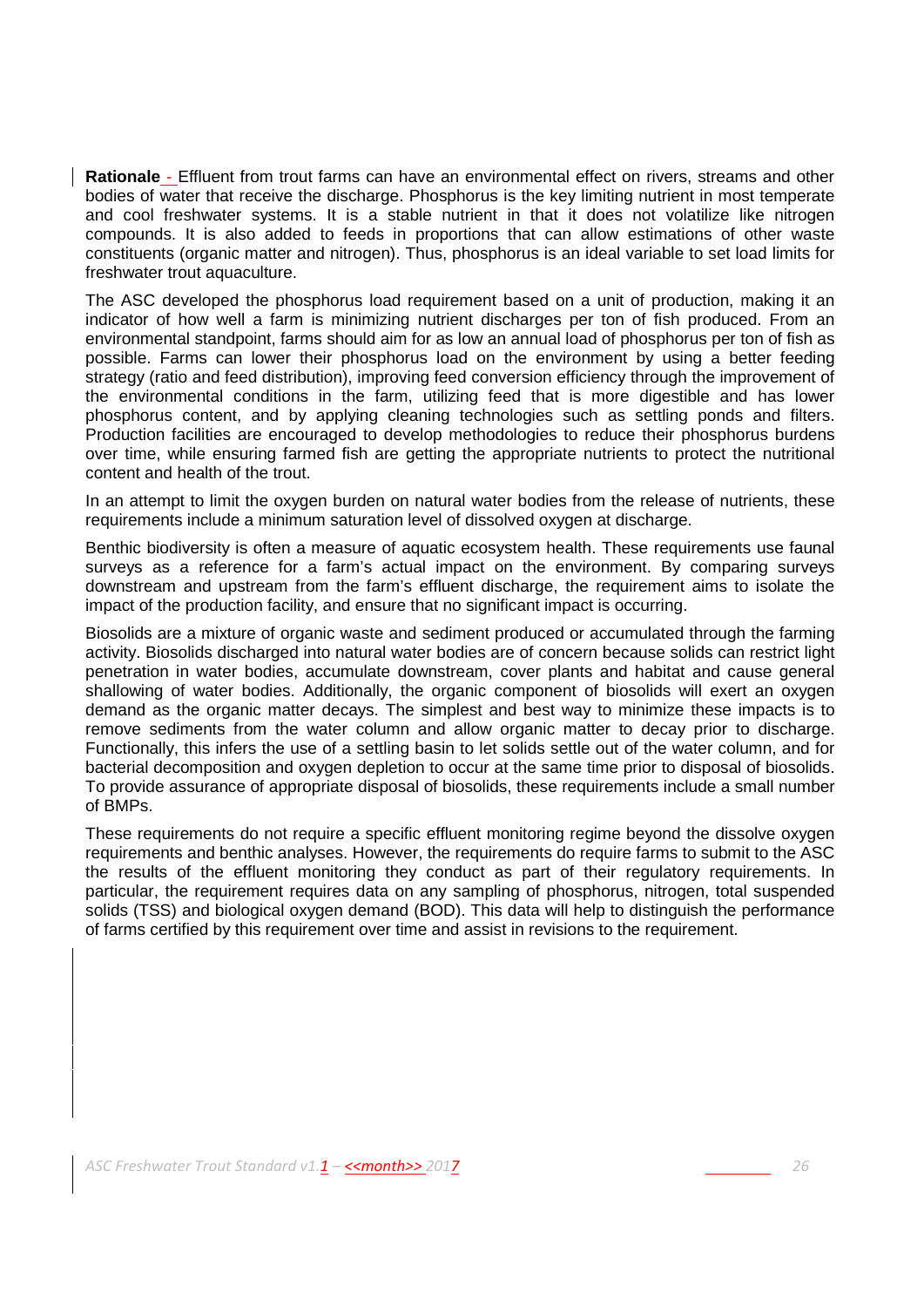## **3.3 Criteria: Cage-Based Systems - Water Quality/Benthic Community**

|       | <b>INDICATOR</b>                                                                                                                                                                                                | <b>REQUIREMENT</b>                                                                                                                                         |
|-------|-----------------------------------------------------------------------------------------------------------------------------------------------------------------------------------------------------------------|------------------------------------------------------------------------------------------------------------------------------------------------------------|
| 3.3.1 | For cages located on water bodies with a surface<br>area less than 1,000 $km^2$ , evidence that farm<br>production levels reflect the results of an<br>assimilative capacity study (see Appendix II-E)          | Yes                                                                                                                                                        |
| 3.3.2 | For cages located on water bodies with a surface<br>area of 1,000 km <sup>2</sup> or greater, evidence that cages<br>are located at sites that are classified as "Type 3"<br>sites, as defined in Appendix II-F | Yes                                                                                                                                                        |
| 3.3.3 | Water quality monitoring matrix completed (see<br>Appendix II-G)                                                                                                                                                | Yes                                                                                                                                                        |
| 3.3.4 | Maximum baseline total phosphorus concentration<br>of the water body (see Appendix II-H)                                                                                                                        | 20 $\mu$ g/ $L^{33}$                                                                                                                                       |
| 3.3.5 | Minimum percent oxygen saturation of water 50<br>centimeters above bottom sediment (at all oxygen<br>monitoring locations described in Appendix II-G)                                                           | 50%                                                                                                                                                        |
| 3.3.6 | Trophic status classification of water body remains<br>unchanged from baseline (see Appendix II-H)                                                                                                              | Yes                                                                                                                                                        |
| 3.3.7 | Maximum allowed increase in total phosphorus<br>concentration in lake from baseline                                                                                                                             | 25% for water bodies with a surface<br>area of less than $1,000$ km <sup>2</sup><br>15% for water bodies with a surface<br>area of 1,000 $km^2$ or greater |
| 3.3.8 | Maximum total amount of phosphorus released into<br>the environment per metric tonne (t) of fish<br>produced over the previous 12-month period (see<br>Appendix II-A)                                           | 4 kg/t of fish produced                                                                                                                                    |

*ASC Freshwater Trout Standard v1.1 – <<month>> 2017 27*

 $\overline{\phantom{a}}$ 

<sup>33</sup> This concentration is equivalent to the upper limit of the Mesotrophic Trophic Status classification as described in Appendix  $II-H.$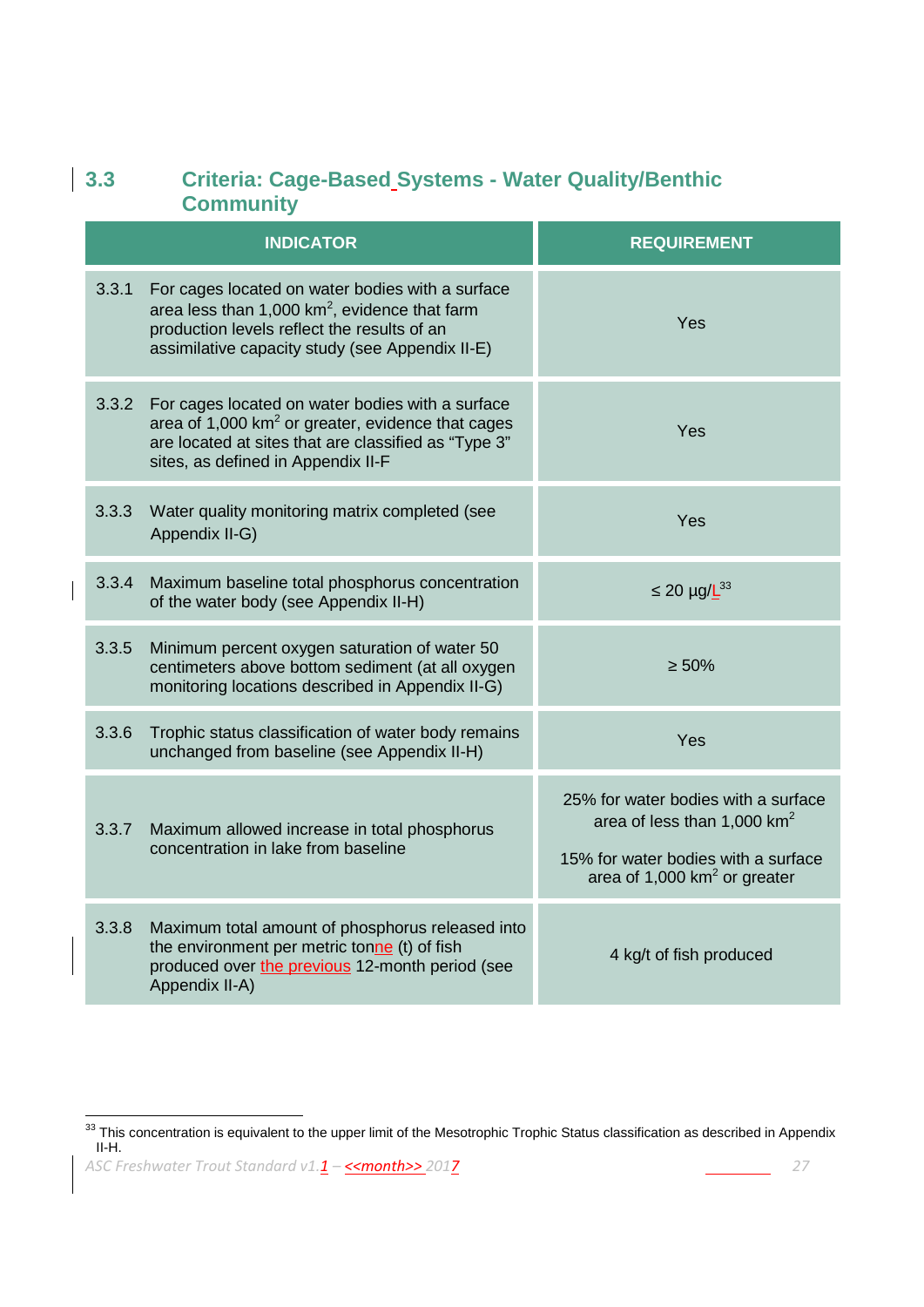#### 3.3.9 Allowance for use of aeration systems or other technological means to increase oxygen levels in the water body None

**Rationale** - With no mechanism for collection or treatment of fish wastes (solid and dissolved) and uneaten feed, cage-based production systems release nutrients directly into the surrounding water column. Water quality impacts associated with these nutrient releases include increases in primary productivity of the water body and the subsequent reduction in dissolved oxygen levels upon decomposition of organic materials and phytoplankton respiration and increases in TSS, which can limit photosynthesis and oxygen production. Bottom sediment impacts include deposition of solids on the lake bottom, resulting in increases in sediment oxygen demand, habitat destruction and changes to the benthic macroinvertebrate communities.

With respect to water quality, the magnitude of the impact of nutrients from cage-based operations is a function of many factors, including farming practices (feed utilization, species cultivated and stocking densities), site characteristics such as basin morphology and hydraulic retention time, ambient water quality conditions within the receiving waters and inputs from other sources within the catchment. Because of natural processes in stratified lakes and reservoirs where water bodies can "turn over," cage- based farms should only be established at sites where there is good mixing of both surface and bottom water and where the hypolimnion is not locally bounded within a water body. Enclosed basins or lakes may only be suitable for a limited level of production as established by an assimilative capacity assessment.

These requirements require a comprehensive assimilative capacity assessment of the water body. The study will determine if cage farming is appropriate in the water body and will set a limit on production and/or nutrient discharge based on the water body's assimilative capacity. Detailed requirements of this study are provided in Appendix II-E and reflect global best practice. For very large lakes, such as the North American Great Lakes, an assimilative capacity study would not be practical or as relevant. In these situations, farms must be located at sites that are least sensitive to nutrient discharges because they are exposed to more energetic conditions, have connection to deep offshore waters and don't have hydrodynamically isolated embayments.

On the lake bottom, decreases in oxygen levels are an indication of the degradation. This may be due to a release of organic wastes from the cages. DO levels measured 50 centimeters from the bottom sediments provide a signal of the build-up of organic matter and the risks of oxygen deficiency in the lake bottom.

Water quality in a lake can be assessed in many ways. These requirements focus on phosphorus as a reference for water quality. The ASC recognizes that other indicators, such as nitrogen and biological indicators, are important as well. Phosphorus provided the most practical global proxy for these requirements, despite the challenges of its likely fluctuations during the year.

The requirements require that a farm monitors total phosphorus concentrations to gauge potential changes in water quality over time. Potential increases in concentrations may or may not be the result of farming activities. Regardless of the cause, if total phosphorus concentrations rise to the point that the lake's trophic status changes, or if they rise more than 25 percent from a baseline, trout production would no longer be certifiable in that lake. Technical advisors to the FTAD have signaled that increases in concentration greater than 25 percent would cause stresses that would likely result in changes in ecosystem structure and function. For massive lakes such as the North American Great Lakes, a more precautionary threshold is set at 20 percent, since no assimilative capacity study is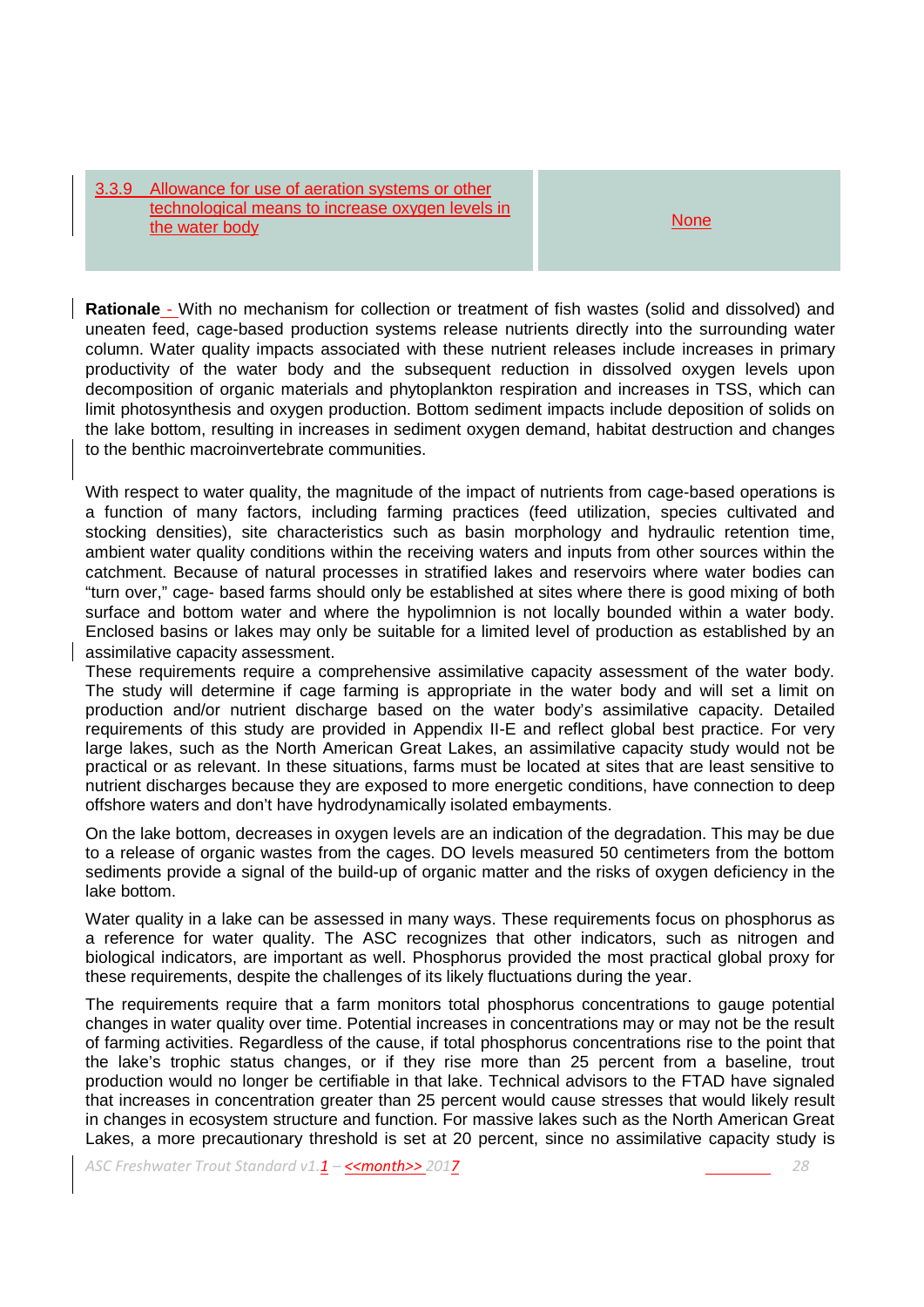required. The ASC expects that these requirements will be refined in subsequent revisions based on additional data and experience.

Cage producers must also meet the same phosphorus discharge requirements as land-based farms, calculated as total phosphorus per metric ton of production. The requirement does not require an analysis of benthic invertebrates because of scientific literature that suggests these studies are not a reliable indicator of farm impacts in a lake<sup>34,35</sup>.

## **4. PRINCIPLE: PROACTIVELY MAINTAIN THE HEALTH OF CULTURED FISH AND MINIMIZE THE RISK OF DISEASE TRANSMISSION**

*Impact: Trout farms that don't implement biosecurity measures and don't maintain their aquatic environment in optimum condition pose an increased risk to wild populations through disease transfer and amplification. Stressful conditions on farmed fish increase risks of disease outbreaks that can affect both farmed and wild species. The excessive or improper use of disease and/or parasite treatments can have toxic impacts on wild populations or alter habitats.*

### **4.1 Criteria: Farm health management**

| <b>INDICATOR</b>                                                                                                                                                                                       | <b>REQUIREMENT</b> |
|--------------------------------------------------------------------------------------------------------------------------------------------------------------------------------------------------------|--------------------|
| 4.1.1 Evidence of an implementation of a site-specific<br>farm health plan that is reviewed at least annually<br>and addresses, as a minimum, biosecurity,<br>veterinary health and crisis management. | Yes                |
| 4.1.2 All fish, at all stages in the life cycle, are sourced<br>from a supply that is of equal or better health status<br>than its own stock                                                           | Yes                |
| 4.1.3 All fish that are moved off site, at all stages in the<br>life cycle, are moved to a location of equal or lesser<br>health status                                                                | Yes                |
| Site access, disinfection and hygiene protocols are<br>4.1.4<br>implemented and annually reviewed                                                                                                      | Yes                |
| Biosecure disposal of all mortalities and fish<br>4.1.5<br>trimmings                                                                                                                                   | Yes                |

<sup>34</sup> Moss, B., Johnes, P.J. and Philips, G.L. (1996) The monitoring and classification of standing waters in temperate regions – a discussion and proposed based on a worked scheme for British waters, Biological Reviews, 71, 2, 310-339.

<sup>&</sup>lt;sup>35</sup> Wetzel. R.G. (1990) Land-water interfaces: metabolic and limnological regulators. Verhandlungen der Vereinigung international theorethische und angewandte Limnologie 24, 624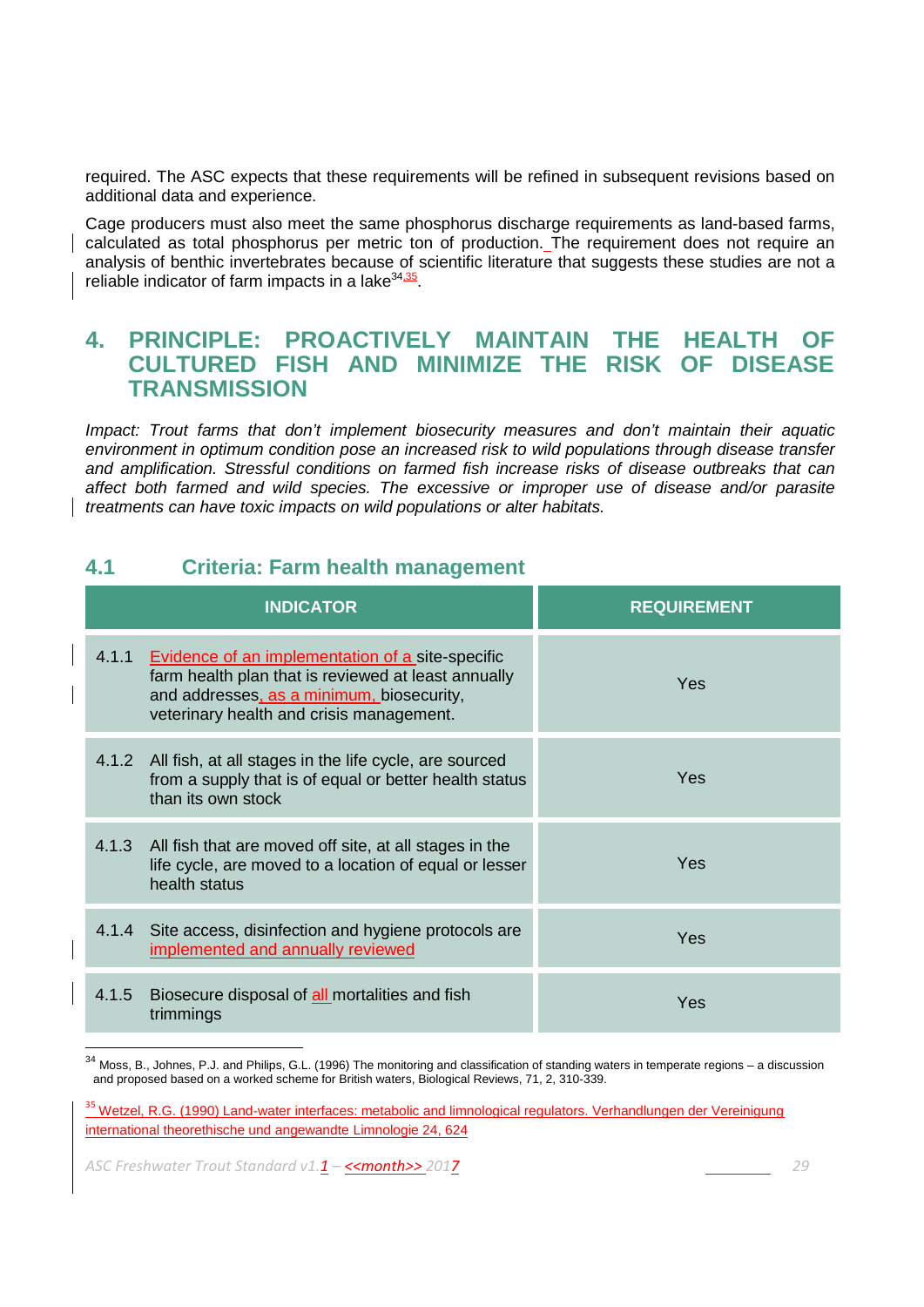|       | 4.1.6 Immediate investigation of all mortality events on<br>site and, in instances where mortality remains<br>unexplained or unattributed, further investigation<br>with fish health professionals off site | Yes                                                                |
|-------|-------------------------------------------------------------------------------------------------------------------------------------------------------------------------------------------------------------|--------------------------------------------------------------------|
| 4.1.7 | Minimum frequency of inspection of the farm by a<br>designated veterinarian <sup>36</sup> who is specialized in<br>aquatic animal health. The inspection must review<br>the farm health plan.               | 1 inspection per year, at a time when<br>the site is in production |
|       | 4.1.8 Evidence that maximum stock density was<br>determined jointly by the designated veterinarian                                                                                                          | Yes                                                                |

**Rationale** - Creating and implementing risk-based farm management protocols (e.g., health management plans, biosecurity plans and crisis procedures) and maintaining daily records on fish health and behavior are important tools for keeping farmed fish healthy and for minimizing or eliminating the impact trout farming can have on the aquatic environment. For example, a veterinary health plan can help reduce the disease risk load of any farm stock to a minimum level. Therefore, it is critical for these documents to be created and for all producers to be aware of the documents and understand their role in implementing them. Documentation must be backed up by site visits from a designated veterinarian who can critically review the efficacy of any farm health management protocols.

## **4.2 Criteria: Chemicals and treatments**

| <b>INDICATOR</b>                                                                                                                                                                                                                                  | <b>REQUIREMENT</b> |
|---------------------------------------------------------------------------------------------------------------------------------------------------------------------------------------------------------------------------------------------------|--------------------|
| 4.2.1<br>Presence of a treatment plan, treatment record<br>book and farm health history that includes a<br>detailed recording of all treatments and all health<br>events on the farm, as well as written veterinary<br>prescriptions and receipts | Yes                |
| 4.2.2 Use of therapeutic treatments, including antibiotics<br>or other treatments, that are banned under<br>European Union (EU) law                                                                                                               | Not permitted      |

<sup>&</sup>lt;sup>36</sup> A designated veterinarian is the professional responsible for health management on the farm who has the legal authority to diagnose disease and prescribe medication. He/she is expected to have a degree in veterinary medicine and a strong background in fish disease control. In some countries such as Norway, a fish health biologist or other professional has equivalent professional qualifications and is equivalent to a veterinarian for purposes of these standards. This definition applies to all references to a veterinarian throughout the standards document.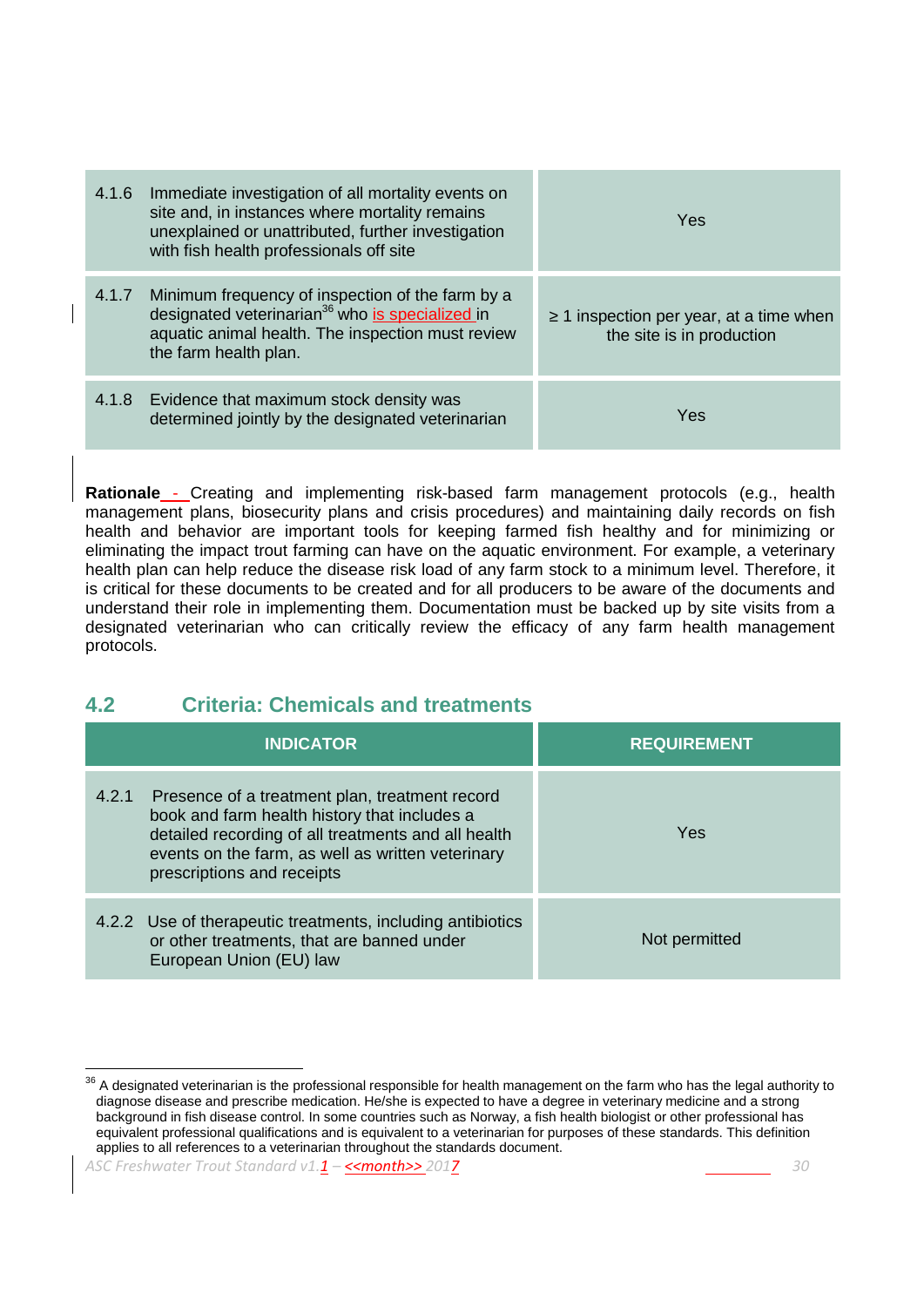| 4.2.3 Prophylactic use of antimicrobial treatments<br>(excluding prebiotics and probiotics that have<br>been approved by a regulatory process that<br>included a risk assessment) <sup>37</sup>                                          | Not permitted               |
|------------------------------------------------------------------------------------------------------------------------------------------------------------------------------------------------------------------------------------------|-----------------------------|
| Public disclosure of all antimicrobial treatments<br>4.2.4<br>used on the farm                                                                                                                                                           | Yes                         |
| 4.2.5 Number of treatments of antibiotics over the<br>most recent production cycle                                                                                                                                                       | $\mathbf{3}$                |
| 4.2.6 Allowance for use of antibiotics listed as critically<br>important for human medicine by the WHO <sup>38</sup>                                                                                                                     | $\mathsf{None}^\mathsf{39}$ |
| 4.2.7<br>Proactive vaccination against diseases that<br>present a risk in the region and for which an<br>effective, legally authorized and commercially<br>viable vaccine exists, as determined by the farm's<br>designated veterinarian | Yes                         |

**Rationale** - The use of certain therapeutic treatments may impact human health or have a damaging effect on the aquatic environment, both in terms of water quality and direct impact on flora and fauna. Since there is no single global list of banned treatments, these requirements have adopted EU regulation as a source for a list of banned treatments because of the significant experience of EU regulatory agencies.

Prophylactic use of antimicrobial treatments may lead to excessive or unnecessary treatments, increasing the risks of development of antibiotic-resistant bacterial strains. In addition, the ASC is concerned about the use of antimicrobial treatments that are listed as "critically important" for human health by the World Health Organization. In the meantime, these requirements require certified farms to make public all applications of antimicrobial treatments to better inform interested parties about the extent of use and the total number of treatments over the most recent production cycle can not exceed the set requirement level.

Vaccination reduces the necessity for therapeutic treatments, thereby reducing potential impacts. The ASC strongly encourages the use of vaccines to minimize disease risks.

<sup>&</sup>lt;sup>37</sup> The washing of eggs is permitted under this standard.<br><sup>38</sup> The fifth edition of the WHO list of "Critically important antimicrobials for human medicine" was published in 2017 and is available at: http://apps.who.int/iris/bitstream/10665/255027/1/9789241512220-eng.pdf?ua=1

<sup>&</sup>lt;sup>39</sup> If the antibiotic treatment is applied to only a portion of the pens on a farm site, fish from pens that did not receive treatment are still eligible for certification.

*ASC Freshwater Trout Standard v1.1 – <<month>> 2017 31*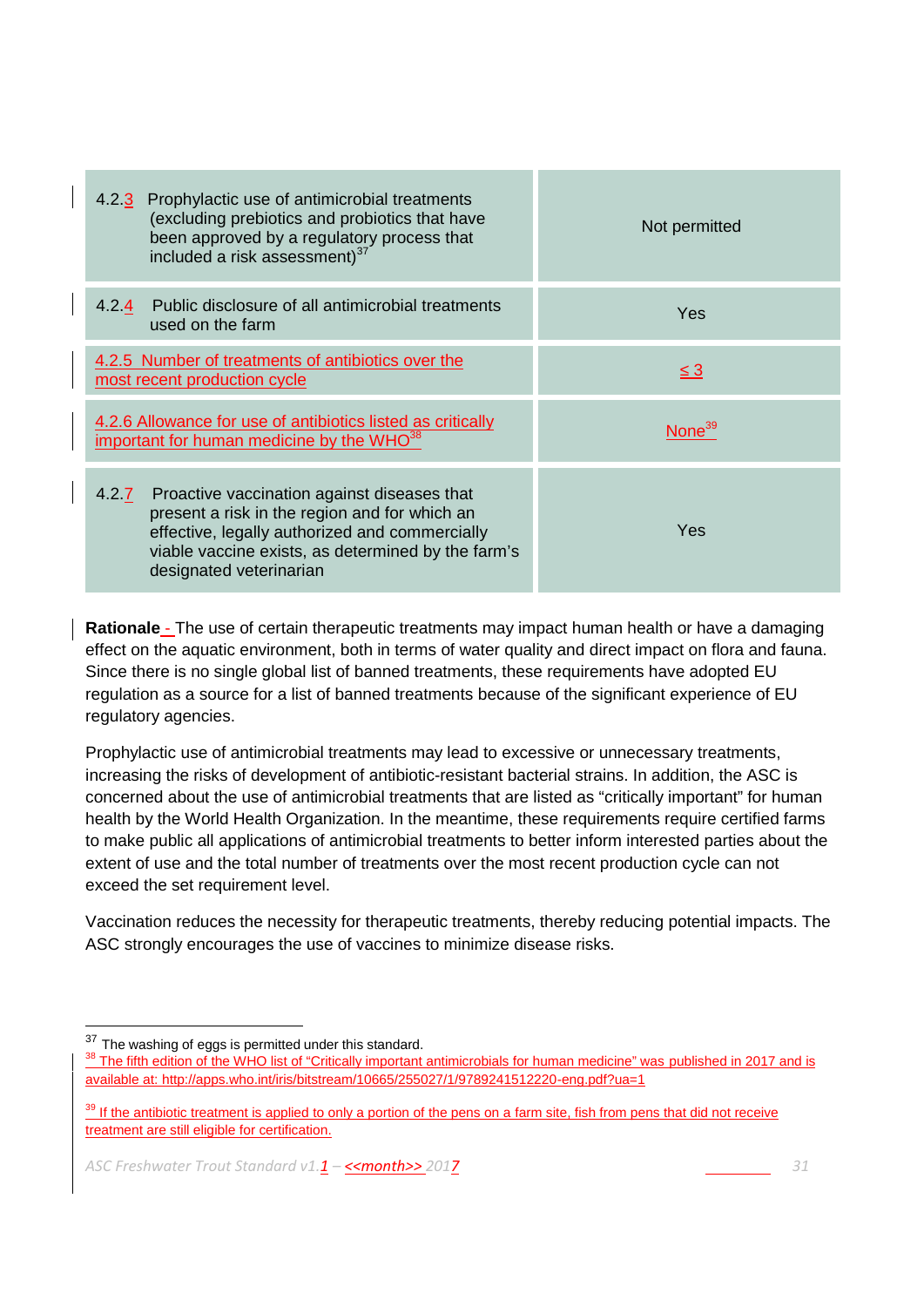## **5. PRINCIPLE: USE RESOURCES IN AN ENVIRONMENTALLY EFFICIENT AND RESPONSIBLE MANNER**

*Impact: The culture of trout requires the use of resources (other than water) that include feed inputs (e.g., wild-forage fisheries, terrestrial plant and animal protein), non-therapeutic chemical inputs and consumables (e.g., building supplies and fuel), etc. Extraction, production and/or consumption of these resources have the potential to negatively impact marine and terrestrial ecosystems.*

These feed requirements require a trout producer to work with its feed supplier(s) to demonstrate compliance. The ASC Freshwater Trout Standard permits two methods for demonstrating compliance with the requirements. One method requires the farm to buy feed that contains the ingredients as specified in these requirements and provide an auditor with third-party documentation that the manufacturing process did indeed produce this special feed for the farmer.

Farmers also have a second option, commonly referred to as the "mass-balance approach." With this option, the farm's feed manufacturer must demonstrate, using a third-party audit, that it purchased the appropriate amount and type of ingredients to supply feed to all its customers requesting specific ingredients through schemes such as the FTAD. These ingredients, however, would be mixed into the general silos and production lines of the manufacturer, greatly reducing costs associated with special storage capacity and production lines. This mass-balance approach is commonly used in other certification schemes and in situations such as purchasing "green" energy off an electricity grid. Ingredients that could be included in a mass-balance approach are primary fishmeal and fish oil inputs, as well as vegetable ingredients such as soy.

## **5.1 Criteria: Traceability and transparency of raw materials in feed**

|       | <b>INDICATOR</b>                                                                                                                           | <b>REQUIREMENT</b> |
|-------|--------------------------------------------------------------------------------------------------------------------------------------------|--------------------|
| 5.1.1 | Evidence of traceability, demonstrated by the feed<br>producer, of feed ingredients that make up more<br>than 1% of the feed <sup>40</sup> | Yes                |
| 5.1.2 | Presence of a list of all ingredients that make up<br>more than 1% of the feed                                                             | Yes                |

**Rationale** - Traceability of raw materials is required to ensure their authentic origin. Traceability is a necessary first step to comply with the remainder of feed requirements under this principle.

The farmer also must have full knowledge of all major ingredients used in the feed, particularly such ingredients as land-animal by-products.

These requirements assume that a farm will work closely with its feed supplier to obtain copies of the necessary records. In-person auditing will occur only on the farm, not at the feed manufacturing facility.

 $40$  Traceability should be at a level of detail that permits the feed producer to demonstrate compliance with the standards in this document (i.e., marine raw ingredients must be traced back to the fishery, soy to the region grown, etc.). Feed manufacturers will need to supply the farm with third-party documentation of the major ingredients covered under this standard (e.g., marine ingredients, soy).

*ASC Freshwater Trout Standard v1.1 – <<month>> 2017 32*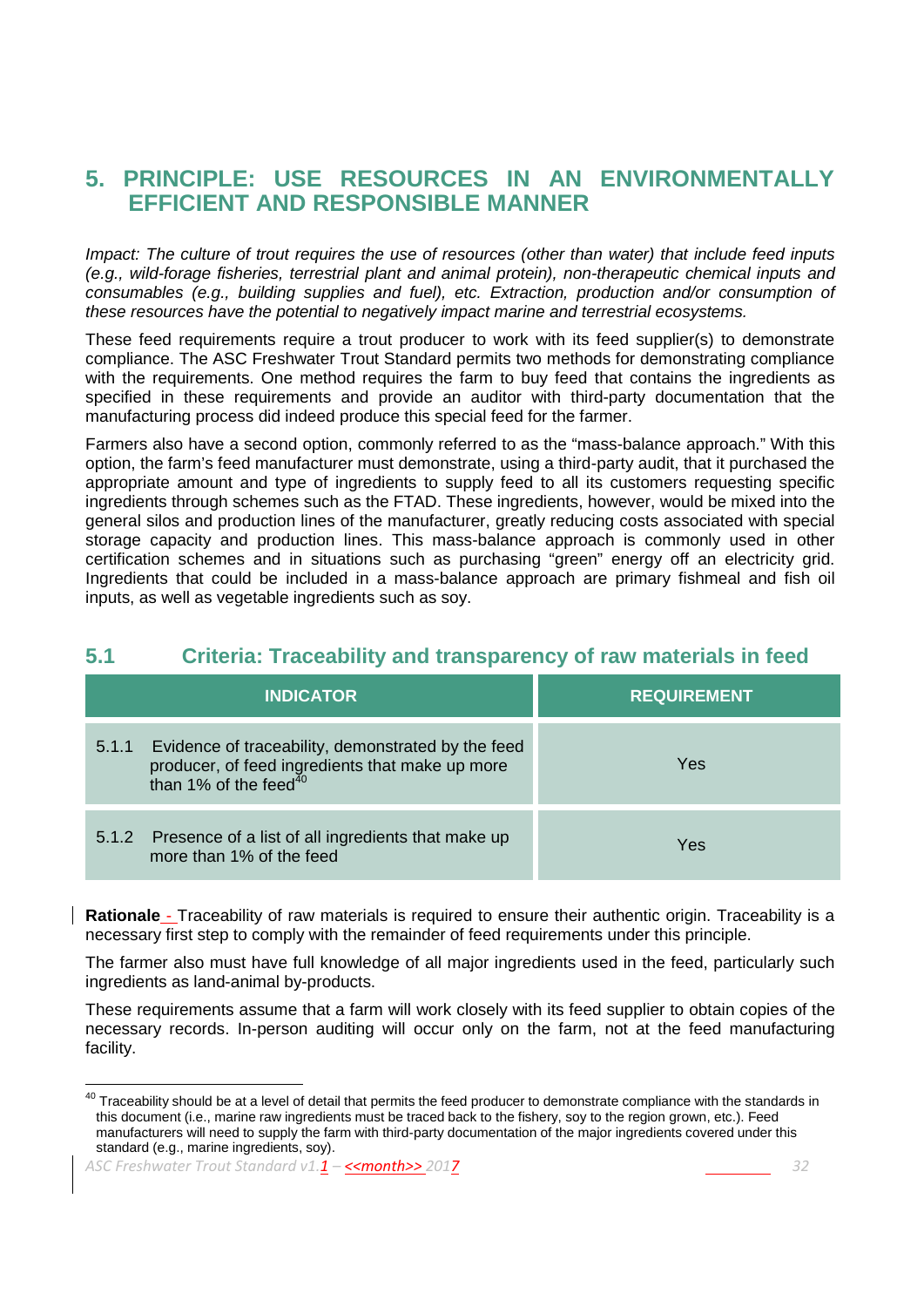## **5.2 Criteria: Responsible origin of marine raw materials**

|       | <b>INDICATOR</b>                                                                                                                                                                                                                                                                                                                   | <b>REQUIREMENT</b>                                          |
|-------|------------------------------------------------------------------------------------------------------------------------------------------------------------------------------------------------------------------------------------------------------------------------------------------------------------------------------------|-------------------------------------------------------------|
| 5.2.1 | Fishmeal and fish oil used in feed that comes from<br>fisheries <sup>41</sup> certified under a scheme that is ISEAL-<br>accredited and has guidelines that specifically<br>promote responsible environmental management<br>of small pelagic fisheries                                                                             | Not required                                                |
| 5.2.2 | Prior to 100% achievement of 5.2.1, the<br>Fishsource <sup>42</sup> score required for the fisheries from<br>which marine raw material in feed is derived<br>(excluding trimming and by-products)                                                                                                                                  | All individual scores 6,<br>and "Current Health" score<br>6 |
| 5.2.3 | Prior to 100% achievement of 5.2.1,<br>demonstration of chain of custody and traceability<br>for fisheries products in feed through an ISEAL-<br>accredited or ISO 65-compliant certification<br>scheme that incorporates the United Nations Food<br>and Agriculture Organization's "Code of Conduct<br>for Responsible Fisheries" | Yes                                                         |
| 5.2.4 | Evidence that by-product feed ingredients do not<br>come from fish species that are categorized as<br>vulnerable <sup>43</sup> , endangered or critically endangered<br>according to the IUCN Red List of Threatened<br>Species <sup>44</sup>                                                                                      | Yes                                                         |

**Rationale** - Wild fish harvested from the ocean and reduced into fishmeal and fish oil are an important component of trout feeds. Demand for these wild pelagic fish resources is increasing as the aquaculture industry expands and as forage fish are increasingly consumed by humans or by other industries including other animal production. There is concern that higher demand could lead to the overfishing—and collapse—of small forage fish stocks. Wild small pelagic fish play a critical role in the ecosystem and the marine food chain.

These indicators strive to ensure that marine-based feed ingredients come from responsible sources. A main concept of the proposed requirements is to align industry incentives to support processes that will lead to improved fisheries management, and then certification, of forage fisheries.

In the long term, the requirements will require marine ingredients in feed to be certified by a widely recognized authority. This recognized authority must be accredited by the ISEAL Alliance, which

<sup>&</sup>lt;sup>41</sup> This standard applies to fishmeal and oil from forage fisheries and not to by-products or trimmings used in feed.<br><sup>42</sup> Fishsource scores and their methodology are available here https://www.fishsource.org and

https://www.fishsource.org/search?query=.<br><sup>43</sup>An exception is made for sub-populations of "vulnerable" species that can demonstrate healthy populations through a fishery certified by the Marine Stewardship Council, or approved by the technical committee of the IFFO Responsible

<sup>44</sup>The IUCN reference can be found at http://www.iucnredlist.org/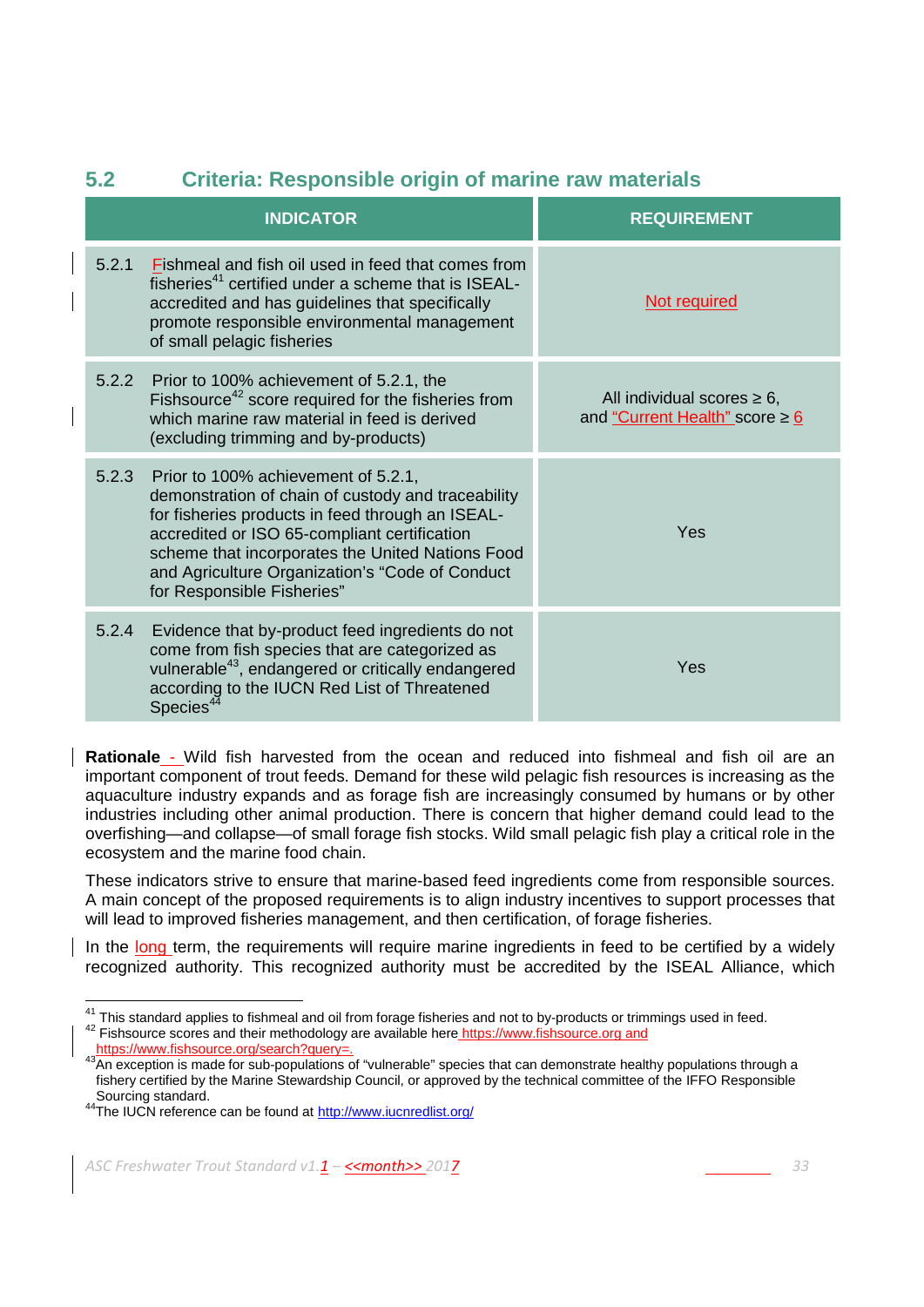promotes transparent, multi-stakeholder standard-setting processes. The authority also must specifically address the challenges of small pelagic fisheries. Currently, the Marine Stewardship Council (MSC) is the only scheme that is ISEAL-accredited, and MSC is in the process of developing specific requirements for small pelagic fisheries. Additional schemes may emerge in the future that meet these requirements.

Given the current lack of certified sources of fishmeal and fish oil, the ASC Freshwater Trout Standard uses two interim requirements to immediately promote steps toward responsible sourcing. First, Fishsource provides scores on many fisheries that can be roughly equated to the scoring system of MSC. Second, requirement 5.2.3 seeks to have feed suppliers use the International Fishmeal and Fish Oil Organization (IFFO) Responsible Sourcing standard or a future equivalent that might emerge. Under no circumstances do these requirements expect the interim feed requirements to continue beyond the five-year time horizon envisioned in this document, as they are insufficiently rigorous as a medium-term goal.

The ASC Freshwater Trout Standard recognizes that reaching the five-year goal may be challenging and expects these requirements will serve as an incentive for more fisheries to seek certification. The ASC Freshwater Trout Standard encourages stakeholders to review how the feed industry is progressing toward the five-year goal about two years before the milestone.

These requirements support the use of marine trimmings and by-products, as long as they do not come from endangered or vulnerable fisheries. For species classified as "vulnerable," which is the lowest level of risk on the IUCN Red List, an exception is made for subpopulations that can demonstrate healthy status through an MSC-certified fishery or an approval by the IFFO Responsible Sourcing technical committee.

| <b>INDICATOR</b>                                                                                                                                                                                                                                                                                                                                                               | <b>REQUIREMENT</b>          |
|--------------------------------------------------------------------------------------------------------------------------------------------------------------------------------------------------------------------------------------------------------------------------------------------------------------------------------------------------------------------------------|-----------------------------|
| 5.3.1<br><b>Fishmeal Forage Fish Dependency Ratio</b><br>(FFDRm) for grow-out (calculated using formulas<br>in Appendix III, subsection 1)                                                                                                                                                                                                                                     | 1.5                         |
| 5.3.2<br>Compliance with one of the two following<br>requirements:<br>a) Fish Oil Forage Fish Dependency Ratio (FFDRo)<br>for grow-out (calculated using formulas in<br>Appendix III, subsection 1),<br>or,<br>b) Maximum level of EPA/DHA content from marine<br>sources as a percentage of fatty acids in the feed<br>(excluding EPA/DHA from trimmings and by-<br>products) | a) $2.95$<br>or<br>9%<br>b) |

## **5.3 Criteria: Dependency on wild-caught marine ingredients in feed<sup>45</sup>**

*ASC Freshwater Trout Standard v1.1 – <<month>> 2017 34* <sup>45</sup> The FFDR requirements are calculated for fish weighing 30 grams and more.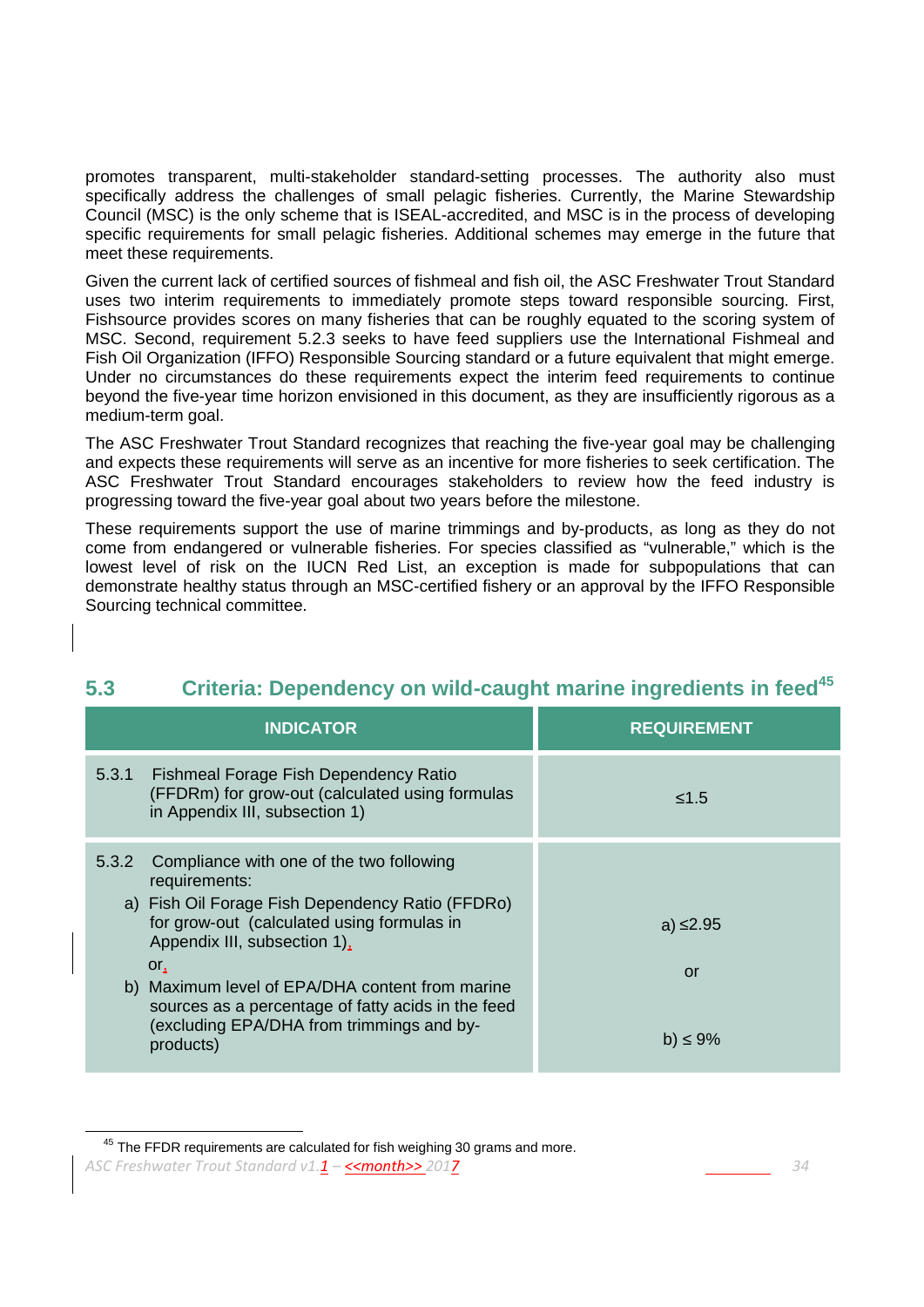### **Rationale**

There is concern that today's limited supply of marine ingredients from small pelagic fisheries must be shared across an expanding aquaculture industry and other users, including direct human consumption. The ratios defined in this requirement will encourage farmers to use limited marine resources sparingly and enable the industry to produce more without putting additional pressure on fisheries.

The ratios complement the requirements described in criterion 5.2, which will move farms toward using feed with marine ingredients from fisheries certified as responsibly managed. Given the relatively finite amount of marine ingredients, trout producers and the aquaculture industry in general will need to continue to reduce their dependency ratios should they wish to continue expanding.

## **5.4 Criteria: Responsible origin of non-marine raw materials in feed**

|       | <b>INDICATOR</b>                                                                                                                                                                                    | <b>REQUIREMENT</b>       |
|-------|-----------------------------------------------------------------------------------------------------------------------------------------------------------------------------------------------------|--------------------------|
| 5.4.1 | Presence and evidence of a responsible sourcing<br>policy for the feed manufacturer for feed<br>ingredients that comply with internationally<br>recognized moratoriums and local laws <sup>46</sup> | Yes.                     |
|       | 5.4.2 Percentage of soy ingredients that are certified by<br>the Roundtable on Responsible Soy, or<br>equivalent <sup>47</sup>                                                                      | 100% after February 2018 |
| 5.4.3 | Disclosure by the feed supplier of any ingredients<br>that contain more than 0.9% transgenic <sup>48</sup> plant<br>material                                                                        | <b>Yes</b>               |
| 5.4.4 | Disclosure by the farm to the direct purchasers of<br>its harvested fish of any feed ingredients that have<br>contained more than 0.9% transgenic material                                          | Yes                      |

### **Rationale**

The ASC Freshwater Trout Standard aims to promote responsible sourcing of all terrestrial feed ingredients and, in particular, exclude feed ingredients that are sourced from areas where significant ecological damage has occurred. Producers are required to provide evidence that they are purchasing from feed manufacturers that have a responsible sourcing policy for feed ingredients that, at a minimum, demonstrates no ingredients come from areas with moratoriums, such as the Amazon soy moratorium.

<sup>&</sup>lt;sup>46</sup> Specifically, the policy shall include that vegetable ingredients, or products derived from vegetable ingredients, must not come from the Amazon Biome as geographically defined by the Brazilian Soya Moratorium.

 $^{47}$  The technical governance structure of the ASC must approve any other certification scheme as equivalent.<br> $^{48}$  Transgenic: Containing genes altered by insertion of DNA from an unrelated species; this involves taki species and inserting them into another species to get that trait expressed in the offspring.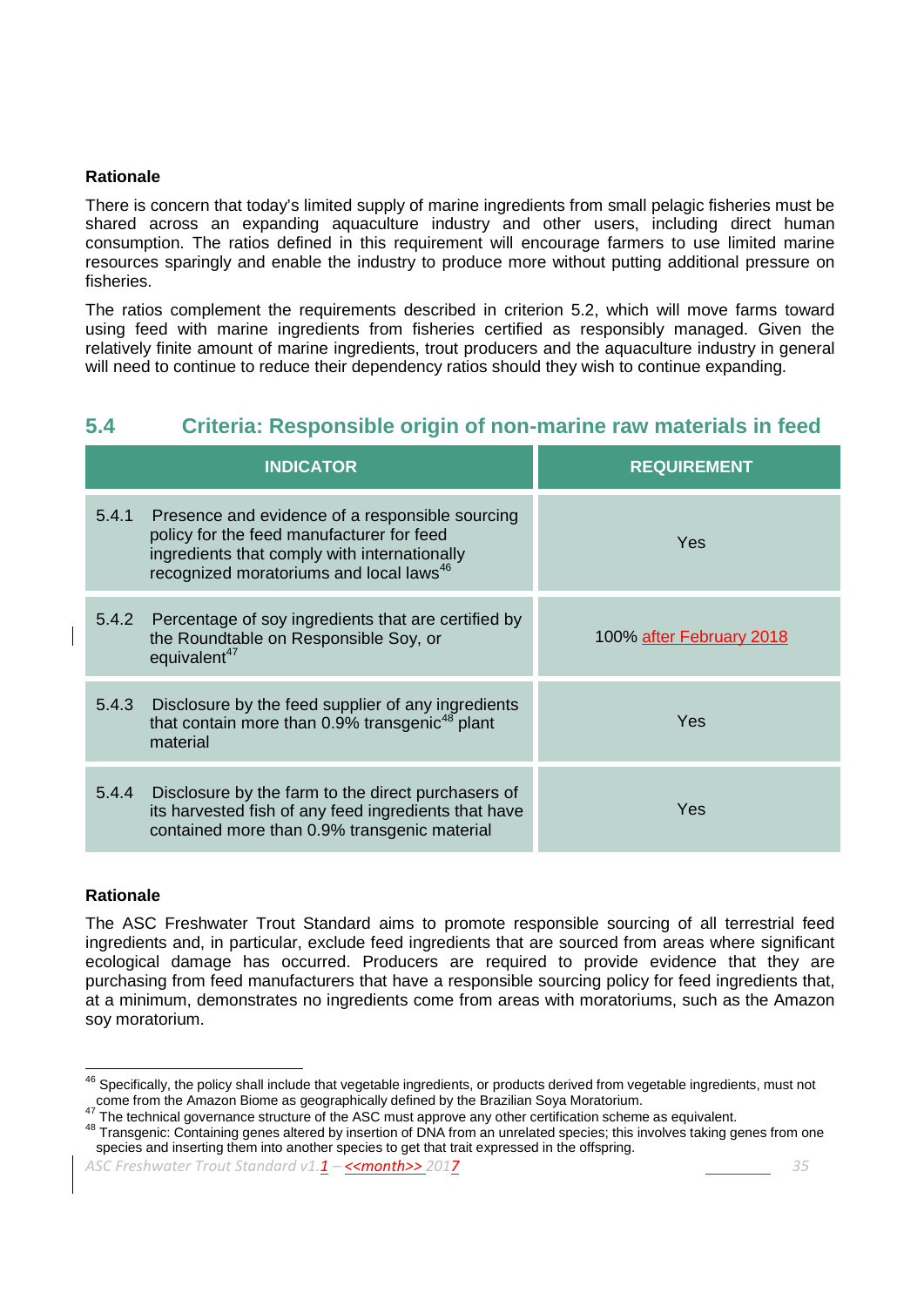A responsibility policy provides a layer of accountability for trout producers and enables them to use their purchasing preferences to reward feed suppliers who support responsible practices (e.g., organic feed ingredients or soy grown using certain practices).

In addition, these requirements support the Roundtable on Responsible Soy as the best available certification process known at this time for sourcing soy. Since the scheme is just now starting to certify soy, the requirements allow five years for feed manufacturers to develop their supply chains.

Transgenic plants are commonly used in aqua feeds throughout the world. Some consumers and retailers want to know if food products are themselves genetically modified organisms (GMOs), or if their purchases support the production of GMOs as feed for the animal products they are purchasing. By ensuring transparency around any transgenic material used in the feed, the requirements support informed choices by retailers and consumers.

The ASC Freshwater Trout Standard does not preclude the use of land animal by-products in fish feed. These requirements assume that feed producers are following relevant regulations around food safety when incorporating land- animal by-products into feed. Retailers or importing countries remain free to formulate their own requirements in relation to use of land-animal by-products in feeds.

### **5.5 Criteria: Energy consumption and greenhouse gas emissions (on farm)**

| <b>INDICATOR</b>                                                                                                                                                                                                                           | <b>REQUIREMENT</b> |
|--------------------------------------------------------------------------------------------------------------------------------------------------------------------------------------------------------------------------------------------|--------------------|
| Presence of records and evidence of all energy<br>5.5.1<br>consumption on the farm (including electric power<br>and fuels) and evidence of an energy use<br>assessment of on-farm energy consumption,<br>measured in kilojoule/t fish/year | Yes                |

### **Rationale**

Climate change represents perhaps the largest environmental challenge facing our global ecosystem. Because of this, energy consumption used in food production has become a major source of concern. The ASC Freshwater Trout Standard recognizes the importance of efficient and responsible energy use. Therefore, these indicators will require that energy consumption in the production of fish be monitored on a continual basis and that growers should develop means to improve efficiency and reduce consumption of energy, particularly those that are limited or carbon-based. Energy assessments are a new area for producers. Requiring that producers conduct these assessments will raise awareness and build capacity for documentation. In the future, the ASC Freshwater Trout Standard anticipates that this capacity will be leveraged to include a requirement stipulating thresholds for energy use or GHG emissions per unit of production.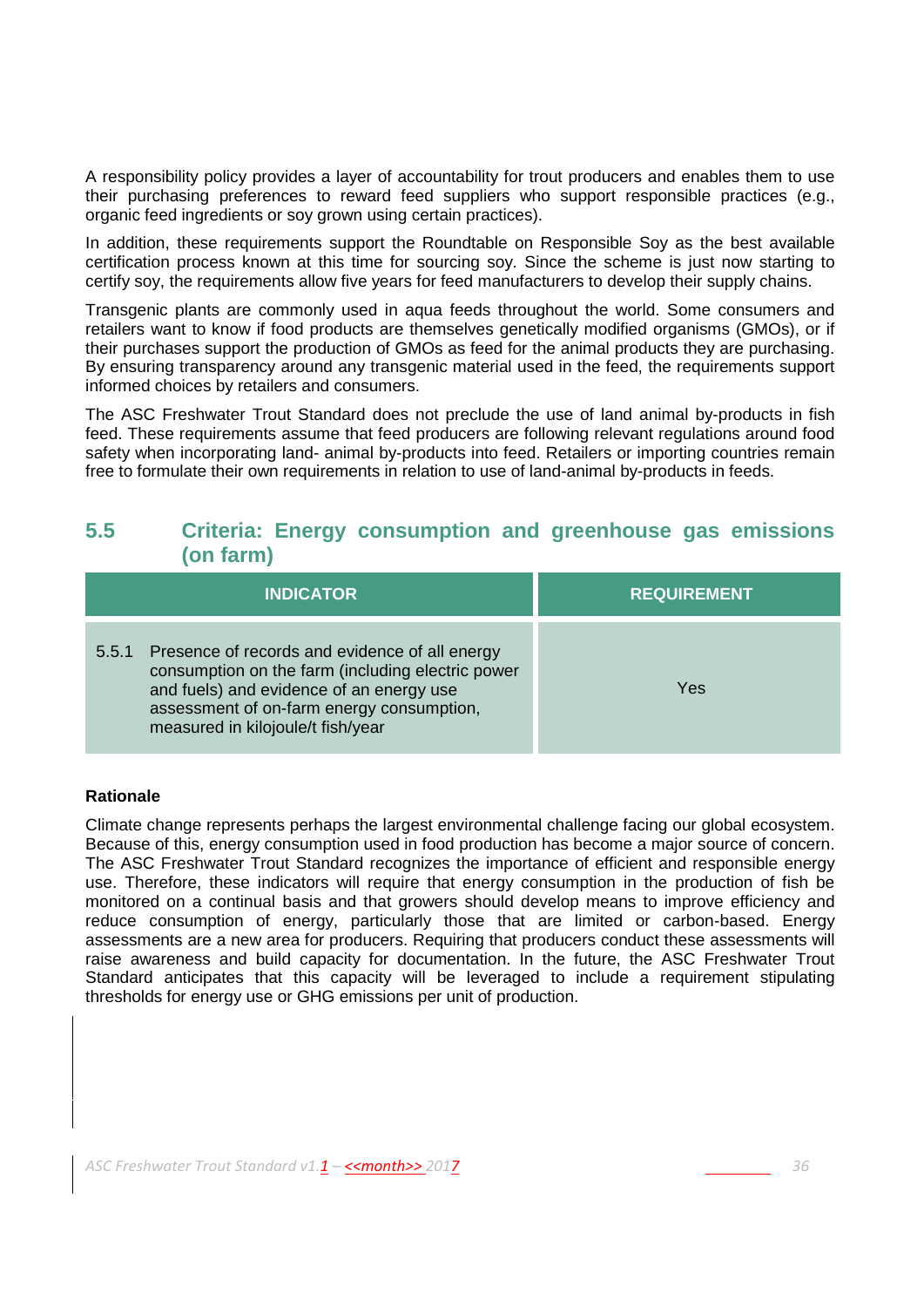## **5.6 Criteria: Non-therapeutic chemical inputs**

| <b>INDICATOR</b> |                                                                                                                                                                 | <b>REQUIREMENT</b> |  |
|------------------|-----------------------------------------------------------------------------------------------------------------------------------------------------------------|--------------------|--|
| 5.6.1            | Percentage of combustibles contained in<br>waterproof bunds                                                                                                     | 100%               |  |
| 5.6.2            | Percentage of chemicals stored in impermeable<br>containers or buildings                                                                                        | 100%               |  |
| 5.6.3            | Percentage of used lubricants recycled or turned<br>over to a waste management company                                                                          | 100%               |  |
|                  | 5.6.4 Percentage of chemical containers turned over to<br>a waste management company                                                                            | 100%               |  |
| 5.6.5            | Percentage of non-hazardous, non-recyclable<br>wastes turned over to a waste management<br>company or landfill <sup>49</sup>                                    | 100%               |  |
| 5.6.6            | Demonstration that a farmer is aware of recycling<br>facilities that are accessible to the farm and<br>demonstration of a commitment to use those<br>facilities | Yes                |  |

**Rationale** The construction and operation of trout farms can involve the use of hazardous chemicals (e.g., combustibles, lubricants and fertilizers) and the generation of waste. The storage, handling and disposal of such hazardous materials must be done responsibly, according to their respective potential impacts on the environment and human health. Quantifiable indicators have been proposed that imply the implementation of a management plan and the separation of wastes, depending on their destination. The requirement for the percentage of recycled waste reflects the fact that some farms are in extremely remote locations with no viable recycling systems nearby. Still, it is important to set a minimum percentage of recycled waste in the requirements, understanding that many farms may be able to greatly exceed that minimum.

 $49$  In case of absence of a managed landfill in the area, farms are allowed to bury non-hazardous solid wastes on site, provided all precautions have been taken to prevent the contamination of surrounding surface and und Wastes that are not biodegradable must not be burned on site because of the possible emissions of toxic gases.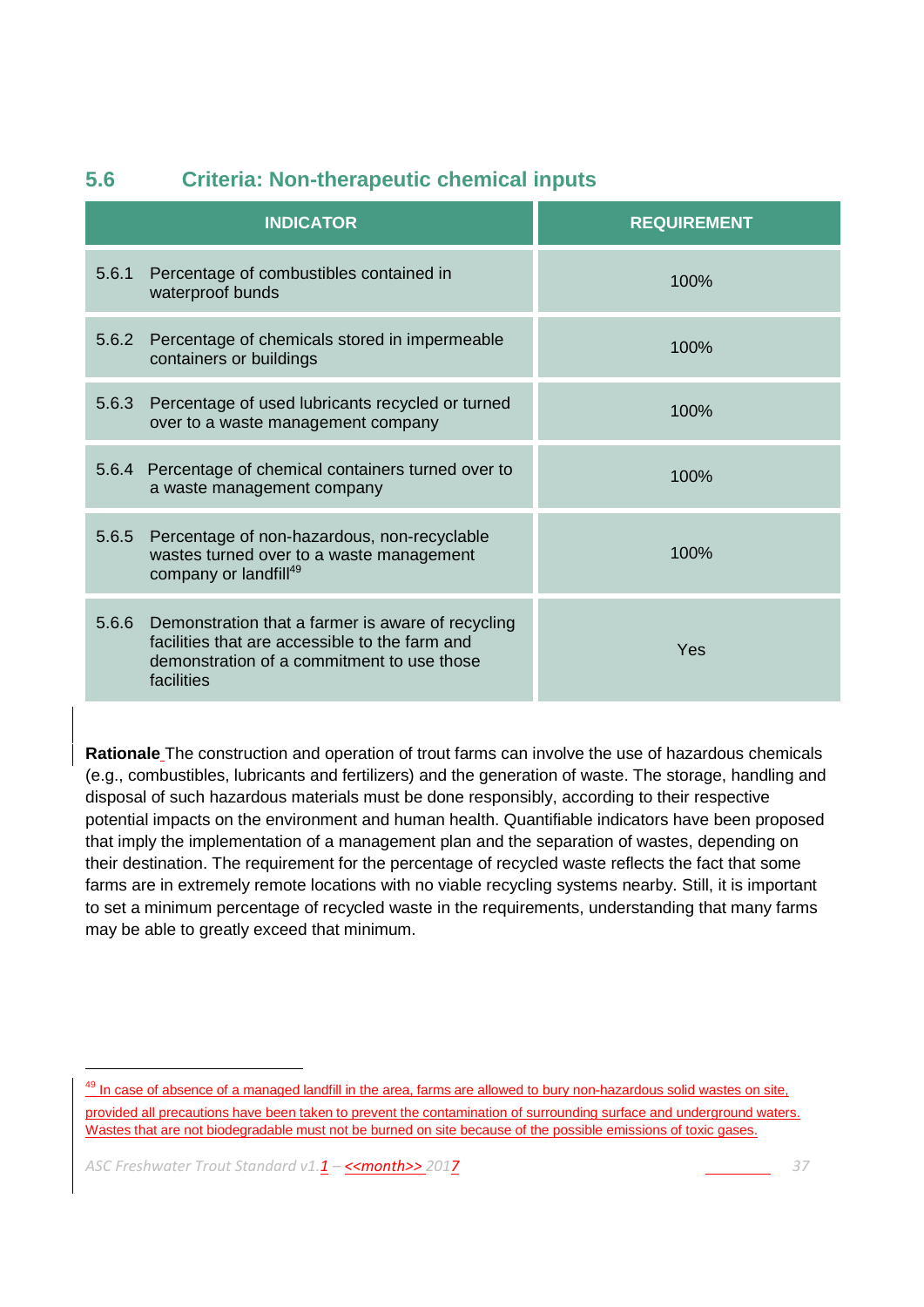## **6. PRINCIPLE: BE SOCIALLY RESPONSIBLE**

*Impact: This Principle addresses key labor issues outlined by the ILO, including freedom of association, the right to collective bargaining, freedom from discrimination, fair wages and working hours, safe working conditions and non-abusive disciplinary practices. It also addresses a farm's interaction with local communities, including impacts on livelihoods, cultural institutions and access to natural resources.*

NOTE: A farm does not have to adopt the ASC Freshwater Trout Standard's labor requirements if it can demonstrate compliance with SA 8000 (a Social Accountability International labor certification program) or an equivalent labor certification scheme that is accredited by ISEAL.

## **6.1 Criteria: Child labor**

| <b>INDICATOR</b>                                                      | <b>REQUIREMENT</b> |
|-----------------------------------------------------------------------|--------------------|
| 6.1.1 Number of incidences of child <sup>50</sup> labor <sup>51</sup> | <b>None</b>        |

### **Rationale**

Adherence to the child labor codes and definitions included in this section indicates compliance with what the ILO and international conventions generally recognize as the key areas for the protection of child and young workers<sup>52</sup>. Children are particularly vulnerable to economic exploitation, due to their inherent age-related limitations in physical development, knowledge and experience. Children need adequate time for education, development and play and, therefore, shall never be exposed to work or working hours that are hazardous<sup>53</sup> to their physical or mental well-being. These protections are equally applicable to children who are paid workers and to children who are unpaid but their labor contributes to their families' and their own welfare. To this end, the requirements related to what constitutes child labor will protect the interests of children and young workers in certified aquaculture operations.

<sup>&</sup>lt;sup>50</sup>Child: Any person under 15 years of age. A higher age would apply if the minimum age law of an area stipulates a higher age for work or mandatory schooling<br>
<sup>51</sup>Child labor: Any work by a child younger than the age specified in the definition of a child.

<sup>52</sup>Young worker: Any worker between the maximum age of a child, as defined above, and under the age of 18.<br>53Hazard: The inherent potential to cause injury or damage to a person's health (e.g., being unequipped to handle he

machinery safely and unprotected exposure to harmful chemicals). Hazardous work: Work that, by its nature or circumstances in which it is carried out, is likely to harm the health, safety or morals of workers.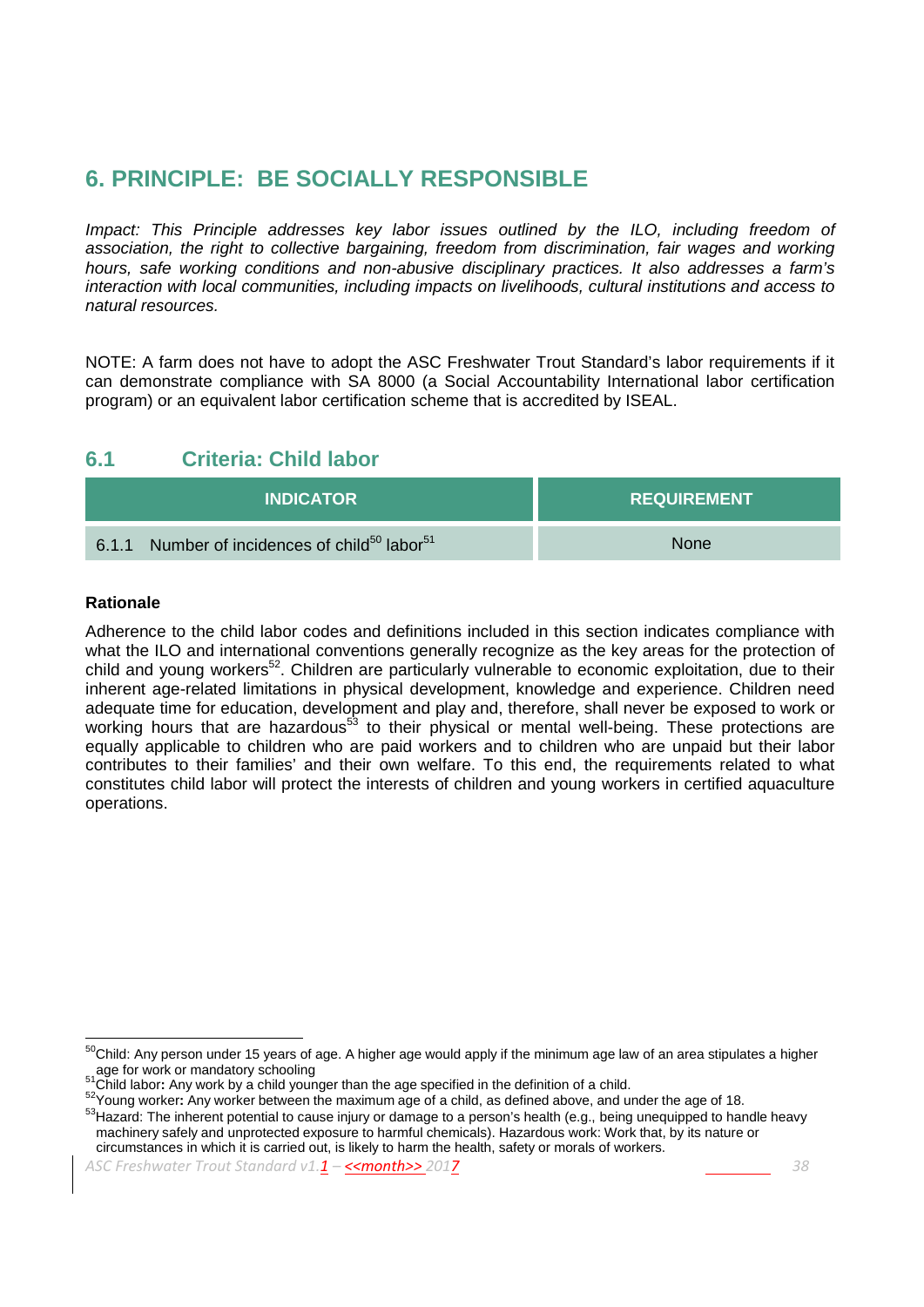## **6.2 Criteria: Forced, bonded or compulsory labor**

| <b>INDICATOR</b>                                                                                    | <b>REQUIREMENT</b> |
|-----------------------------------------------------------------------------------------------------|--------------------|
| Number of incidences of forced <sup>54</sup> , bonded <sup>55</sup> or<br>6.2.1<br>compulsory labor | <b>None</b>        |

### **Rationale**

Forced labor—such as slavery, debt bondage and human trafficking—is a serious concern in many industries and regions of the world. Ensuring that contracts are clearly articulated and understood by employees is critical to determining that labor is not forced. The inability of a worker to freely leave the workplace and/or an employer withholding original identity documents of workers are indicators that employment may not be at-will. Employees shall always be permitted to physically leave the workplace and to manage their own personal time. Employers are never permitted to withhold original worker identity documents. Adherence to these policies shall indicate an aquaculture operation is not using forced, bonded or compulsory labor forces.

## **6.3 Criteria: Discrimination<sup>56</sup> in the work environment**

| <b>INDICATOR</b>                                                         | <b>REQUIREMENT</b> |
|--------------------------------------------------------------------------|--------------------|
| Evidence of proactive antidiscrimination practice <sup>57</sup><br>6.3.1 | Yes                |
| 6.3.2 Number of incidences of discrimination                             | <b>None</b>        |

### **Rationale**

Unequal treatment of employees based on certain characteristics (e.g., sex or race) is a violation of the workers' human rights. Additionally, widespread discrimination in the working environment can negatively affect overall poverty and economic development rates.

<sup>54</sup> Forced (Compulsory) Labor**:** All work or service that is extracted from any person under the menace of any penalty for which a person has not offered himself/herself voluntarily or for which such work or service is demanded as a repayment of debt. "Penalty" can imply monetary sanctions, physical punishment or the loss of rights and privileges or restriction of movement (e.g., withholding of identity documents).<br><sup>55</sup> Bonded labor: When a person is forced by the employer or creditor to work to repay a financial debt to the crediting

agency.<br><sup>56</sup> Discrimination: Any distinction, exclusion or preference that has the effect of nullifying or impairing equality of opportunity

or treatment. Not all distinction, exclusion or preference constitutes discrimination. For instance, a merit- or performance based pay increase or bonus is not, by itself, discriminatory. Positive discrimination in favor of people from certain

underrepresented groups may be legal in some countries.<br> $57$ Employers shall have written antidiscrimination policies stating the company does not engage in or support discrimination in hiring, remuneration, access to training, promotion, termination or retirement based on race, caste, national origin, religion, disability, gender, sexual orientation, union membership, political affiliation, age or any other condition that may give rise to discrimination.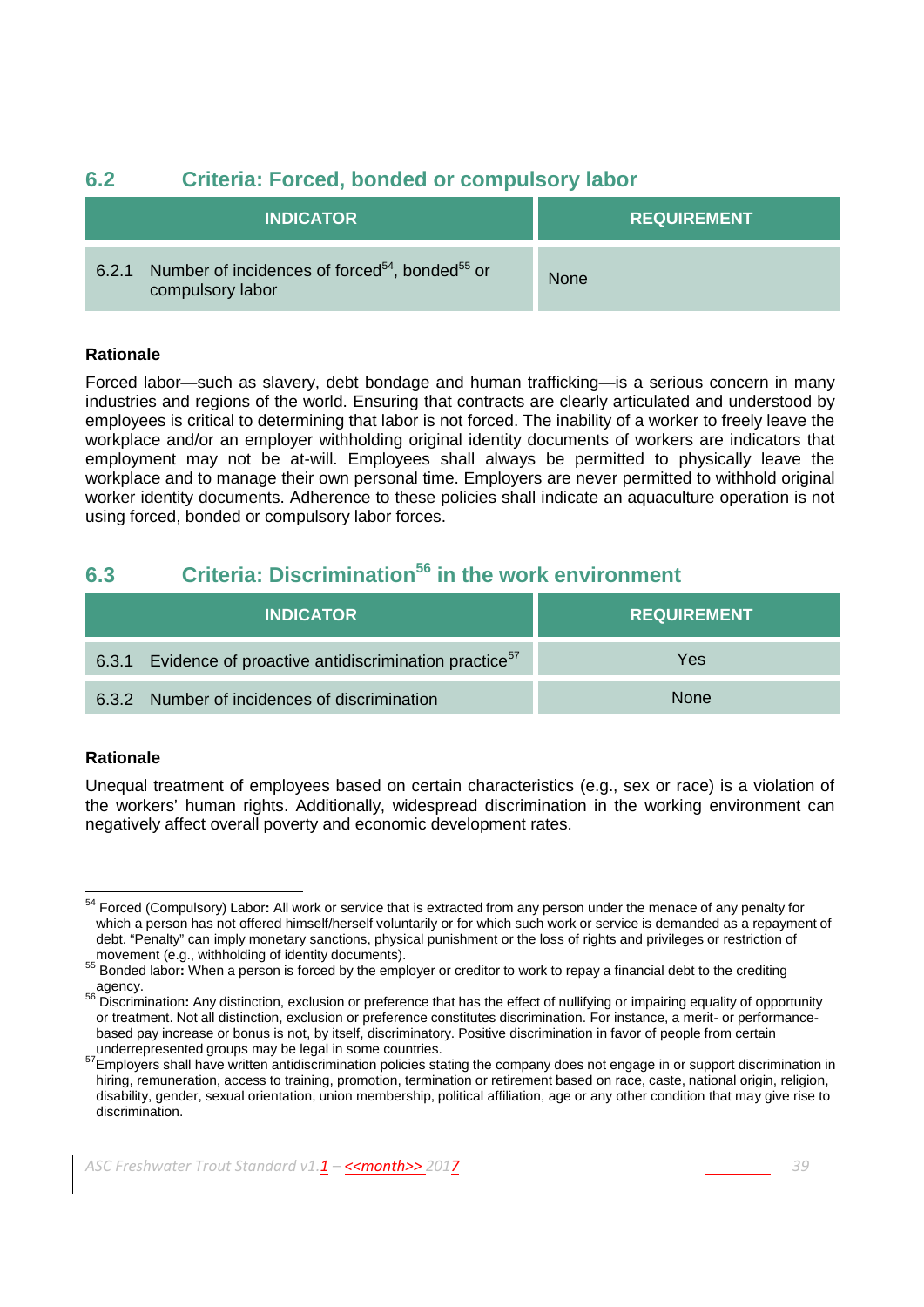Discrimination occurs in many work environments and takes many forms. In order to ensure that discrimination does not occur at certified aquaculture farms, employers must prove their commitment to equality with an official antidiscrimination policy, a policy of equal pay for equal work, as well as clearly outlined procedures to raise, file and respond to a discrimination complaint in an effective manner. Evidence, including worker testimony, of adherence to these policies and procedures will indicate minimization of discrimination. The combination of both proactive antidiscrimination policies and procedures and auditor-verified worker testimony confirmation of antidiscrimination practices in the workplace is the strongest indication that a certified aquaculture farm of any size is not discriminating in the work environment.

### **6.4 Criteria: Work environment health and safety**

| <b>INDICATOR</b>                                          |                                                                                                     | <b>REQUIREMENT</b> |
|-----------------------------------------------------------|-----------------------------------------------------------------------------------------------------|--------------------|
| 6.4.1<br>practices, procedures and policies               | Percentage of workers trained in health and safety                                                  | 100%               |
| 6.4.2                                                     | Evidence that health- and safety-related accidents<br>are recorded and corrective actions are taken | Yes                |
| 6.4.3 Proof of company accident insurance covering<br>law | employee costs stemming from a job-related<br>accident or injury when not covered under national    | Yes                |
| 6.4.4<br>personal protective equipment (PPE)              | Workers use and have access to appropriate                                                          | Yes                |
| 6.4.5<br>site facilities and processes                    | Evidence of a health and safety assessment of                                                       | Yes                |

**Rationale** - A safe and healthy working environment is essential for protecting workers from harm. It is critical for a responsible aquaculture operation to minimize these risks. One of the key risks to employees is hazards resulting in accidents and injury. Consistent and effective employee training in health and safety practices is an important measure for preventing accidents and injuries. All training and information must be provided in an appropriate language. When an accident, injury or violation occurs, the company must record it and take corrective action to identify the root causes of the incident, remediate and take steps to prevent future occurrences of similar incidents. This addresses violations and the long-term health and safety risks. Finally, while many national laws require that employers assume responsibility for job-related accidents and injuries, not all countries require this and not all employees (including, in some cases, migrant workers) will be covered under such laws. When not covered under national law, employers must prove they are insured to cover 100 percent of employee costs in a job-related accident or injury.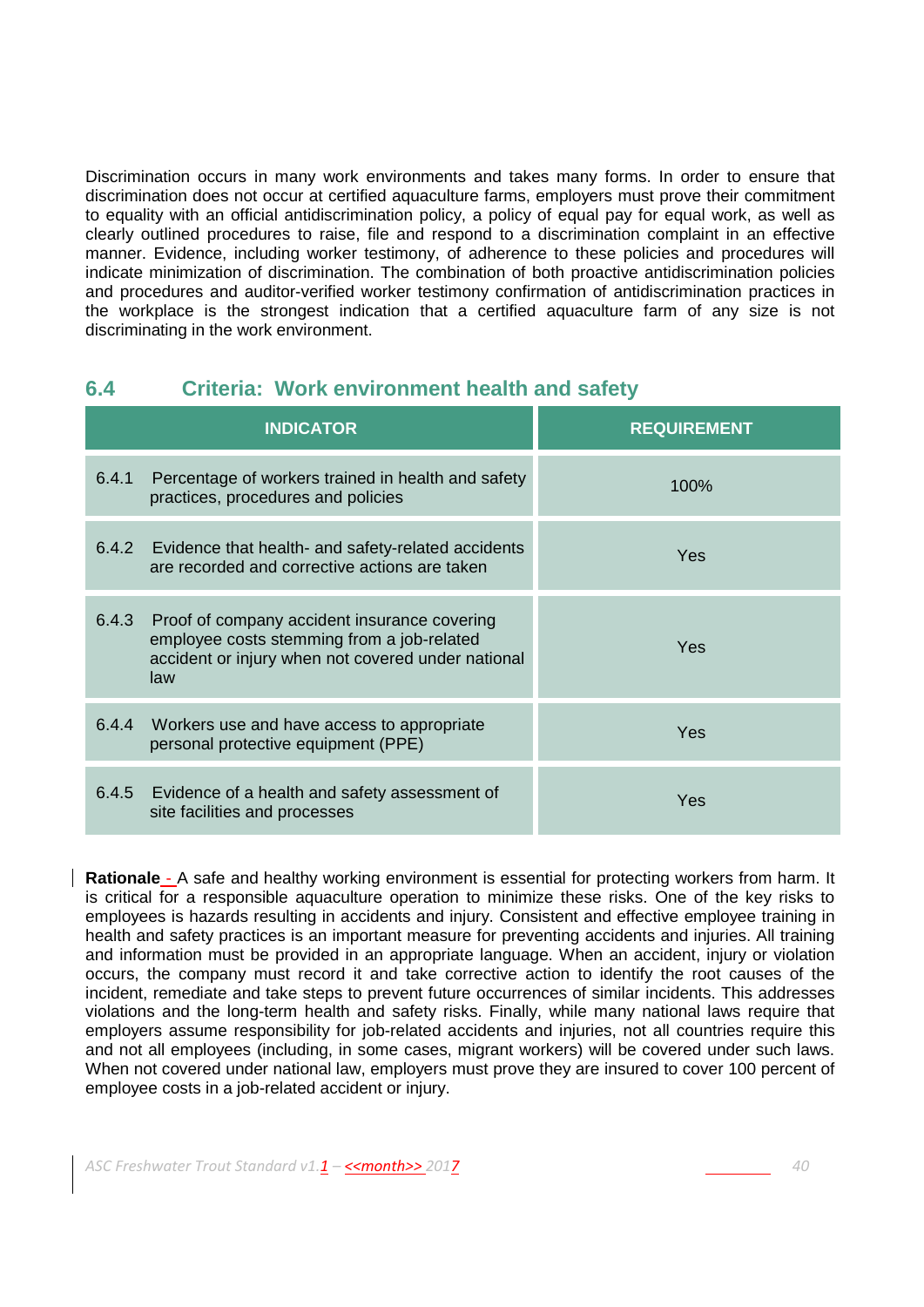## **6.5 Criteria: Wages**

| <b>INDICATOR</b>                                                                        | <b>REQUIREMENT</b> |
|-----------------------------------------------------------------------------------------|--------------------|
| The percentage of employees who are paid a<br>basic needs wage <sup>58</sup> .<br>6.5.1 | 100%               |
| 6.5.2 Evidence of transparency in wage setting                                          | Yes                |

### **Rationale**

Workers shall be paid fair and equitable wages that, at a minimum, meet the legal and industry standard minimum basic needs<sup>59</sup> of workers and provide some discretionary income. A legal minimum wage will be considered a basic needs wage if it is set in a manner consistent with the intent of ensuring that basic needs are met. In instances where there is no legal minimum wage, or a legal minimum that is not set in the spirit of a basic needs wage, the auditor must determine an appropriate proxy for basic needs.

Certified aquaculture operations shall also demonstrate their commitment to fair and equitable wages by having and sharing a clear and transparent mechanism for wage setting and a labor conflict resolution policy that tracks wage-related complaints and responses. Payments shall be made in a manner convenient to workers. Having these policies outlined in a clear and transparent manner will empower the workers to negotiate effectively for fair and equitable wages that will, at a minimum, satisfy basic needs. Revolving labor contract schemes designed to deny long-time workers full access to fair and equitable remuneration and other benefits are prohibited.

### **6.6 Criteria: Access to freedom of association and the right to collective bargaining<sup>60</sup>**

| <b>INDICATOR</b>                                                                                                                                                                                   | <b>REQUIREMENT</b> |
|----------------------------------------------------------------------------------------------------------------------------------------------------------------------------------------------------|--------------------|
| Incidences of employees denied freedom to<br>6.6.1<br>associate, the ability to bargain collectively or<br>denied access to representatives, or<br>representative organizations, chosen by workers | O                  |

<sup>58</sup> Basic needs wage**:** Enables workers to support the average-sized family above the poverty line, based on local prices near the workplace. Basic needs include essential expenses (e.g., food, clean water, clothes, shelter, transportation and education), a discretionary income, as well as legally mandated social benefits (e.g., health care, medical insurance,

unemployment insurance and retirement).<br><sup>59</sup> A legal minimum wage will be considered a basic needs wage if it is set in a manner consistent with the intent of ensuring basic needs are met. In instances where there is no legal minimum wage, or a legal minimum that is not set<br>in the spirit of a basic needs wage, the auditor must determine an appropriate proxy for basic needs.

<sup>&</sup>lt;sup>60</sup> Bargain collectively: A voluntary negotiation between employers and organizations of workers to establish the terms and conditions of employment by means of collective (written) agreements.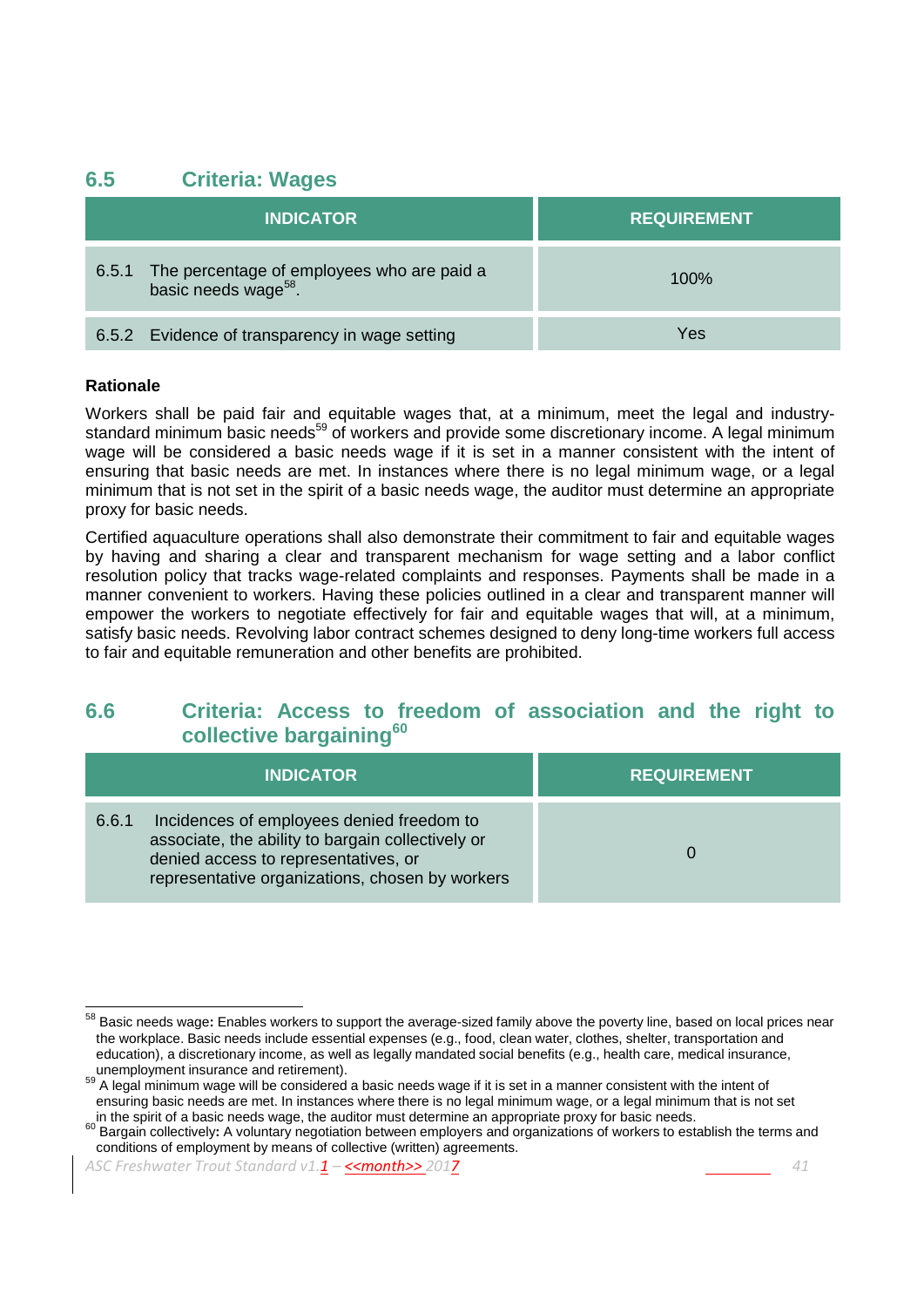### **Rationale**

Having the freedom to associate and bargain collectively is a critical right of workers, as it allows them to have a more balanced power relationship with employers when doing such things as negotiating fair compensation. Although this does not mean all workers of a certified trout farm must be in a trade union, or even the same trade union or a similar organization, workers must not be prohibited from accessing the organizations of their choice when they exist. If they do not exist or are illegal, companies must make it clear that they are willing to engage in a collective dialogue through a representative structure freely elected by the workers.

## **6.7 Criteria: Disciplinary practices**

| <b>INDICATOR</b>                                                                                                                        | <b>REQUIREMENT</b> |
|-----------------------------------------------------------------------------------------------------------------------------------------|--------------------|
| Incidences of abusive disciplinary actions<br>6.7.1                                                                                     | <b>None</b>        |
| 6.7.2 Evidence of non-abusive disciplinary policies and<br>procedures whose aim is to improve the workers'<br>performance <sup>61</sup> | Yes                |

### **Rationale**

The rationale for discipline in the workplace is to correct improper actions and maintain effective levels of employee conduct and performance. However, abusive disciplinary actions can violate workers' human rights. The focus of disciplinary practices shall always be on the improvement of the workers' performance. A certified trout farm shall never employ threatening, humiliating or punishing disciplinary practices that negatively impact workers' physical and mental<sup>62</sup> health or dignity. At the same time, employers should demonstrate that they have non-abusive disciplinary practices and procedures in place, as described in the accompanying guidance. Worker testimony will assist auditors in assessing farms around this requirement.

 $61$  If disciplinary action is required, progressive verbal and written warnings shall be engaged. The aim should always be to improve the worker before letting him/her go. (indicated by policy statements as well as evide <sup>62</sup> Mental abuse: Characterized by the intentional use of power, including verbal abuse, isolation, sexual or racial harassment, intimidation or threat of physical force.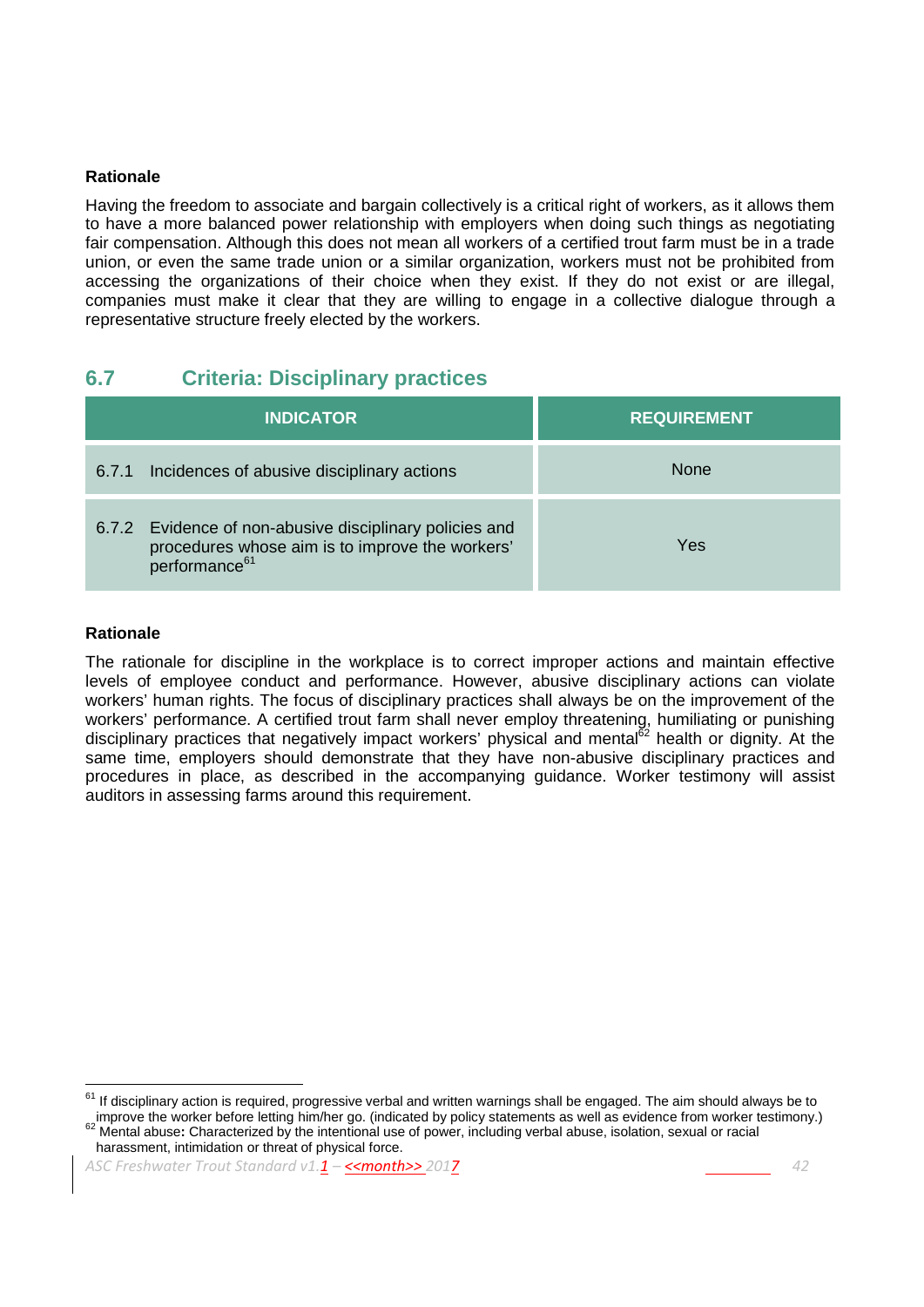## **6.8 Criteria: Overtime and working hours**

| <b>INDICATOR</b>                                                                                              | <b>REQUIREMENT</b> |
|---------------------------------------------------------------------------------------------------------------|--------------------|
| Violations or abuse of working hours <sup>63</sup> and<br>6.8.1<br>overtime <sup>64</sup> laws and agreements | <b>None</b>        |

### **Rationale**

Abuse of overtime working hours is a widespread issue in many industries and regions. Workers subject to extensive overtime can suffer consequences in their work-life balance and are subject to higher fatigue-related accident rates. In accordance with better practices, employees in certified aquaculture operations are permitted to work—within defined guidelines—beyond normal work week hours but must be compensated at premium rates<sup>65</sup>. Requirements for time off, working hours and compensation rates, as described elsewhere in this principle, should reduce the impacts of overtime.

## **6.9 Criteria: Interactions with communities**

| <b>INDICATOR</b>                                                                                                                                                                                                                                                                                 | <b>REQUIREMENT</b> |
|--------------------------------------------------------------------------------------------------------------------------------------------------------------------------------------------------------------------------------------------------------------------------------------------------|--------------------|
| 6.9.1 For new farms, evidence of engagement and<br>proactive consultation with surrounding<br>communities, including native and/or indigenous<br>communities about potential social impacts <sup>66</sup> from<br>the farm as required by relevant local and/or<br>national laws and regulations | Yes                |
| 6.9.2 Evidence of regular proactive communication,<br>engagement and consultation with surrounding<br>communities, including native and/or indigenous<br>communities                                                                                                                             | Yes                |

 $63$ Working hours (a.k.a. normal work week) can be defined by law but shall not exceed 48 hours on a regular basis (i.e. constantly or the majority of the time). Variations based on seasonality may apply but personnel shall be provided with at least one day off in every seven-day period.

<sup>&</sup>lt;sup>64</sup>All overtime shall be paid at a premium and should not exceed 12 hours per week. In the case of exceptional or emergency events, additional overtime hours are permitted. In such exceptional cases, which must pose an acute and long-term threat to the farm, workers will receive a premium wage and an equal amount of time off in addition to normal time off. Overtime work shall be voluntary, except in cases where it is legal and in which there is a collective bargaining

agreement in place that permits compulsory overtime in order to meet short-term business demands.<br><sup>65</sup> Premium rate: A rate of pay higher than the regular work week rate. Must comply with national laws/regulations and/or<br>i

industry standards<br><sup>66</sup> Evidence could include minutes from community meetings and a log of communications with stakeholders. Social impacts to be discussed would likely include economic impacts, natural resource access and use, human health and safety issues, and changes to physical infrastructure and cultural issues, with a particular focus on impacts to indigenous people, where applicable

*ASC Freshwater Trout Standard v1.1 – <<month>> 2017 43*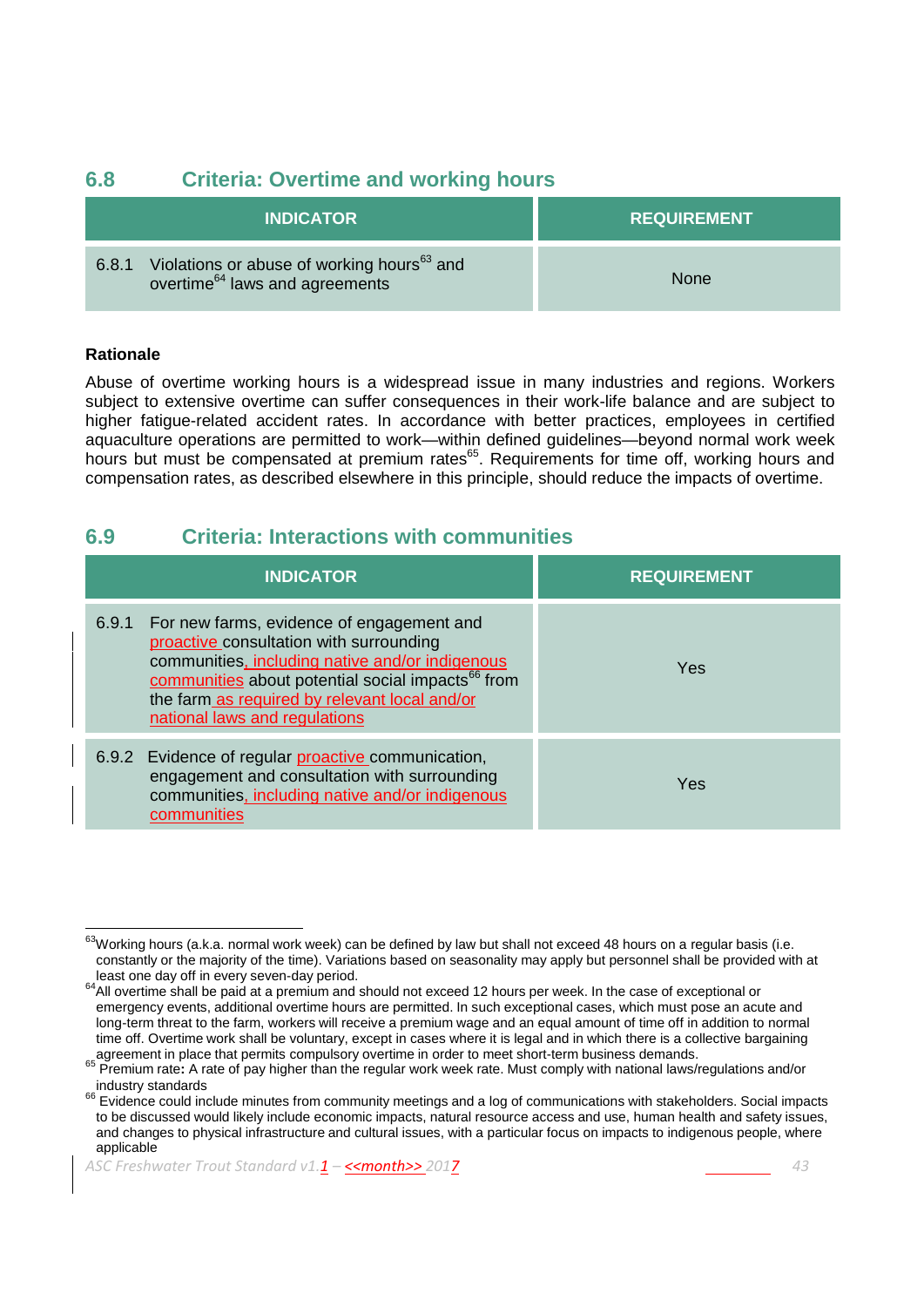6.9.3 Evidence of an operational grievance and conflict resolution mechanism to address community concerns

Yes

#### **Rationale**

These requirements are informed by the ISEAL "Code of Good Practice for Assessing the Impacts of Social and Environmental Standards Systems" and a livelihood framework that analyzes the objectives, scope and priorities for development.

The requirements aim to ensure that new farms engage surrounding communities in a discussion around potential social impacts from the farm. In addition, all farms must demonstrate regular communication with communities and a transparent process for handling complaints. While these mechanisms will vary depending on the scale of the trout operation and the extent of community participation in the farm, open communication and transparency are required.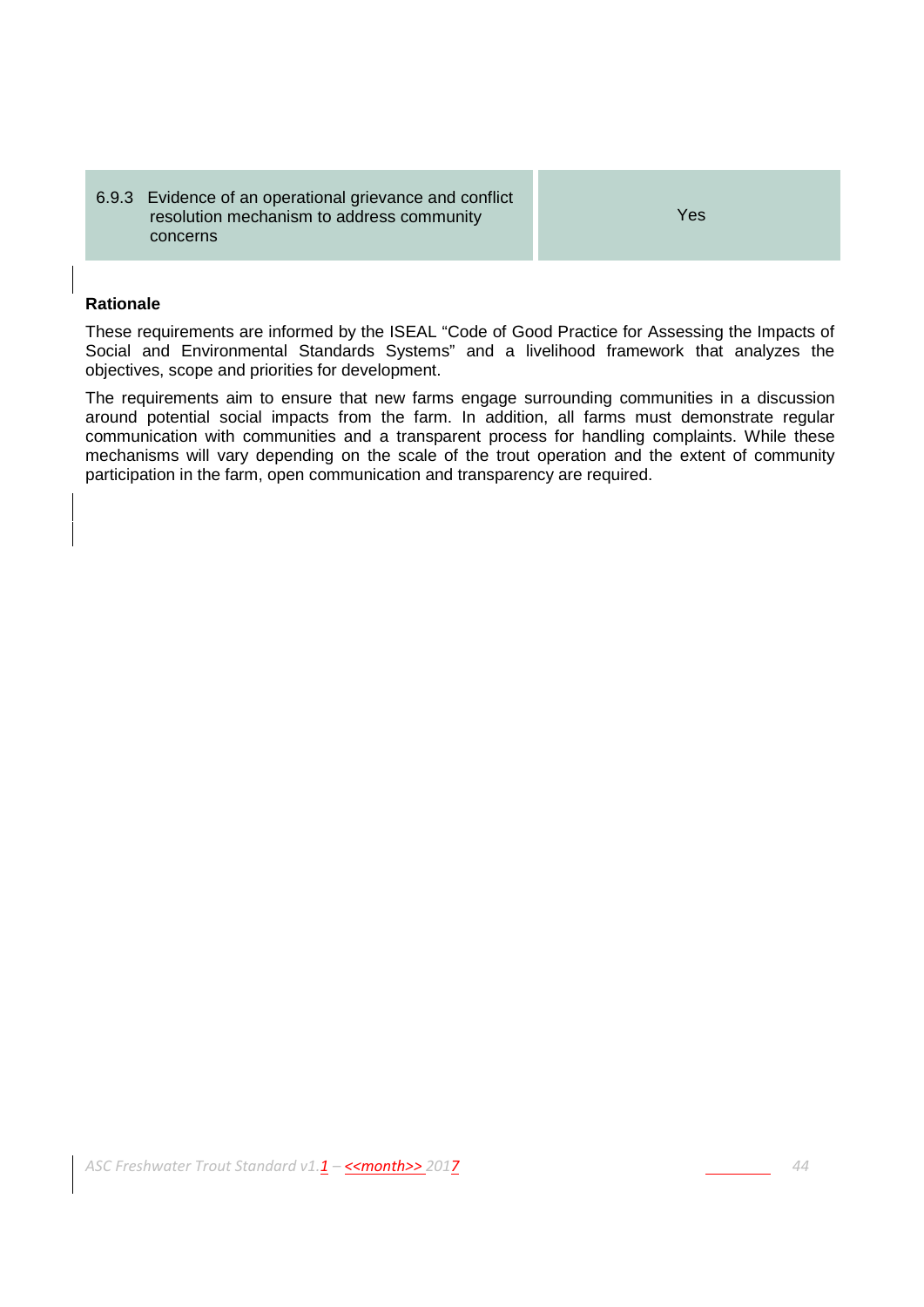## **SECTION 7: REQUIREMENTS FOR FINGERLING AND EGG SUPPLIERS**

A farm seeking certification must have documentation from all of its fingerling and egg suppliers to demonstrate compliance with the following requirements. The requirements are, in general, a subset of the requirements in Principles 1 through 6, focusing on the impacts that are most relevant for this stage of production.

|     | <b>INDICATOR</b>                                                                                                                                                                                                                                                                                                                                                                                                                                   | <b>REQUIREMENT</b>    |
|-----|----------------------------------------------------------------------------------------------------------------------------------------------------------------------------------------------------------------------------------------------------------------------------------------------------------------------------------------------------------------------------------------------------------------------------------------------------|-----------------------|
| 7.1 | Presence of documents issued by pertinent<br>authorities proving compliance with local and<br>national authorities on land and water use, effluent<br>regulations and use of treatments                                                                                                                                                                                                                                                            | Yes                   |
| 7.2 | New introductions of exotic species from the date<br>of publication of the ASC Freshwater Trout<br>Standard, unless the hatchery/fingerling facility is<br>a closed production system <sup>67</sup>                                                                                                                                                                                                                                                | <b>None</b>           |
| 7.3 | Allowance for siting in National Protected Areas <sup>68</sup>                                                                                                                                                                                                                                                                                                                                                                                     | None <sup>69,70</sup> |
| 7.4 | Evidence of an assessment of the property for the<br>presence of species listed on the International<br>Union for Conservation of Nature (IUCN) "Red List<br>of Threatened Species" as vulnerable, near<br>threatened, endangered or critically endangered;<br>an evaluation of the farm's impact on any such<br>species present; and clearly defined mitigation<br>measures to reduce any negative impacts and<br>allow existence of such species | Yes                   |
| 7.5 | Evidence that the egg and fingerling producer                                                                                                                                                                                                                                                                                                                                                                                                      | Yes                   |

 $67A$  closed production system is defined as a facility with recirculating water that is separated from the wild aquatic medium by effective physical barriers that are in place and well maintained to ensure no escapes of reared specimens or biological

<sup>68</sup>A protected area is "A clearly defined geographical space, recognized, dedicated and managed, through legal or other effective means, to achieve the long-term conservation of nature with associated ecosystem services and cultural values." Source: Dudley, N. (Editor) (2008), Guidelines for Applying Protected Area Management Categories, Gland,

Switzerland: IUCN.  $X + 86$ pp.<br><sup>69</sup>An exception is made for protected areas that are classified by IUCN, or the International Union for Conservation of Nature, as Category V or VI. These are areas preserved primarily for their landscapes, or areas that include sustainable resource management. Details can be found here:<br>http://www.iucn.org/about/work/programmes/pa/pa\_products/wcpa\_categories/.

<sup>&</sup>lt;sup>70</sup>An exception is also made for farms located in protected areas that are designated as such after the farm already exists in that location. In these situations, the farm must demonstrate that its operation is compatible with the objectives of the newly protected area, and that it is in compliance with any relevant conditions placed on the farm as a result of the designation.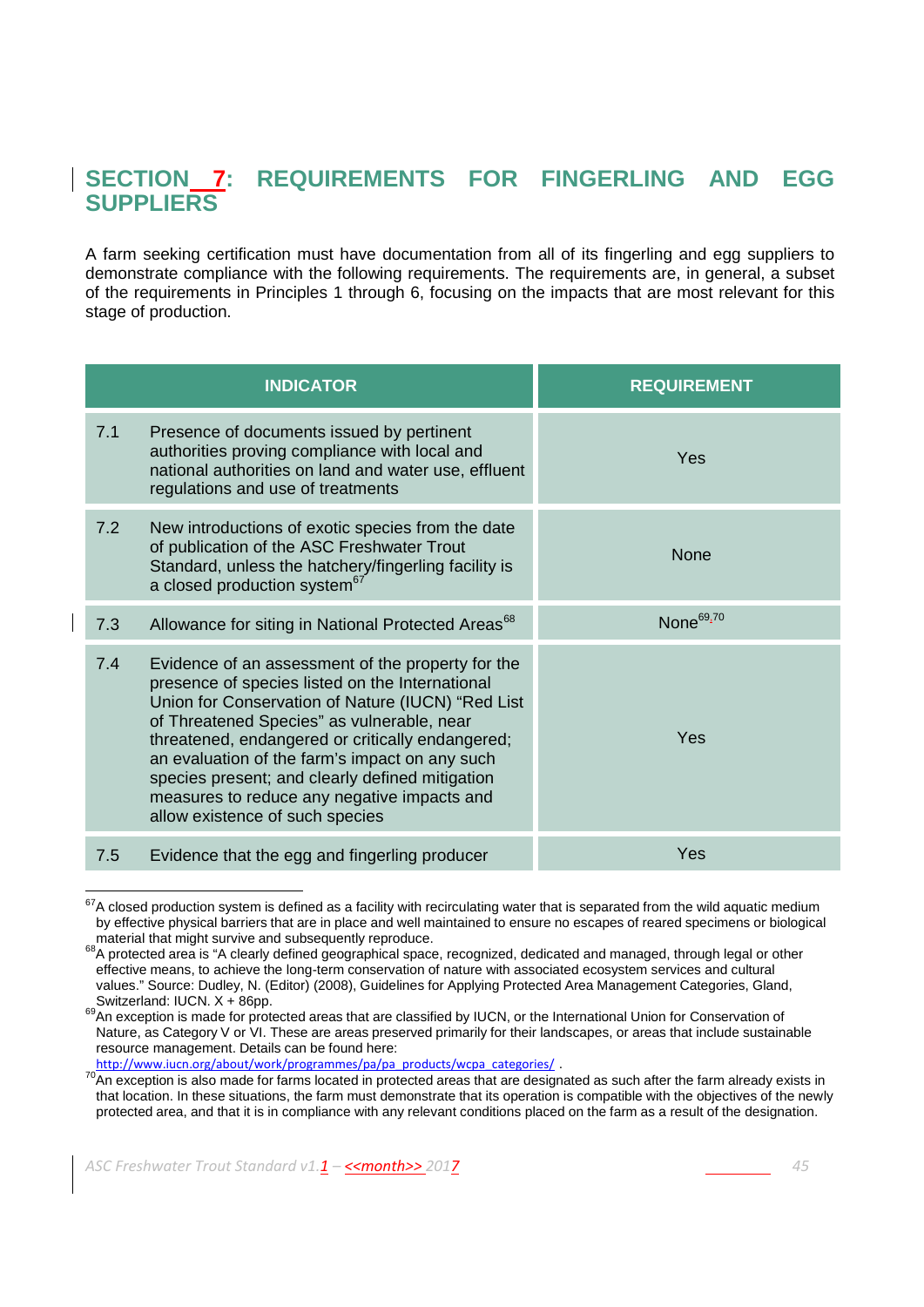|      | must have an equivalent or better health status<br>than that of the grow-out facility, and must follow<br>all national and local (jurisdictional) guidance on<br>disease management |               |
|------|-------------------------------------------------------------------------------------------------------------------------------------------------------------------------------------|---------------|
| 7.6  | Evidence of disclosure to the grow-out farm of all<br>chemical and antibiotic treatments on eggs and<br>fry, including the reason for their use and the<br>quantity used            | Yes           |
| 7.7  | Allowance for the use of therapeutic treatments,<br>including antibiotics or other treatments, that are<br>banned under European Union (EU) law                                     | Not permitted |
| 7.8  | Presence of a fish health management plan<br>implemented in agreement with the facility's<br>designated veterinarian                                                                | Yes           |
| 7.9  | Evidence of company-level policies and<br>procedures that demonstrate the company's<br>commitment to each of the 8 key ILO labor issues<br>described in Principle 6                 | Yes           |
| 7.10 | Evidence of regular communication, engagement<br>and consultation with surrounding communities                                                                                      | Yes           |

### **Rationale**

The production of trout eggs and fingerlings can involve some of the same potential environmental and social impacts as a grow-out site. These 10 requirements focus on the priority issues for this stage of production. These issues include assuring the facility is complying with local regulations, appropriate siting, introduction of exotic species, health and biosecurity management, treatments, respect for ILO labor requirements and being a responsible neighbor.

The grow-out facility seeking certification will need to work with its fingerling and/or egg supplier(s) to collect the necessary documentation that demonstrates compliance with these requirements. Auditors will not visit the fingerling or egg production facility. For the purposes of these requirements, fingerlings are defined as trout weighing less than 10 grams.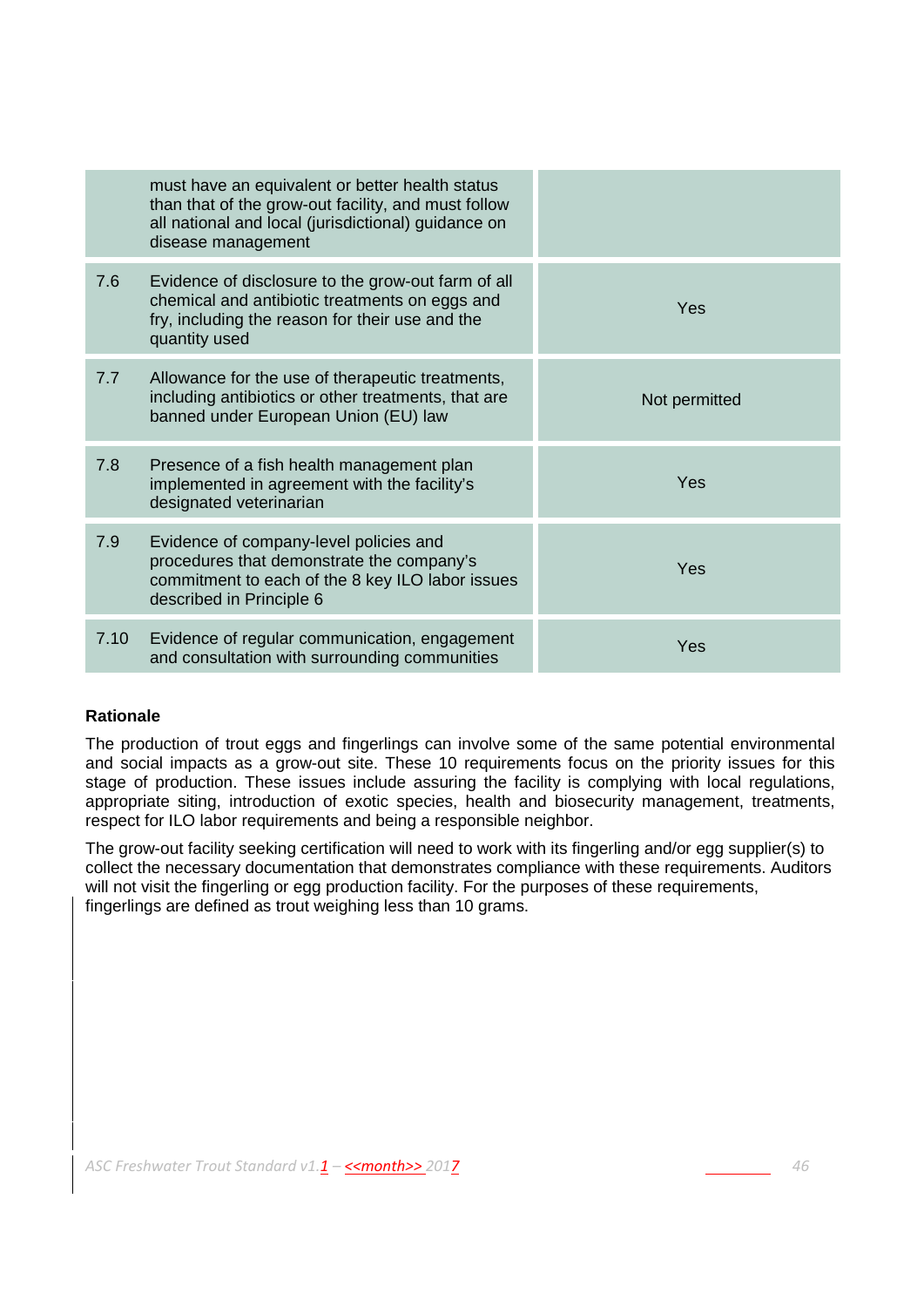## **Section 8: Additional requirements for salmon smolts produced in cage-culture operating in freshwater water bodies (e.g.: lakes, lochs, reservoirs, etc.).**

*NOTE: Section 8 applies only for farms producing salmon smolts in cage-culture operating in freshwater water bodies.*

Farms producing salmon smolts produced in cage-culture operating in freshwater water bodies need to be certified to the ASC Freshwater Trout Standard in order to meet the requirements for cage cultured salmon smolts in freshwater water bodies under the ASC Salmon Standard.

In addition to the requirements outlined under Principle 1-7 of the ASC Freshwater Trout Standard, following requirements below must be met as well.

| <b>INDICATOR</b>                                                                                                                                                                                 | <b>REQUIREMENT</b> |
|--------------------------------------------------------------------------------------------------------------------------------------------------------------------------------------------------|--------------------|
| 8.1<br>A genetic baseline must be established for local<br>wild salmon and this should be monitored<br>appropriately to demonstrably ensure there is no<br>(further) introgression <sup>71</sup> | Yes                |
| 8.2<br>Appropriate monitoring of wild salmon stocks must<br>be undertaken in collaboration with the local wild<br>fishery organization(s).                                                       | Yes                |
| 8.3<br>Ongoing wild salmon sampling must be undertaken<br>to confirm that any introgression detected is<br>historic <sup>72</sup> .                                                              | Yes                |
| 8.4<br>Underwater cameras must be used during feeding<br>periods to minimise the risk of waste feed from the<br>pens.                                                                            | Yes                |
| 8.5<br>Farms must have a minimum fallow period of 8<br>weeks                                                                                                                                     | Yes                |

<sup>72</sup>In the 1970's & 80's re-stocking programs, using farmed salmon, were carried out in a number of rivers across Scotland. These will have contributed to the presence of farmed genes in wild populations

<sup>&</sup>lt;sup>71</sup> Genetic introgression of farmed escapees in native salmon populations has been shown to be influenced by the frequency of escapes but also to be strongly population-dependent, and it appears to be linked with the density of the native population (Glover et al 2012, 2013). The establishment of a wide and robust genetic baseline will be critical to use genetic markets to classify individuals as either 'wild', 'farmed' or 'admixed' and therefore allow an evaluation of the impact of farmed escapes in wild populations in Scotland (Coulson 2013).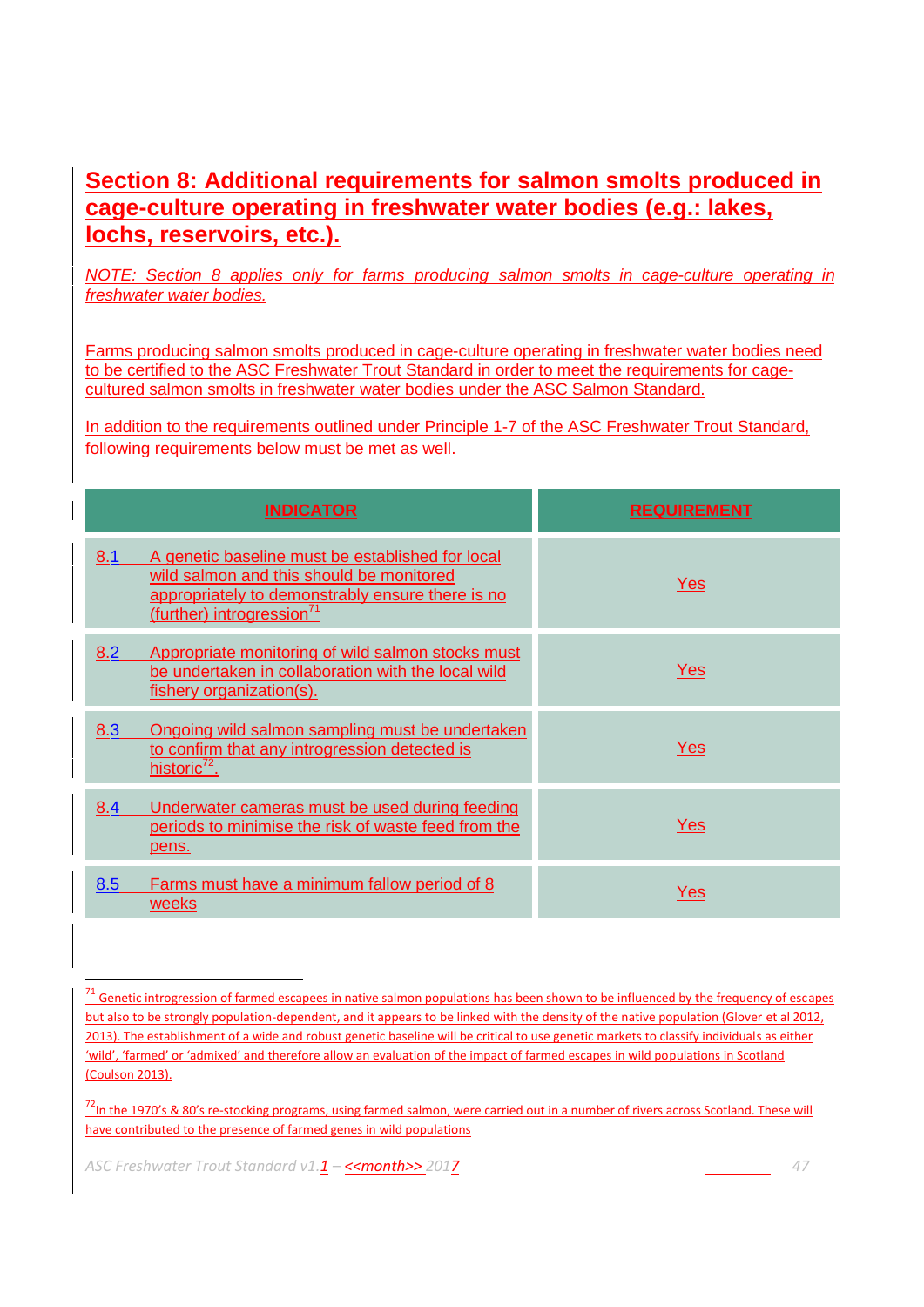## **Appendix I: Assessment data needed to comply with ASC Freshwater Trout Standard**

The ASC Freshwater Trout Standard requires a farm to have certain environmental and social assessment data that will allow the farm to demonstrate compliance with specific requirements. Below is a summary of the documentation needed. In some instances, the assessment must include specific recommendations for mitigating impacts, as well as a timeframe for implementing those mitigation steps.

This information is required for new and existing farms. If an existing farm has only some of the required information from a previous study or regulatory filing, it will need to fill in the gaps of information that it does not have. Significant farm expansions (increasing the physical footprint by more than 30 percent) would require revised assessment data.

A producer may be able to collect some of this information by himself/herself. Collaboration with local environmental organizations or other entities with relevant knowledge is strongly encouraged.

### **Principle 2**

Farmers must provide the following information:

- an analysis of habitats and ecosystems at the farm site and surrounding the farm, with a specific focus on identifying the farm's impact on:
	- o protected areas
	- o existing species listed on the IUCN Red List of Threatened Species as vulnerable, near threatened, endangered or critically endangered and their relevant habitats
	- o natural wetlands

mitigation measures/restoration of functional wetlands in line with the requirements in

Requirement 2.1.2, if wetlands were subject to conversion for inlet and outlet infrastructure

- for new farms (built after publication of these requirements) that don't have a minimum 15-meter riparian buffer zone, a third-party scientific analysis that demonstrates the farm's structures do not impede animal habitats and corridors, and do not present erosion risks
- (if needed) an analysis of why any exceptional lethal actions against predators would not negatively affect wild populations or ecosystems, as well as specific limits on such actions

### **Principle 3**

For cage farms, see requirements under Appendix II-E. For land-based farms, see the faunal survey requirements in Appendix II-C.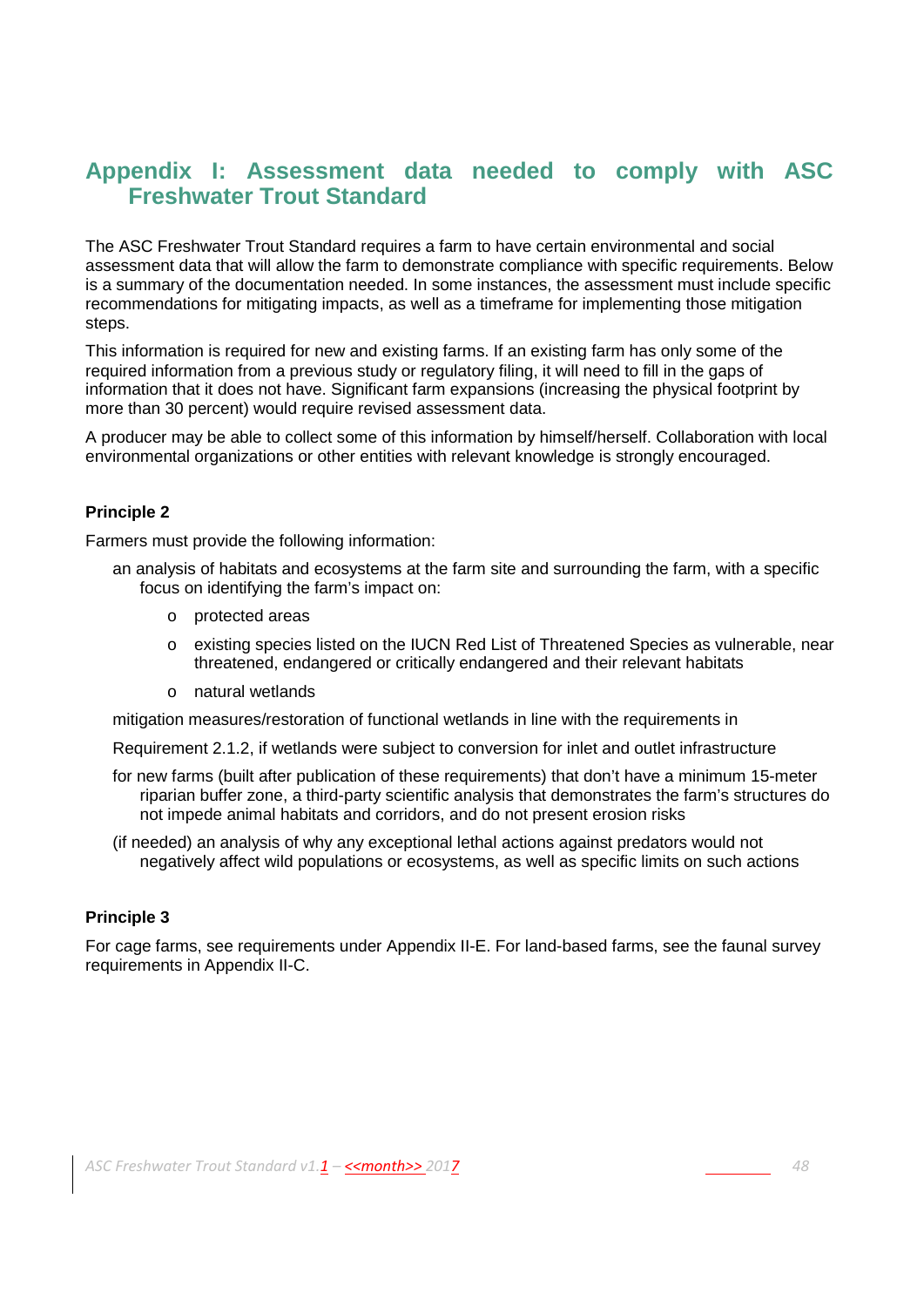## **Appendix II: Methodologies related to Principle 3—Water resources**

## **Appendix II-A: Methodology—total phosphorus discharged per ton of production**

This requirement looks at how much phosphorus (P) is discharged from the farm-UoC per unit of fish produced. The requirement is set at 5 kg/ton for the first three years after publication of the ASC Freshwater Trout Standard, dropping to 4 kg/ton thereafter. Trout facilities must calculate their discharge using a "mass balance" approach that calculates the discharge from the phosphorus in the feed and the phosphorus in the fish biomass. Farms would be able to subtract P that is physically removed in sludge (documented sludge removal with P levels tested) where this is practiced.-

To calculate P released into the environment, one must calculate P used to produce one unit of fish and subtract P taken up by the fish and P removed in sludge. The basic formula per time period, to be calculated for a maximum period of 12 months, is:

### **P released to the water body per unit of trout produced = (P in – P out)/biomass produced**

where:

- **Pin = Total P in feed**
- **Pout = (Total P in biomass produced) + (Total P in sludge removed)**

Where the following definitions of the parameters apply in the basic formula:

### **Equation #1: Total P in feed**

- o ∑(Total amount of feed type (product) multiplied by content of phosphorus) 1…….X), where 1…….X represents the number of different feed types (products) used.
	- The phosphorus content per feed type can be determined either by chemical analyses of the feed type, or based on declaration by the feed producer of phosphorus content in the feed type in jurisdictions where national legislation order phosphorus content of feed to be declared.

### **Equation #2: Biomass produced**

- o Biomass of fish produced over a specific time period within a UoC is calculated as:
- $\circ$  B<sub>produced</sub> =  $B_{out} B_{in}$ , where:
	- **B**<sub>in</sub> =  $(B_{\text{standing stock UoC start time period}) + (B_{\text{added to UoC during time period})$
	- B<sub>out</sub> =  $((B<sub>harvest of UoC</sub>) + (B<sub>motalities of UoC</sub>) + (B<sub>escanes* of UoC</sub>) + (B<sub>standina stock UoC end</sub>)$ of time period)

*In case the ∑Bmortalities and/or ∑Bescapes are not known, client shall use value "0". Auditors can cross-check Bmortalities and Bescapes with evidence used to verify indicator 2.5.4-2.5.6 and 4.1.5*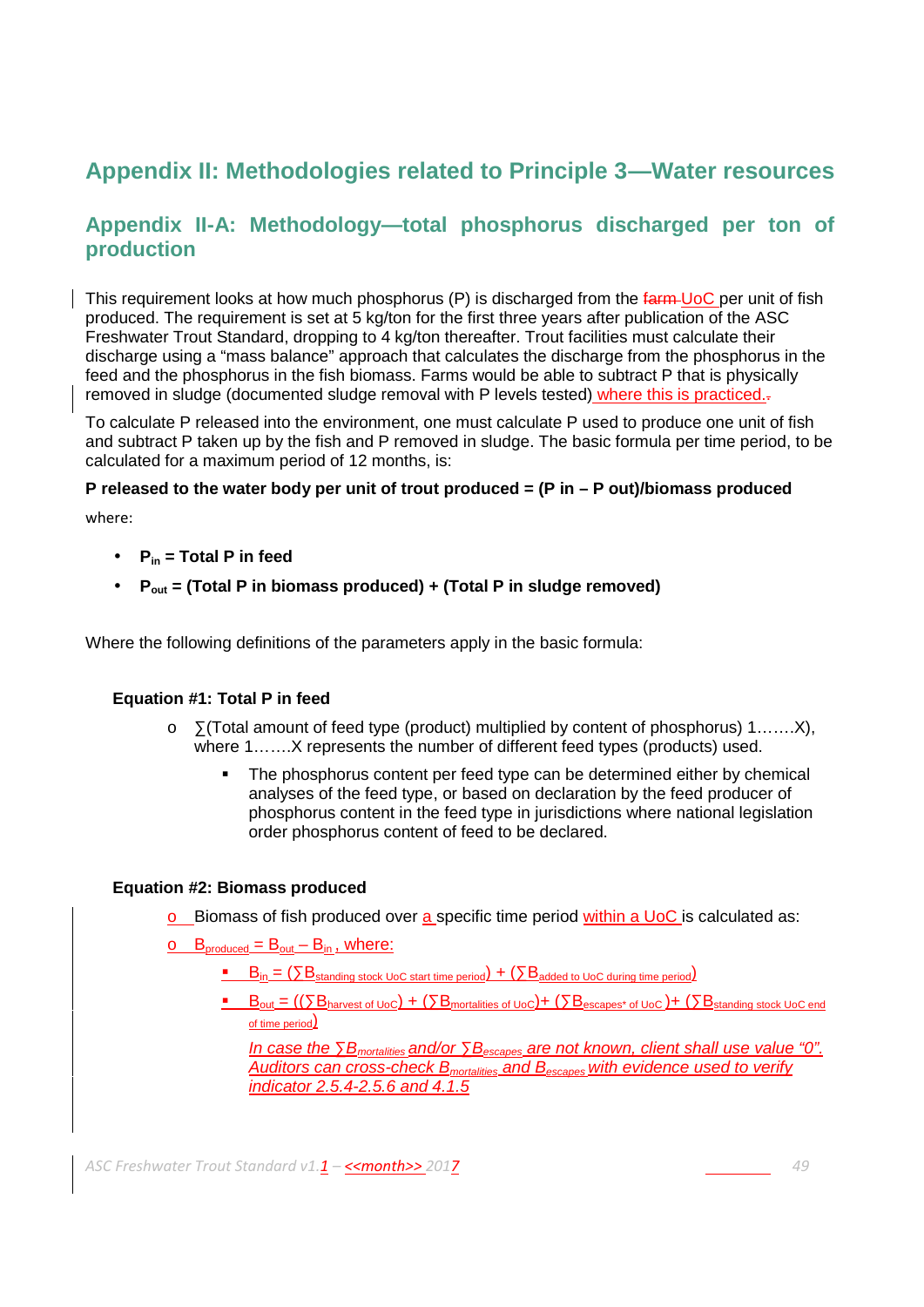### **Equation #3: P content in biomass produced**

- $\circ$  P content in biomass produced = (Biomass produced)\*(% of P in fish)
	- For purposes of calculating this requirement, the following phosphorus percentages will be used for harvested fish or mortalities:
		- 1. Less than 1 kg: 0.43%
		- 2. More than 1 kg: 0.4%

### **Equation #4:Total P in removed sludge**

- $\circ$  P content in sludge removed = (sludge removed) \* (% of P in sludge)
	- **Phosphorus in sludge removed per unit shall be determined based on analytical** values that are representative of the batch of sludge removed from the farm.
	- The trout farm must demonstrate the sludge was physically removed from the farm site and that the sludge was disposed of according to indicator 3.2.4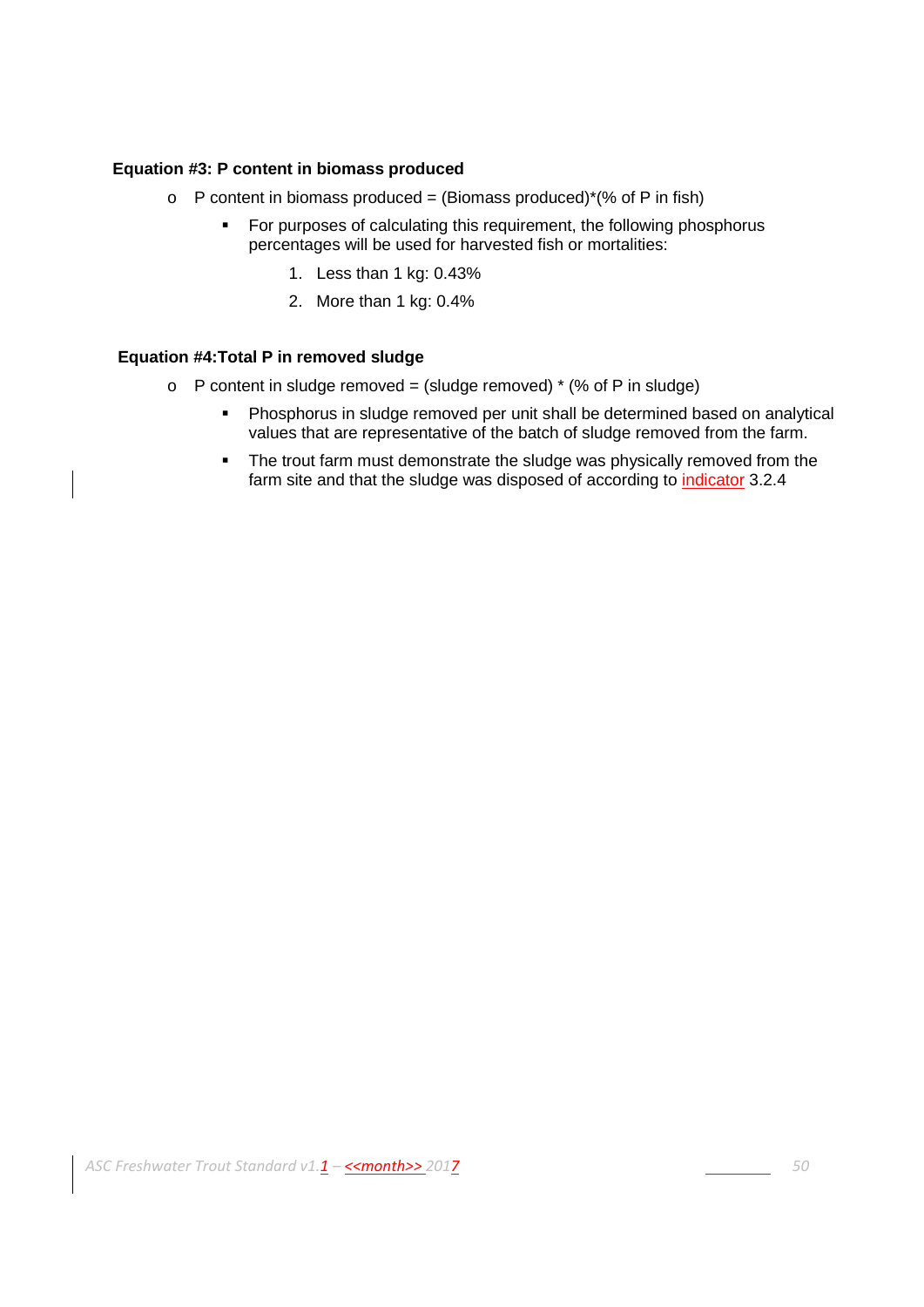## **Appendix II-B: Water quality sampling methodology and data sharing for land-based systems**

Requirement 3.2.2 requires land-based farms (flow-through and recirculation systems) to measure dissolved oxygen in the effluent. Requirement 3.2.5 requires these farms to submit to ASC the results from the water quality monitoring they conduct to comply with their local regulatory requirements. In particular, the requirement requires data on any sampling of phosphorus, nitrogen, TSS and BOD. This data will help to distinguish the performance of farms certified by this requirement over time, and assist in revisions to the requirement.

Oxygen saturation must be measured at least monthly in the early morning and late afternoon. A single oxygen reading below 60 percent would require daily continuous monitoring with an electronic probe and recorder for at least a week demonstrating a minimum 60 percent saturation at all times.

Farms shall use the following table to submit the results of effluent monitoring to ASC. Please list each analysis separately over the previous 12-month period.

| <b>Date</b> | <b>Analysis</b><br>TP, I<br>BOD,<br> etc. | Location<br>TN, (Effluent,<br>TSS, Inlet, etc.) | <b>Method</b><br>(Single grab, Third Party? Third Party? (including<br>24-hour bulk, (Yes/No)<br>$etc.$ ) | <b>Sampling by Analysis by Result</b> | (Yes/No) | units) |
|-------------|-------------------------------------------|-------------------------------------------------|-----------------------------------------------------------------------------------------------------------|---------------------------------------|----------|--------|
|             |                                           |                                                 |                                                                                                           |                                       |          |        |
|             |                                           |                                                 |                                                                                                           |                                       |          |        |
|             |                                           |                                                 |                                                                                                           |                                       |          |        |
|             |                                           |                                                 |                                                                                                           |                                       |          |        |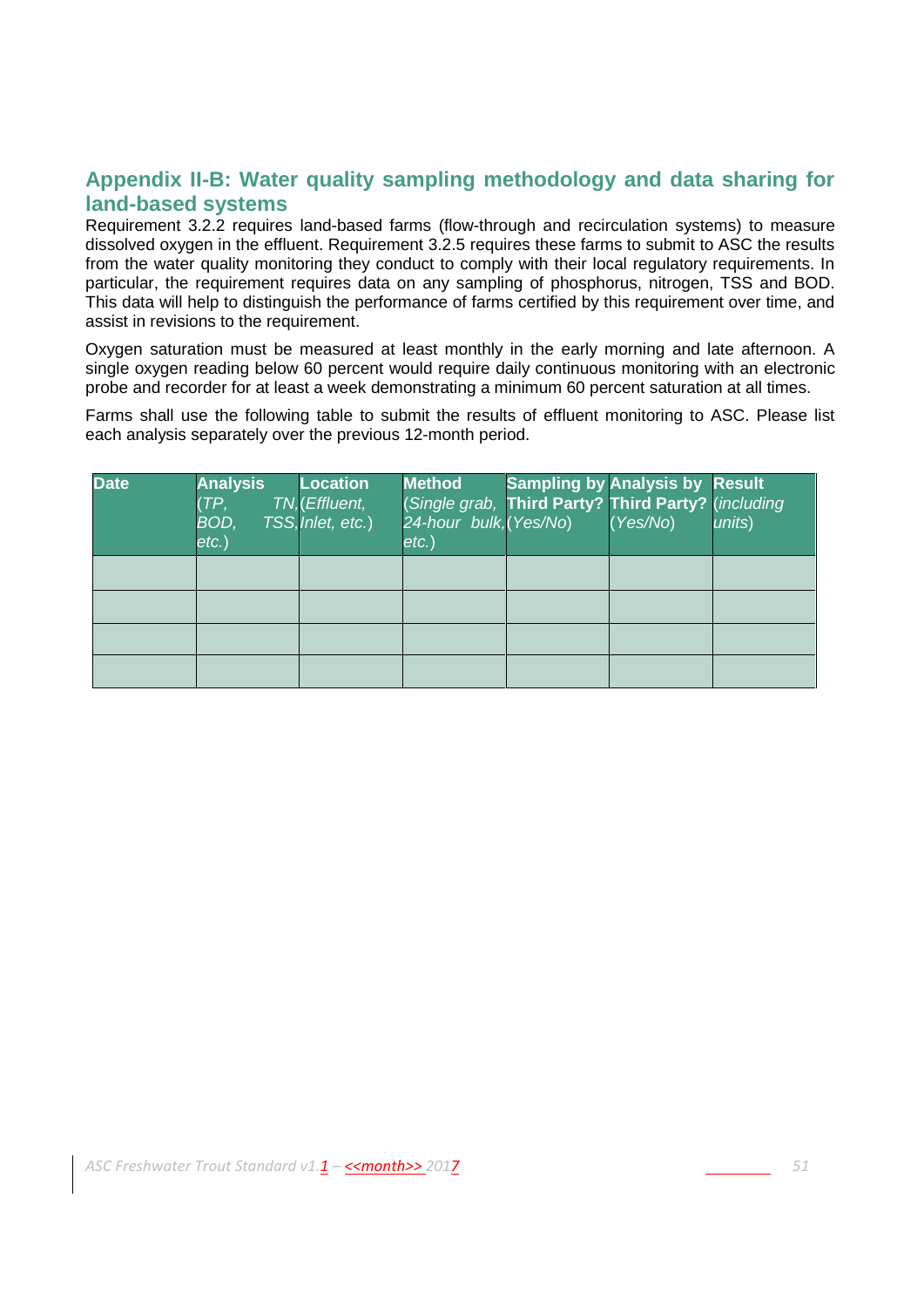### **Appendix II-C: Sampling methodology for Benthic macro invertebrate surveys**

To comply with requirement 3.2.3, land-based farms must conduct sampling of the Benthic macro invertebrate habitats in the receiving body of water downstream and upstream of the effluent discharge point. The requirement requires that the downstream benthic status be similar or better than the upstream benthic status. To demonstrate this, the survey must demonstrate that the downstream location has the same or better benthic health classification as the upstream location.

Below are required components of the sampling methodology and classification scheme that a farm must use. It is expected that a farm will use the faunal sampling regime in its own jurisdiction, as long as the regime includes the following minimum requirements.

This appendix also includes additional suggested ideas on conducting the surveys. The suggestions are intended as a guide only. The consultant conducting the faunal survey should use his/her discretion based on local knowledge, national fauna index systems, and expertise as to what specific sub-element or parameter will provide the best representation to document the status of the Benthic macro invertebrates and the impact that the fish farm may have on this environment in the receiving water body.

#### **Minimum requirements for faunal surveys:**

#### Classification system

The benthic health classification system must have at least five categories of benthic status.

#### Focus of the survey

The survey must detect the composition, abundance, diversity and presence of benthic invertebrate fauna in the receiving water body (upstream and downstream from farm outlet). The survey must focus on key sensitive indicator species.

### When and how often

- The samples must be collected once every year upstream and downstream from the farm outlet. In case the downstream survey drops a category according to the faunal index, two consecutive faunal surveys must be conducted during the following 12 months, using the same faunal index system, that demonstrate compliance with the requirement.
- After three years of demonstrating consistent results, a farm may reduce sampling to once every two years.

#### Where to sample

- The samples must be taken from both midstream and near the bank and must also include marginal areas with slacker water flow.
- All efforts must be made to isolate the impact of the farm, for example by seeking similar conditions, such as type of bottom, water flow and/or substrate types present along the bank, in the upstream and downstream locations.
- The location of sampling sites downstream from the farm must reflect a scientific assessment of the most likely area of potential impact from the farm, with consideration to the mixing of water and the minimum and maximum distance from the farm outlet.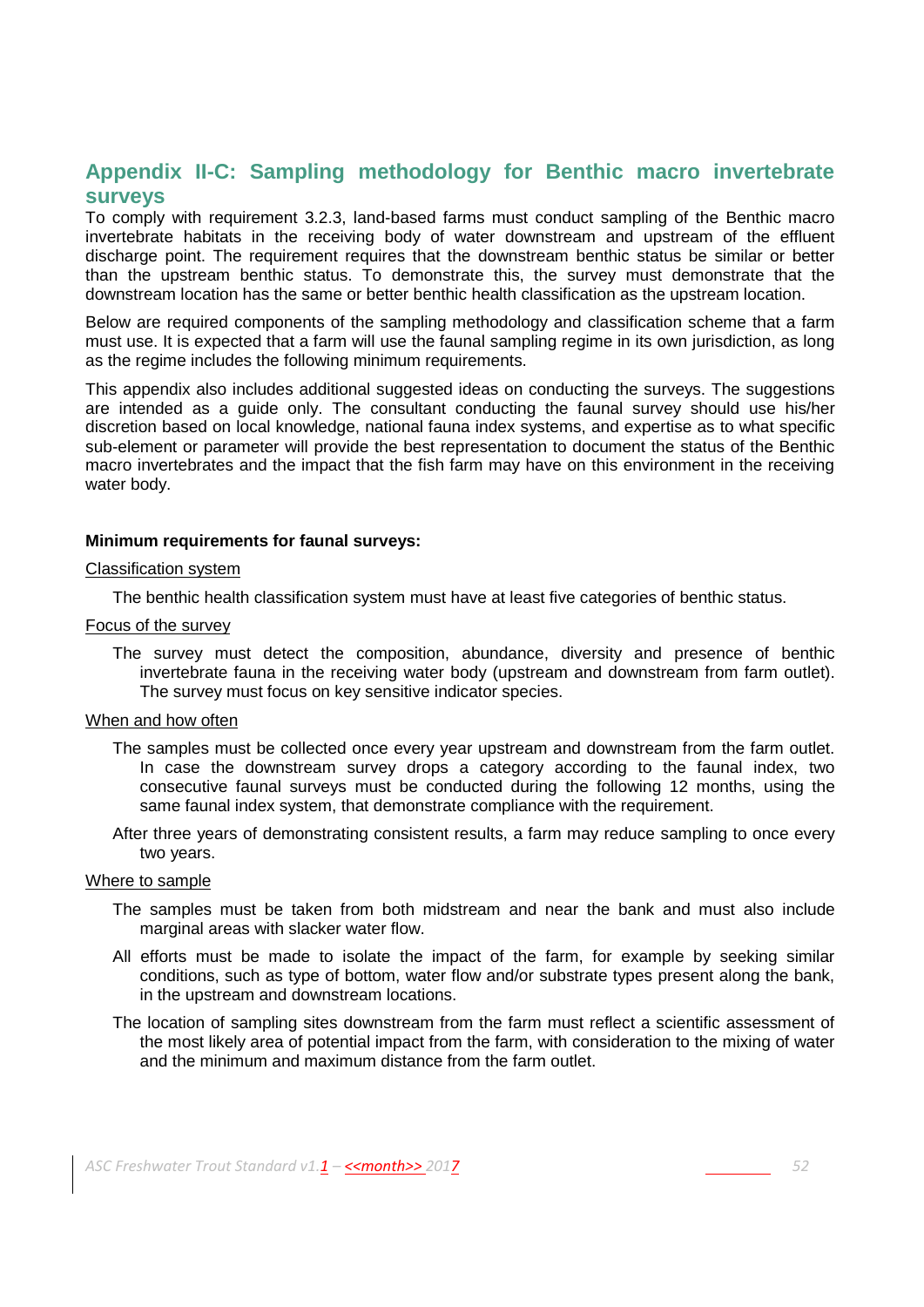#### Number of samples

The survey must collect samples in at least three transects (10 meters apart), with at least four samples in each transect across the river. This must be conducted both upstream and downstream from the farm outlet.

Analysis of the samples and how to sample

All collected samples must be analyzed by an accredited laboratory and the sampling methodology must be approved by the laboratory conducting the analysis.

#### **Further recommendations to sampling**

#### When and how

When collecting macro-invertebrates, consideration should be given to the seasonality of the presence of the macro-invertebrate species, namely insects in their larval stage of the life cycle. It is generally recommended that samples are conducted during summer and/or winter. In geographical regions like Scandinavia, spring and autumn are recommended as the best times for sampling.

#### Where to sample

Survey results may depend on the type of water body, type of marginal areas, sample method and sampling practice. More standardized data collection are typically needed to assess the relative merits of sampling in midstream or marginal areas although practical considerations (e.g., strong currents), particularly in wide, deep rivers, will favor the use of marginal samples in areas where the water flow is slacker. If samples are only collected near the bank and/or in the marginal areas, it is recommended to sample all available substrate types present along the bank.

#### Sampling gear

The sampling should be undertaken using standard equipment such as surber sampler, handnet and grab. More detailed sampling guidelines can also be found in the following ISO standards: ISO 8265,

7828 and 9391.

#### **References**

- Common Implementation Strategy for the Water Framework Directive (2000/60/EC) Guidance document no. 7. Monitoring under the Water Framework Directive.
- Biological assessment of running waters in Denmark: introduction to the Danish Stream Fauna Index (DSFI) Skriver et al., 2000.
- The performance of a new biological water quality score system based on macroinvertebrates over a wide range of unpolluted running-water sites. Amitage P.D et al., 1982.
- Common Implementation Strategy for the Water Framework Directive (2000/60/EC) Guidance document no. 13. Overall approach to the classification of ecological status and ecological potential.
- UN/ECE Task Force on Monitoring & Assessment under the Convention on the Protection and Use of Transboundary Watercourses and International Lakes (Helsinki, 1992) Volume 3: Biological Assessment Methods for Watercourses.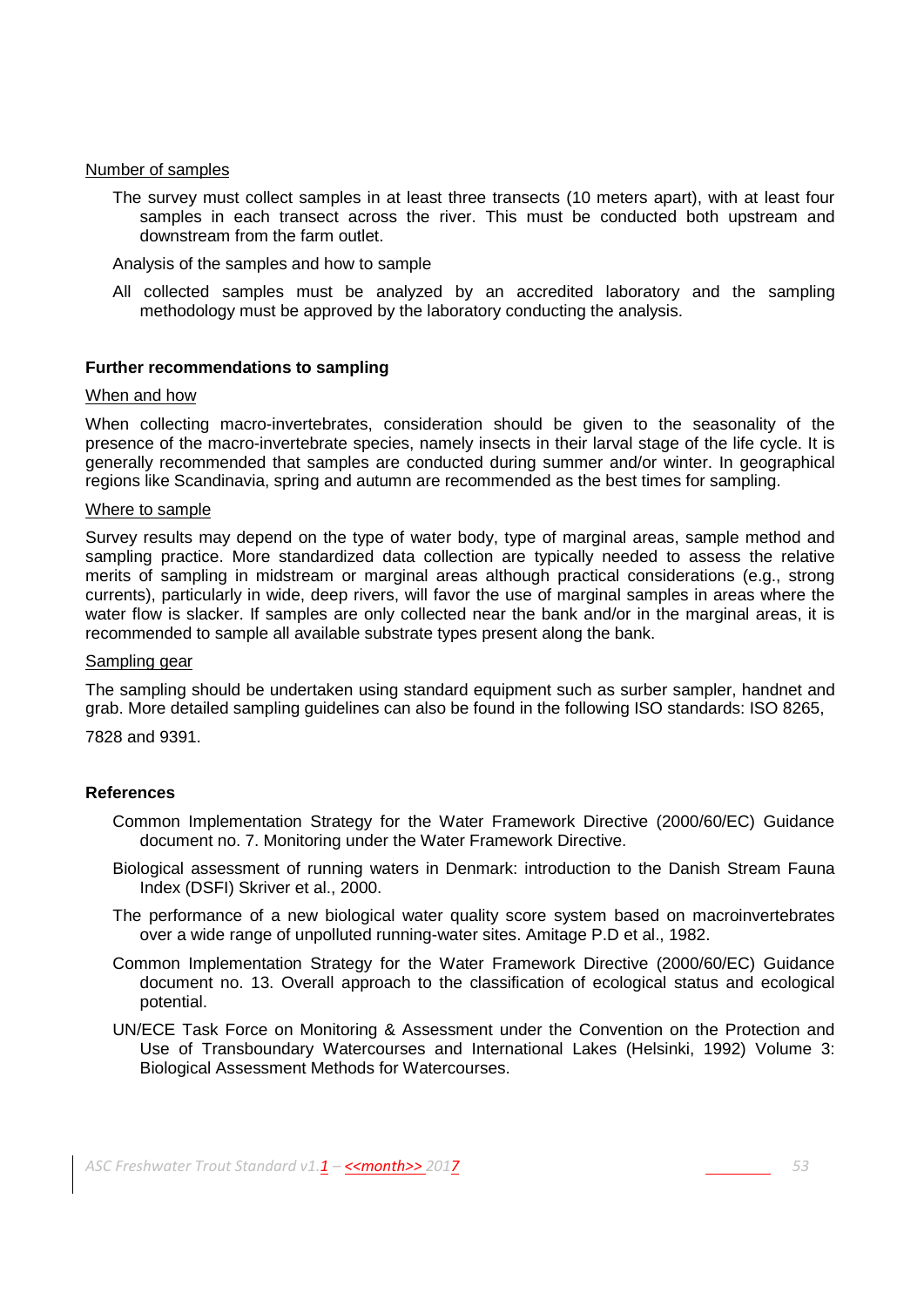## **Appendix II-D: Sludge BMPs for land-based systems (RAS/recirculation and flow-through)**

Methods to mitigate the impacts from fish metabolic wastes on water can range from the employment of simple settling ponds to the use of advanced technology filters and biological process. Dealing responsibly with the waste (sludge, liquid slurry, biosolids) from these processes is a critical element to responsible trout farm management. The ASC Freshwater Trout Standard acknowledges that BMPs related to other principles such as correct feed composition and texture as well as good feed management practices—such as not storing feed for too long—can also influence the effectiveness of biosolids capture; however, this section deals with practices for cleaning, storage and disposal that will minimize the potential impacts of sludge/biosolids being released into the environment.

All land-based systems shall employ/undertake the following in relation to sludge/biosolids:

- A process flow drawing that tracks/maps the water and waste flow of a farm, including treatment of waste, transfer of wastes, waste storage and final waste utilization options. Flow diagram should indicate the farm is dealing with biosolids responsibly. (Auditing guidance for evaluating whether the plan indicates responsible use: The system design shall allow for simple cleaning routines of pipes, sumps, channels and units.)
- Farm shall have a management plan for sludge/biosolids that details cleaning and maintenance procedures of the water treatment system. The plan must also identify and address the farm's specific risks such as—but not limited to—loss of power, fire and drought. The management can be evaluated in relation to maintenance records.
- Farm must keep detailed records/log of sludge/biosolid cleaning and maintenance including how sludge is discarded after being dug out of settlement ponds.
- Biosolids accumulated in settling basins shall not be discharged into natural water bodies.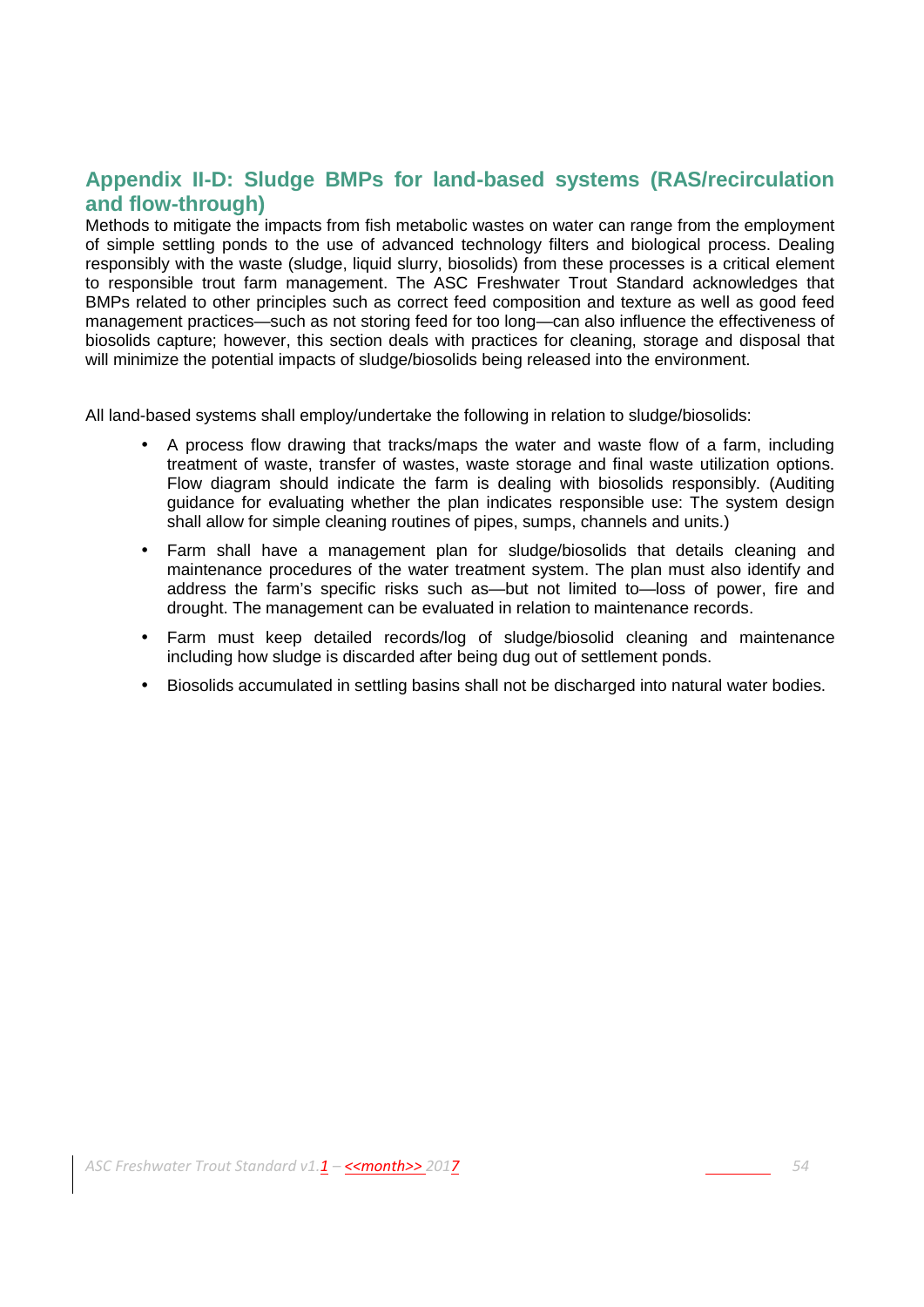### **Appendix II-E: Assimilative capacity assessment—cage systems**

All cage farms in lake or reservoir settings with a surface area of less than 1,000  $km<sup>2</sup>$  must demonstrate that an assimilative capacity assessment has been conducted to determine if there is sufficient capacity from a water quality perspective to allow for the level of proposed additional loading to the system. The assessment is also required for operations in these water bodies proposing an increase in production of 30 percent or more.

Many suitable models exist that can help determine assimilative capacity, such as Dillon and Rigler (1975), Kirchener and Dillon (1975), Reckhow (1977) and Dillon and Molot (1996). The ASC Freshwater Trout Standard SC will not favor one existing model over another but considers it important to outline key elements of a credible assimilative capacity study.

At a minimum, the study must do the following:

- Undertake assessment as to allocation of capacity for the whole water body
- Undertake assessment as to land use, slope, sewage, other discharges, stream input
- Account for retention in lake and mixing
- Predict total phosphorus concentration
- Classify trophic status
- Undertake impact assessment of fish farm

The study must pay particular attention to the nature and morphology of the lake basin where the farm will be established. The study must analyze at a minimum:

- mixing of the surface and bottom waters
- whether bottom waters are isolated within the water body
- the naturally occurring oxygen levels in the surface and bottom waters
- whether the water forms part of an enclosed basin, or an area with isolated bottom waters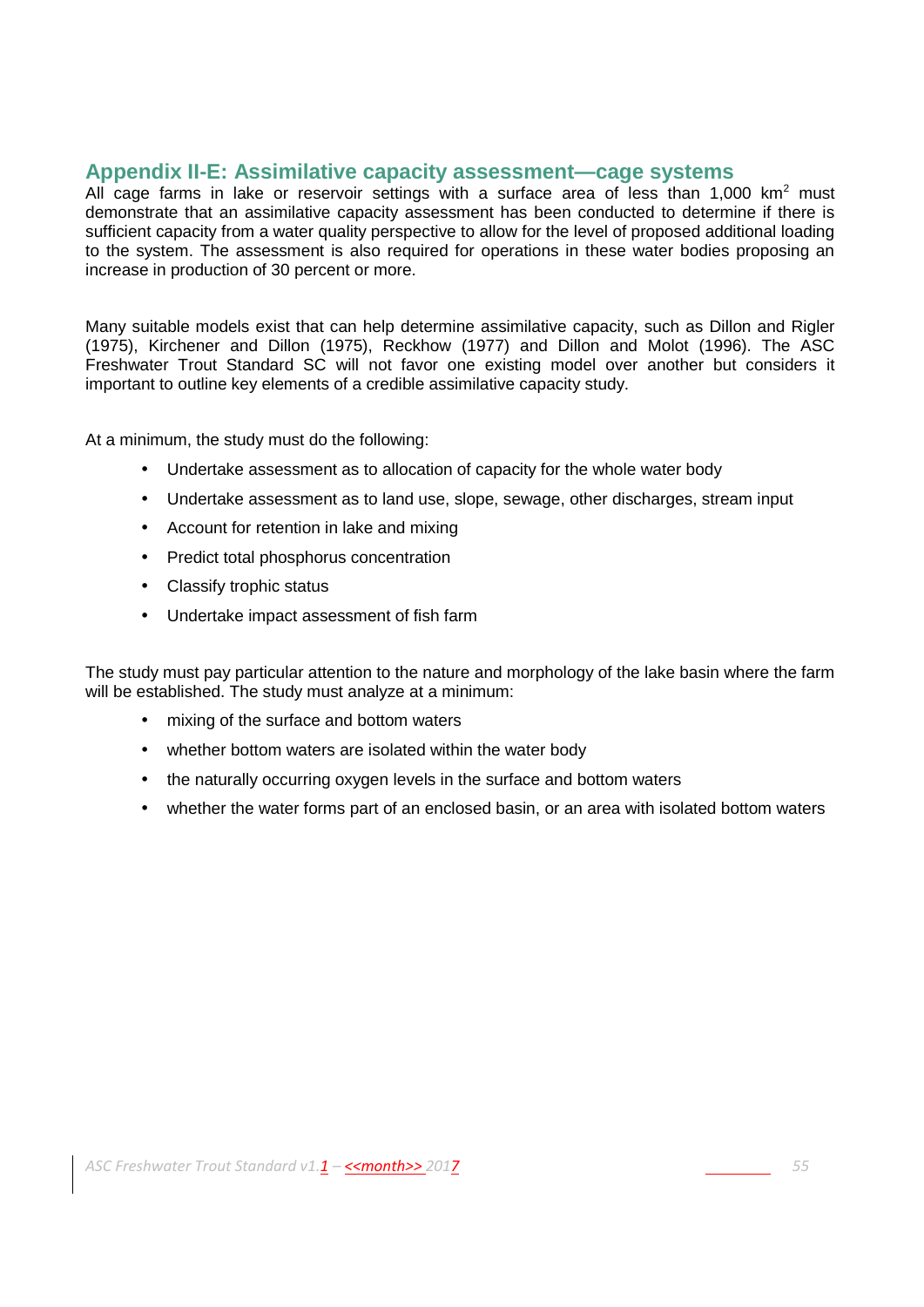### **Appendix II-F: Classification of cage sites**

For cages located on water bodies with a surface area of 1,000  $km^2$  or greater, the assimilative capacity study described in Appendix II-C is not required because of the difficultly conducting such studies on massive water bodies and linking them to the appropriate production levels of an individual farm. Instead, farms must demonstrate they are located at sites that are least sensitive to nutrient discharges because they are exposed to more energetic conditions, have a connection to deep offshore waters and don't have hydrodynamically isolated embayments.

To determine if a farm is in such an appropriate location, these requirements reference the classifications developed by the Ontario Ministry of Environment (Boyd et al 2001):

- **Type 1:** enclosed (lake-like) basins with limited flushing;
- **Type 2:** partially exposed sites having good epilimnion/metalimnion flushing but limited or no hypolimnion exchange; and
- **Type 3:** exposed locations where the hypolimnion is also well flushed.

(Definitions: The epilimnion is the top-most layer in a thermally stratified lake; the metalimnion is the middle layer in a thermally stratified lake or reservoir; the hypolimnion is the dense, bottom layer of water in a thermally stratified lake.)

Farms must be located in a Type 3 site. If the farm's local regulator uses the above classification system and has already classified the site, the regulator's classification will be used. If such a system is not in place, an independent consultant (not an employee of the trout producer or any related companies) must certify that the farm's location is consistent with the definition of Type 3 as described in Boyd et al., 2001, and provide a detailed analysis to support that determination.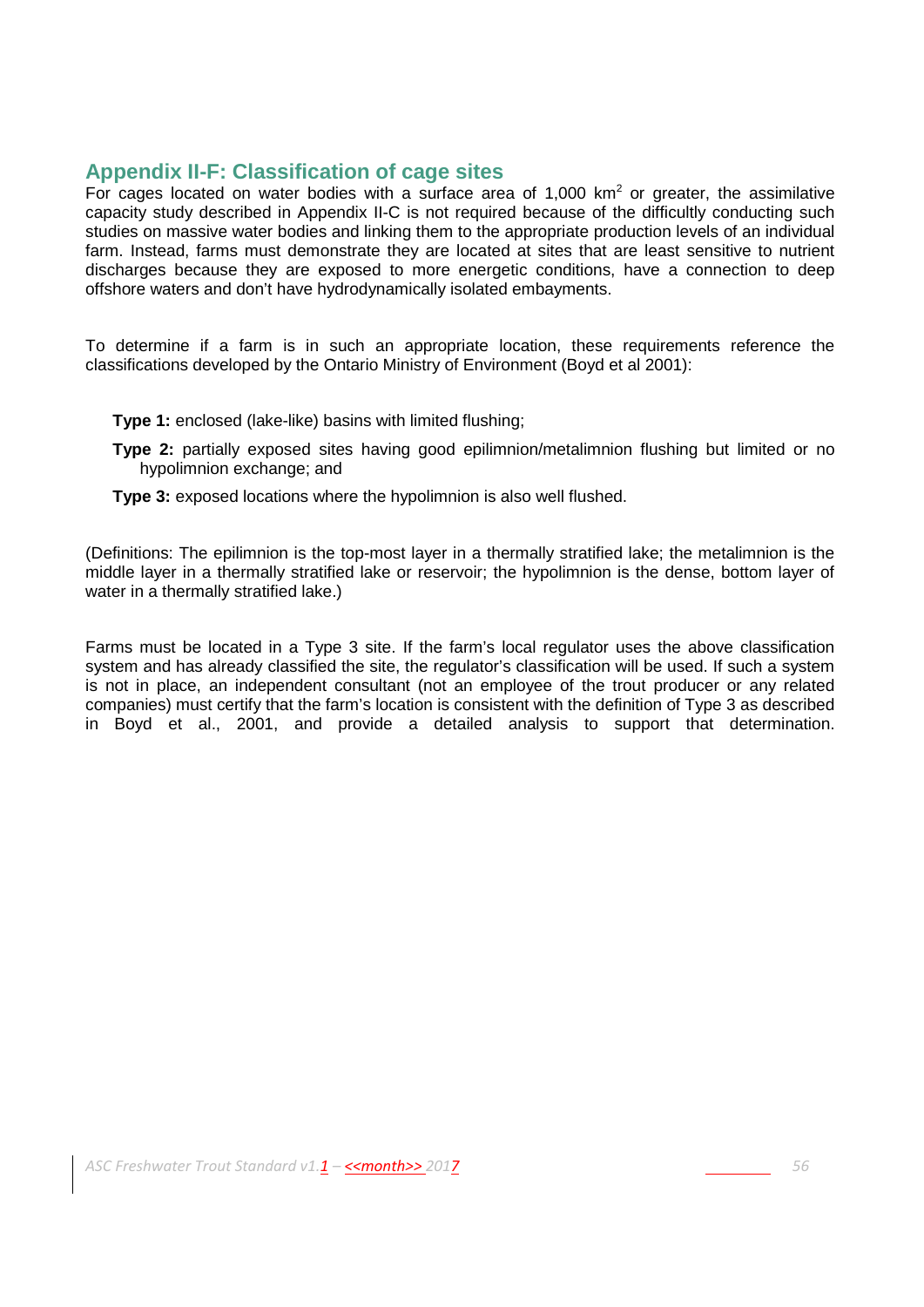### **Appendix II-G: Receiving water monitoring for cage-based systems**

Sampling Regime for Receiving Water Quality Monitoring

Location of sampling stations: Stations will be established at the limit of the cage farm management zone on each side of the farm, roughly 50 meters from the edge of the cages and at reference stations located approximately 1-2 kilometers (km) up current and down current. All sampling locations will be identified with GPS coordinates on a schematic outline of the farm operations and on available satellite imagery.

Sampling methods: All water samples testing for total phosphorus shall be taken from a representative composite sample through the water column to a depth of the bottom of the cages. Samples will be submitted to an accredited laboratory for analysis of TP to a method detection limit of < 0.002 mg/L. Dissolved oxygen measurements will be taken at 50 centimeters from the bottom sediment.

**Frequency**: Samples will be taken at least once every three months during periods without ice.

\*\*NOTE: Some flexibility on the exact location and method of sampling is allowed to avoid farms needing to duplicate similar sampling for their local regulatory regime.

|                            | <b>Boundary Stations (note that if the farm Reference Stations</b><br>is attached to land via a walkway, only<br>three stations would be used) |              |             |      |                  |                    |
|----------------------------|------------------------------------------------------------------------------------------------------------------------------------------------|--------------|-------------|------|------------------|--------------------|
|                            | North                                                                                                                                          | <b>South</b> | <b>East</b> | West | <b>Upcurrent</b> | <b>Downcurrent</b> |
| <b>TP</b><br>(mg/L)        |                                                                                                                                                |              | ↗           |      |                  |                    |
| <b>DO profile</b><br>(mg/L |                                                                                                                                                |              | ↗           |      |                  |                    |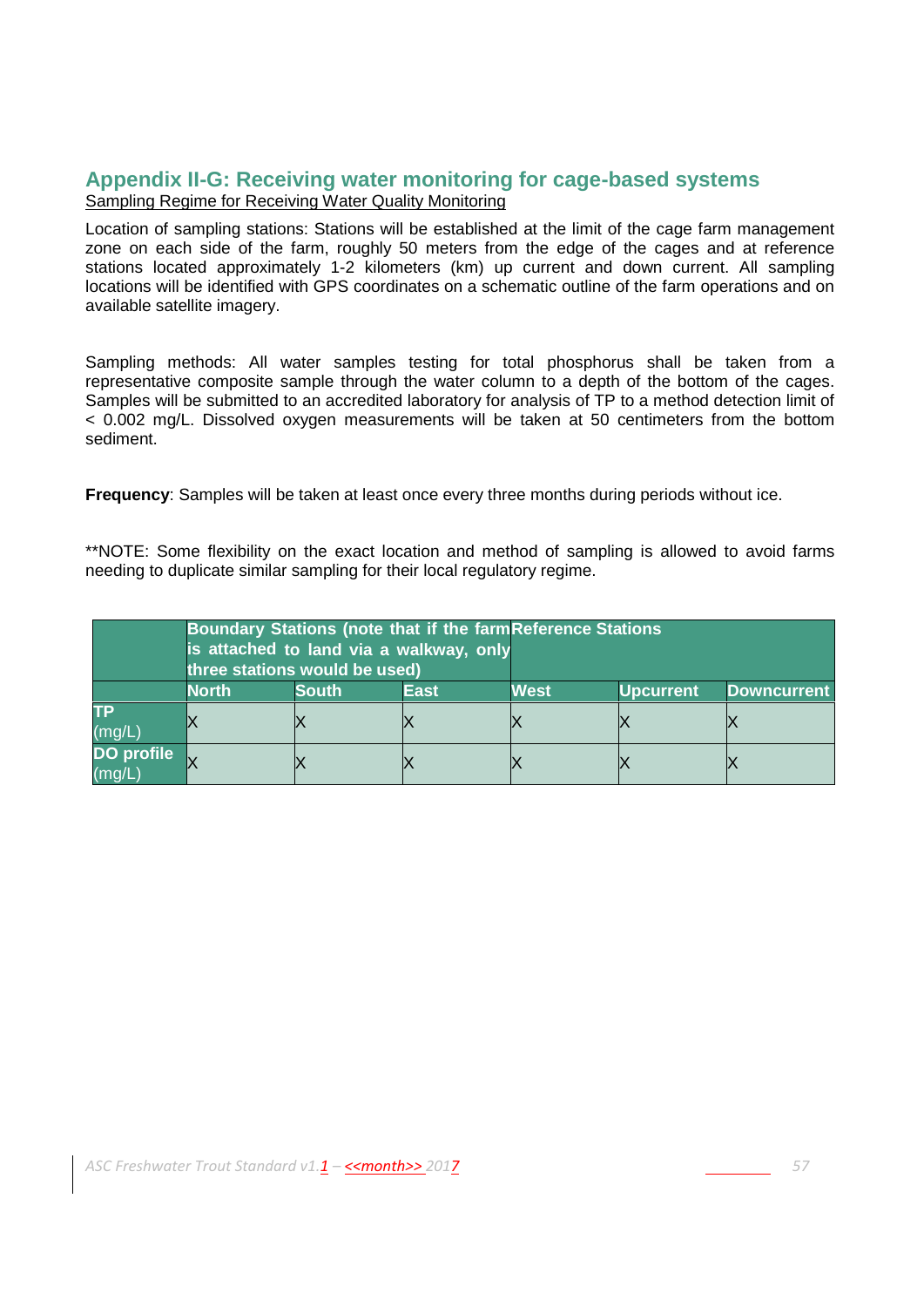## **Appendix II-H: Trophic status classification and determining baseline trophic status**

Requirement 3.3.6 requires a farm to determine a baseline trophic status for the water body and demonstrate through monitoring that the status is maintained. The ASC Freshwater Trout Standard uses a modified version of the trophic status system developed by the Organization for Economic Cooperation Development (OECD) (Vollenweider and Kerekes, 1982). Trophic status is determined by the concentration of total phosphorus.

| <b>Trophic Status</b> | <b>Range of Total Phosphorus</b> |
|-----------------------|----------------------------------|
|                       | <b>Concentration (µg/l)</b>      |
| Ultra-oligotrophic    | $\lt 4$                          |
| Oligotrophic          | $4 - 10$                         |
| Mesotrophic           | $10 - 20$                        |
| Meso-eutrophic        | 20-35                            |
| Eutrophic             | 35-100                           |
| Hyper-eutrophic       | > 100                            |

(Note: these ranges are identical to ones described in an Environment Canada report titled "Canadian Guidance Framework for the Management of Phosphorus in Freshwater Systems, Science-based Solutions Report 1-8, February 2004.")

### **Determining baseline**

See Audit Manual.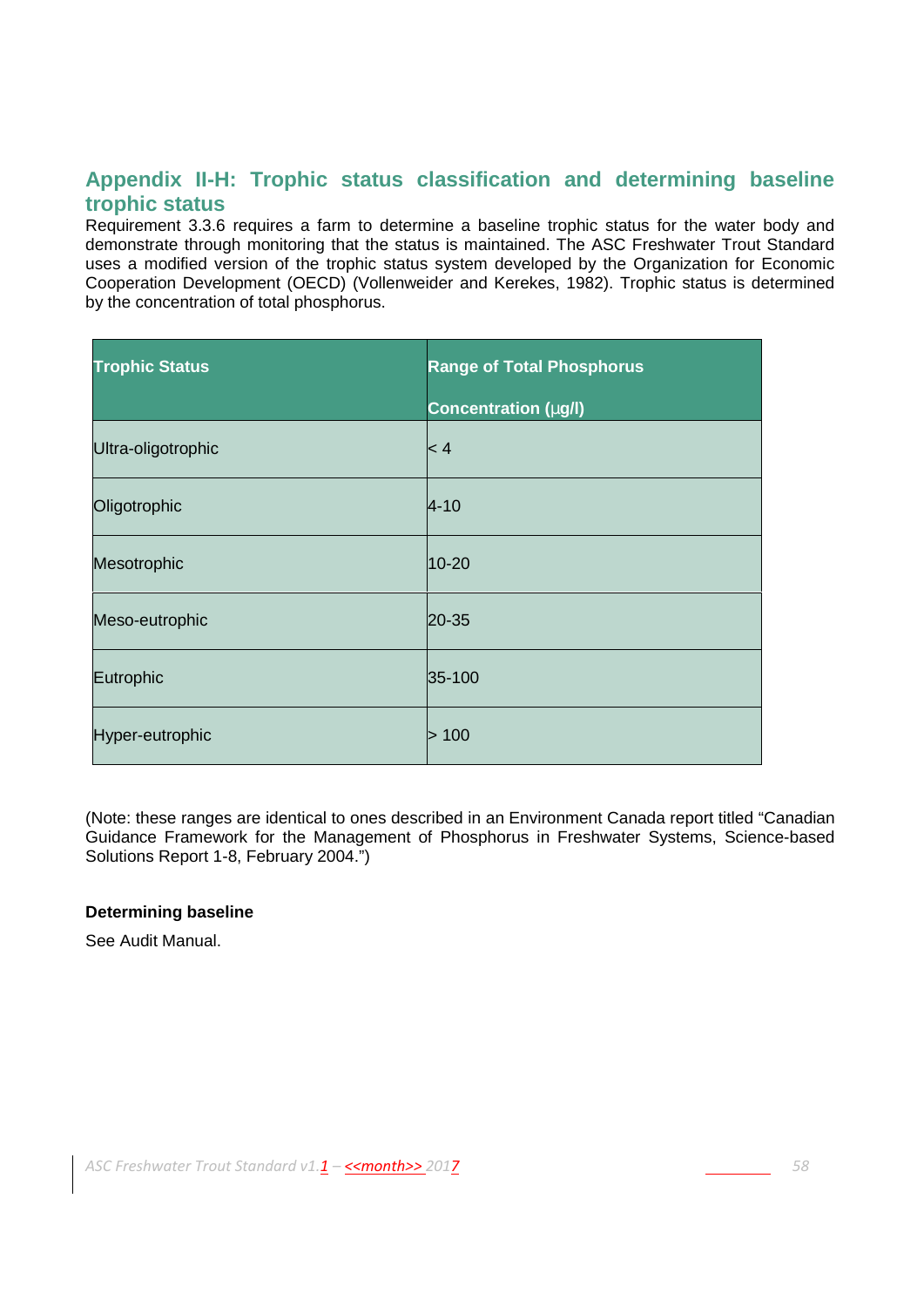## **Appendix III: Feed resource calculations and methodologies**

### **1. Forage Fish Dependency Ratio calculation**

Feed Fish Dependency Ratio (FFDR) is the quantity of wild fish used per quantity of cultured fish produced. This measure can be weighted for fishmeal or fish oil, whichever component creates a larger burden of wild fish in feed. In the case of trout at current status, the fish oil usually will be the determining factor for the FFDR. The dependency on wild forage fish resources should be calculated for fishmeal and fish oil using the formulas provided below. In this requirement, it is the highest number (i.e., dependency) that is relevant and must be used. This formula calculates the dependency of a single site on wild forage fish resources, independent of any other farm.

NOTE: THESE REQUIREMENTS ARE ONLY CALCULATED ON FISH WEIGHING 30 GRAMS OR MORE.



Notes:

- Economic Feed Conversion Ratio (eFCR) is the quantity of feed used to produce the quantity of fish harvested.
- The percentage of fishmeal and fish oil excludes fishmeal and fish oil derived from fisheries by products<sup>73</sup>. Only fishmeal and fish oil that is derived directly from a pelagic fishery (e.g., anchoveta) is to be included in the calculation of FFDR. Fishmeal and fish oil derived from fisheries by-products (e.g., trimmings and offal) should not be included because the FFDR is intended to be a calculation of direct dependency on wild fisheries.
- The amount of fishmeal in the diet is calculated back to live fish weight by using a yield of 22.2 percent. This is an assumed average yield. If a different yield is used, documentation must be provided.
- The amount of fish oil in the diet is calculated back to live fish weight by using a yield of 5 percent. This is an assumed average yield.

 $^{73}$  Trimmings are defined as by-products when fish are processed for human consumption or if whole fish is rejected for use of human consumption because the quality at the time of landing does notmeet official regulations with regard to fish suitable for human consumption. Fishmeal and fish oil that are produced from trimmings can be excluded from the calculation as long as the origin of the trimmings is not from any species that are classified as critically endangered, endangered or vulnerable on the IUCN Red List of Threatened Species (http://www.iucnredlist.org/).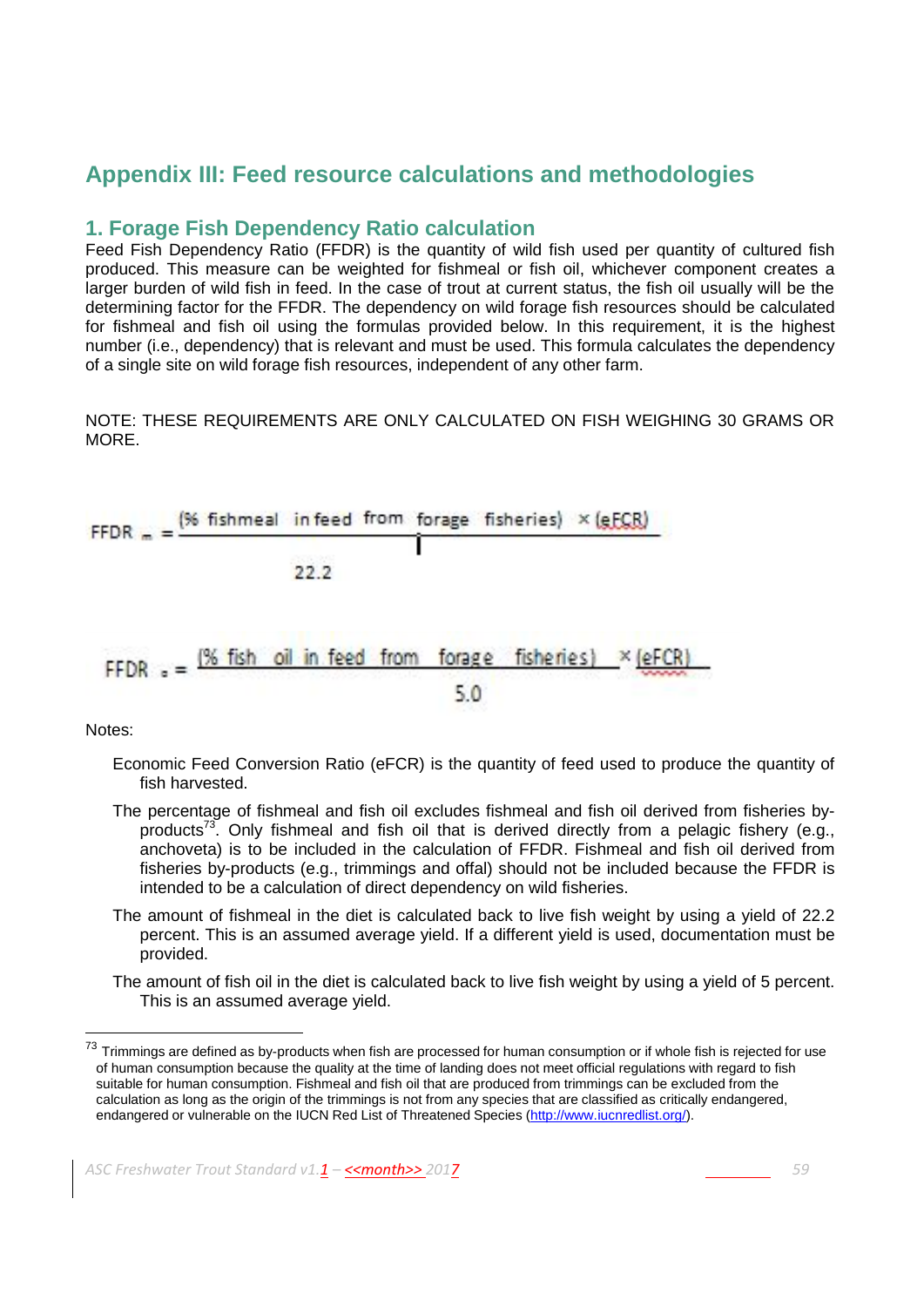## **2. Calculation of EPA and DHA in feed**

In order to demonstrate compliance with the requirement related to the maximum amount of EPA and DHA from direct forage fisheries in the feed, the calculations shall be done according to the following formula:

Grams of EPA and DHA in feed = (grams of fish oil per kg feed)\* (% of EPA and DHA in fish oil)/100 where:

If the fish oil content varies in different feeds used during the production cycle, a weighted average can be used. The grams of fish oil relate to fish oil originating from forage fisheries for industrial purposes.

The content of EPA and DHA of the fish oil shall be calculated using these average figures:

- o Fish oil originating from Peru and Chile and Gulf of Mexico: 30 percent EPA and DHA in fish oil (also known as Group a)
- $\circ$  Fish oil originating from the North Atlantic (Denmark, Norway, Iceland and the UK): 20 percent EPA and DHA in fish oil (also known as Group b)
- $\circ$  If fish oil is used from areas other than mentioned above, they should be classified as belonging to Group a if analyses of EPA and DHA is above 25 percent, and into Group b if analyses of EPA and DHA is below 25 percent

Analyses of EPA and DHA are the percentage of fatty acids in the oil that are EPA and DHA. In the calculation above, we make the simplification that 100 percent of the oil consists of fatty acids. EPA and DHA originating from fish oil originating from by-products and trimmings are not included in the calculation above. The feed producer can justify and demonstrate the amount of fish oil coming from trimmings and by-products by using a percentage of fish oil originating from trimmings based on information from purchases in an annual year, either using information related to the current year when the feed is produced or the previous year.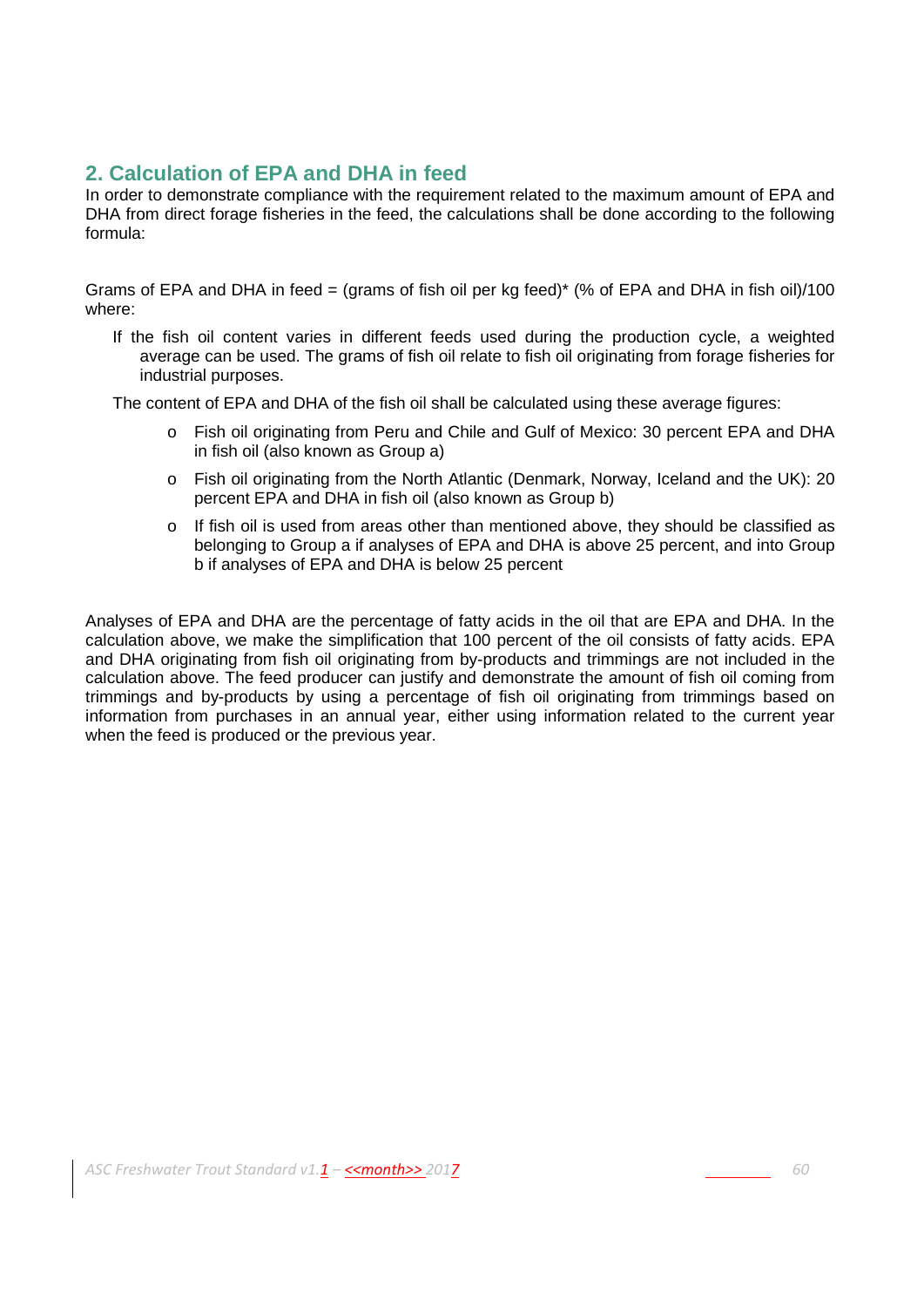## **Appendix IV –Containment Plan**

Farms must develop and implement a Containment Plan (CP) with the focus to minimize the risk of fish escape events. Escaped fish could pose a risk for the biodiversity of the newly inhabited water body, as well as posing a possible risk for genetic introgression with native specimens of the same species and/or genus, leading to genetic drift over time.

Besides the possible environmental consequences of escaped fish, it also forms an economic loss for the farm(er).

The Containment Plan must be tailored to site-specific conditions and at least cover the following aspects:

- 1. Site-selection:
	- Cage-culture<sup> $74$ </sup>, e.g.:
		- o Hydrological characteristics: wind-induced waves, natural/tidal currents, intermittent currents (e.g. discharge from hydroelectric reservoirs), river flow charateristics o Assessment of bottoms of freshwater water bodies.
	- Land based systems (raceway, ponds, RAS), e.g.:
		- o Soil compactness and permeability,
			- o Susceptibility to flooding of nearby streams/rivers/lakes based on 25 years events
- 2. Infrastructural measures (installation and choice of materials):
	- $\bullet$  Cage-culture<sup>7469</sup>, e.g.:
		- o Mooring systems (including anchors, shackles, connectors, chains, ropes and buoys) are designed in respect of all envisaged environmental conditions during all conceivable operations
		- o Each farm location should be boomed on the side of prevailing current to prevent any waterborne debris or foreign bodies from damaging nets
		- o Depending on the site, suitable material for cages is chosen (steel, plastic, wood) in respect of all envisaged environmental conditions during all conceivable operations
		- o Quality of nets and ropes are chosen in respect of all envisaged environmental conditions during all conceivable operations. Dyneema, or equally graded quality nets, are preferred.
		- o Net mesh must be sized to a maximum of at least 50% weight of stock size
		- o Use a minimum stocking weight of 15 g to eliminate "leakage" escapes
	- Land based systems (raceway, ponds, RAS), e.g.:
		- o Fish holding units are constructed using materials suitable in respect of all envisaged environmental conditions during all conceivable operations
		- o Fish holding units are arranged or protective measures employed to prevent damage by vehicles
		- o Effective screens or barriers of appropriate mesh size for the smallest trout present to be sized to a maximum of at least 50% weight of stock size. Next to primary screens to prevent fish entering the filtration system, secondary screens are recommended before site discharge.

<sup>&</sup>lt;sup>74</sup> All salmon smolt producers in freshwater Lochs in Scotland must conform to the recommendation of the Technical standard for Scottish Finfish Aquaculture: http://www.gov.scot/Resource/0047/00479005.pdf